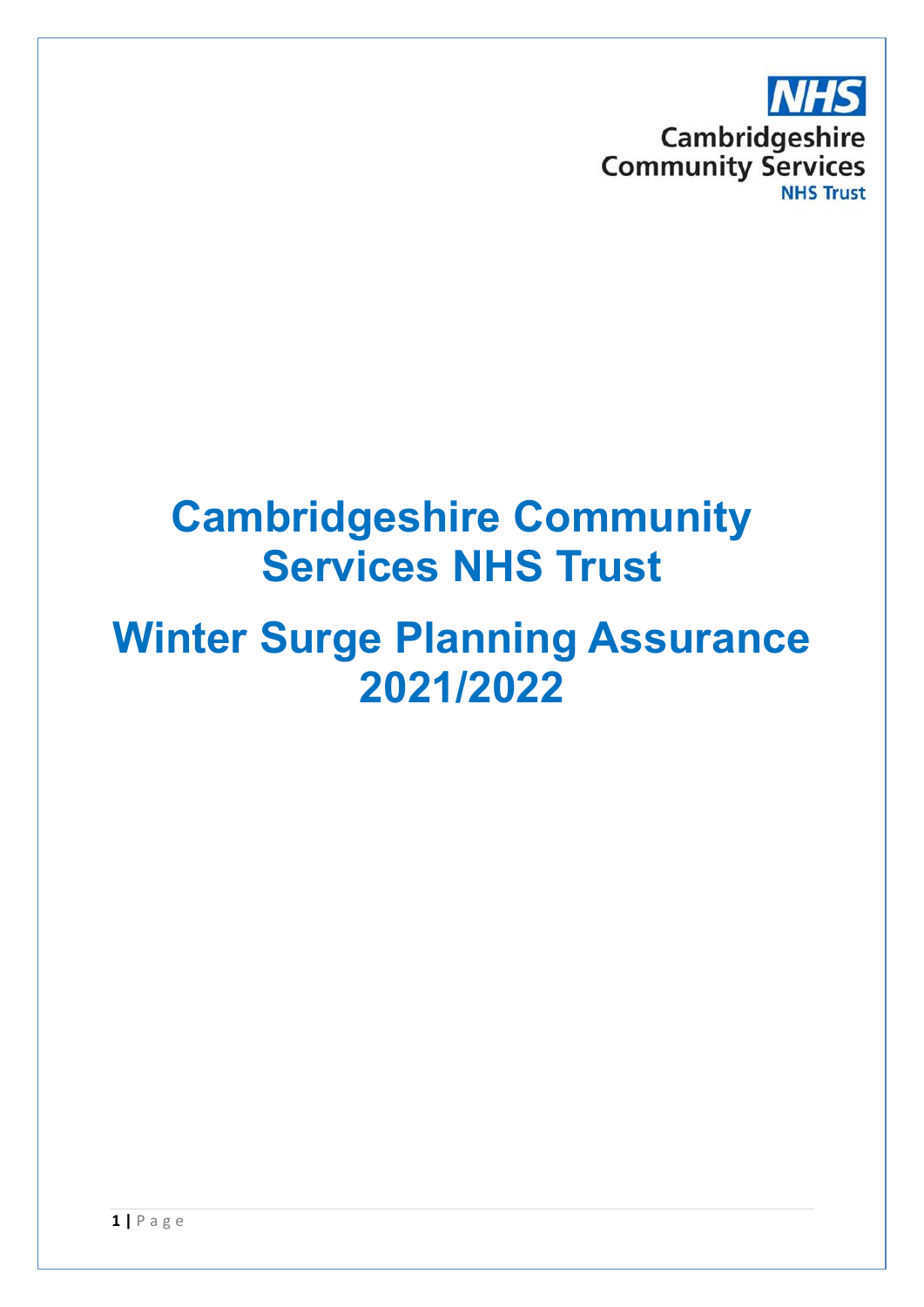## **Contents**

| 4  |
|----|
| 5  |
| 9  |
| 13 |
| 17 |
| 19 |
| 22 |
| 24 |
| 26 |
| 28 |
| 30 |
| 32 |
| 34 |
| 36 |
| 39 |
| 41 |
| 44 |
| 45 |
| 47 |
| 49 |
| 51 |
| 52 |
| 53 |
| 55 |
| 56 |
| 58 |
| 59 |
| 60 |
|    |

**Guidance 3**

#### **Abbreviations 61**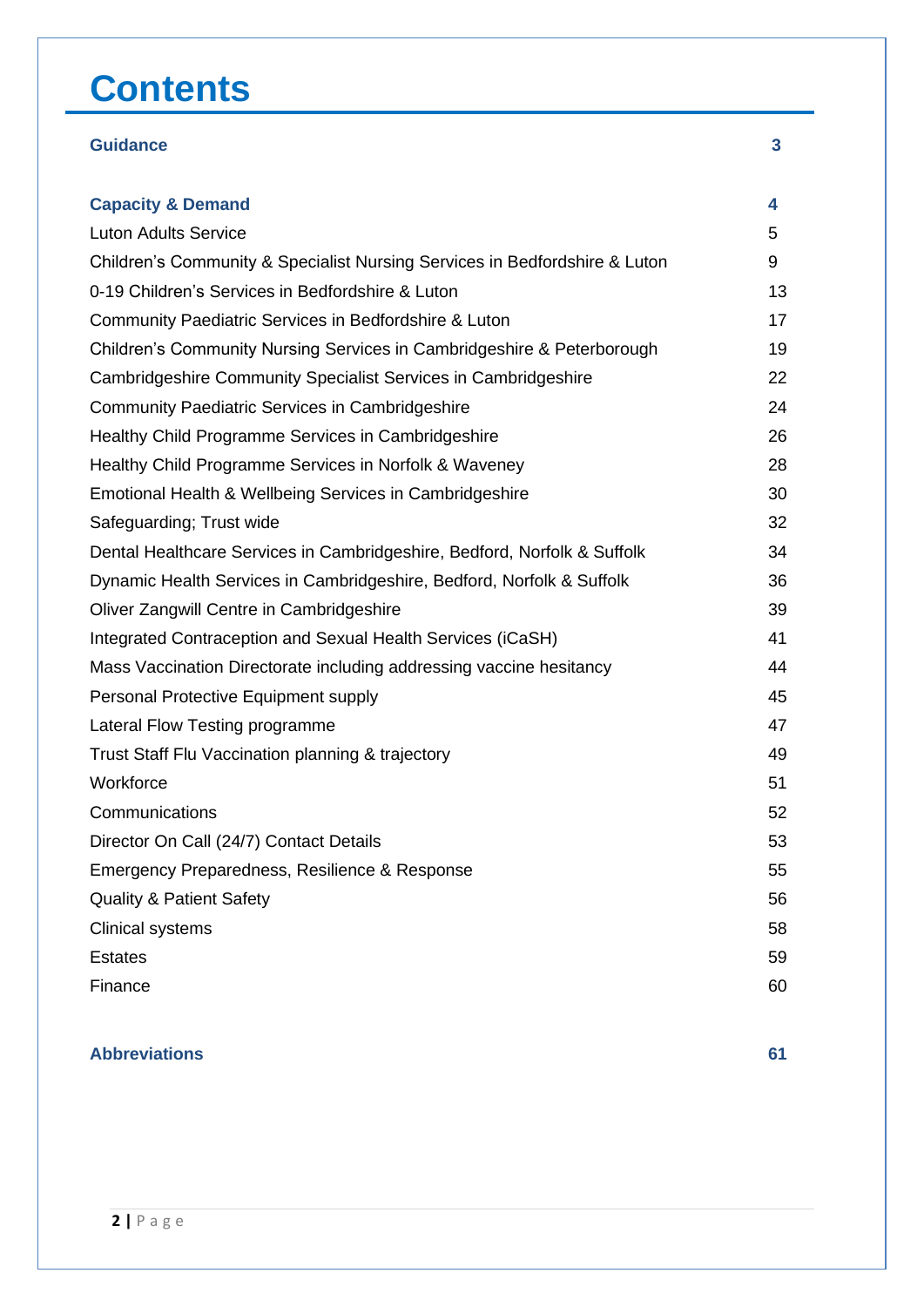## **Guidance**

#### **Key points:**

This paper is presented to the Board to provide assurance of the Trust's operational resilience for the winter season of 2021/22.

This document supports Trust Risk 3426 and is linked to the Trust Board Assurance Framework numbers: 3165, 3164, 3260, 3370, 3337, 3424, 2915, 3254, 3184, 3227 & 3120.

**The Trust's primary aim is to** ensure the safety and well-being of Trust staff, service users and volunteers throughout periods of disruption. This document sets out the:

- Key Service pressures that arise in the period between November 2021 to March 2022
- Demand and capacity modelling
- Co-ordination and coherence of our Services as a Trust and its engagement with the wider health system
- Trust's 24/7 on-call staff rota over the Christmas and New Year period into January 2022
- Current synopsis of the Trust's Flu Vaccination Programme and trajectory aims for 2021/2022
- Trust's Lateral flow testing programme and
- Trust's Mass Vaccination programme

This Assurance should be read in conjunction with the Trust's Influenza Pandemic Plan, its Critical & Major Incident and both its overarching and Service Business Continuity plans.

| <b>Chief Executive Officer</b> | Signature: Matthew Winn |
|--------------------------------|-------------------------|
|                                | Date:                   |

| <b>Medical Director</b> | Signature: David Vickers |
|-------------------------|--------------------------|
|                         | Date:                    |

|                    | Signature: Kate Howard |
|--------------------|------------------------|
| <b>Chief Nurse</b> | Date:                  |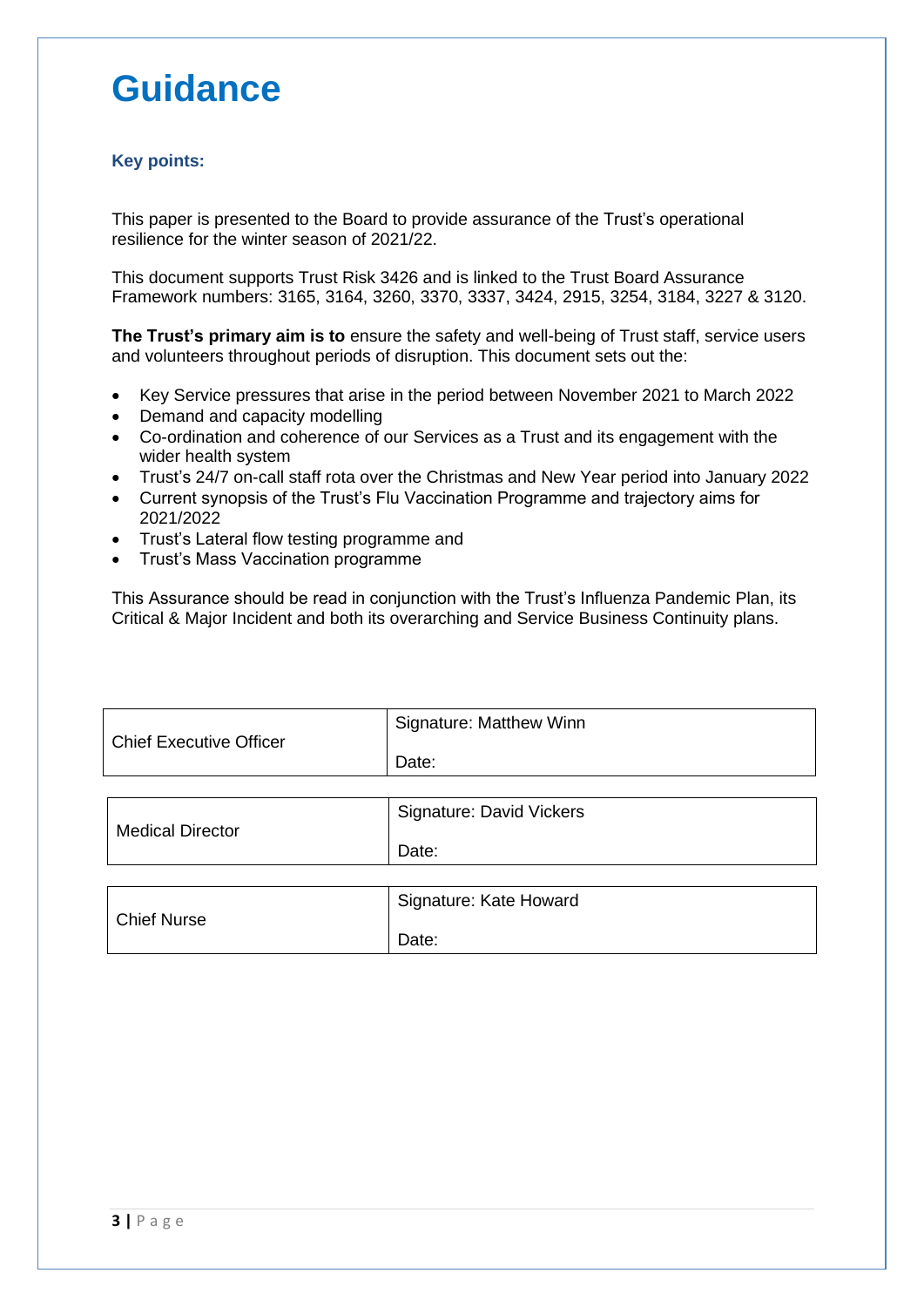# **Capacity & Demand**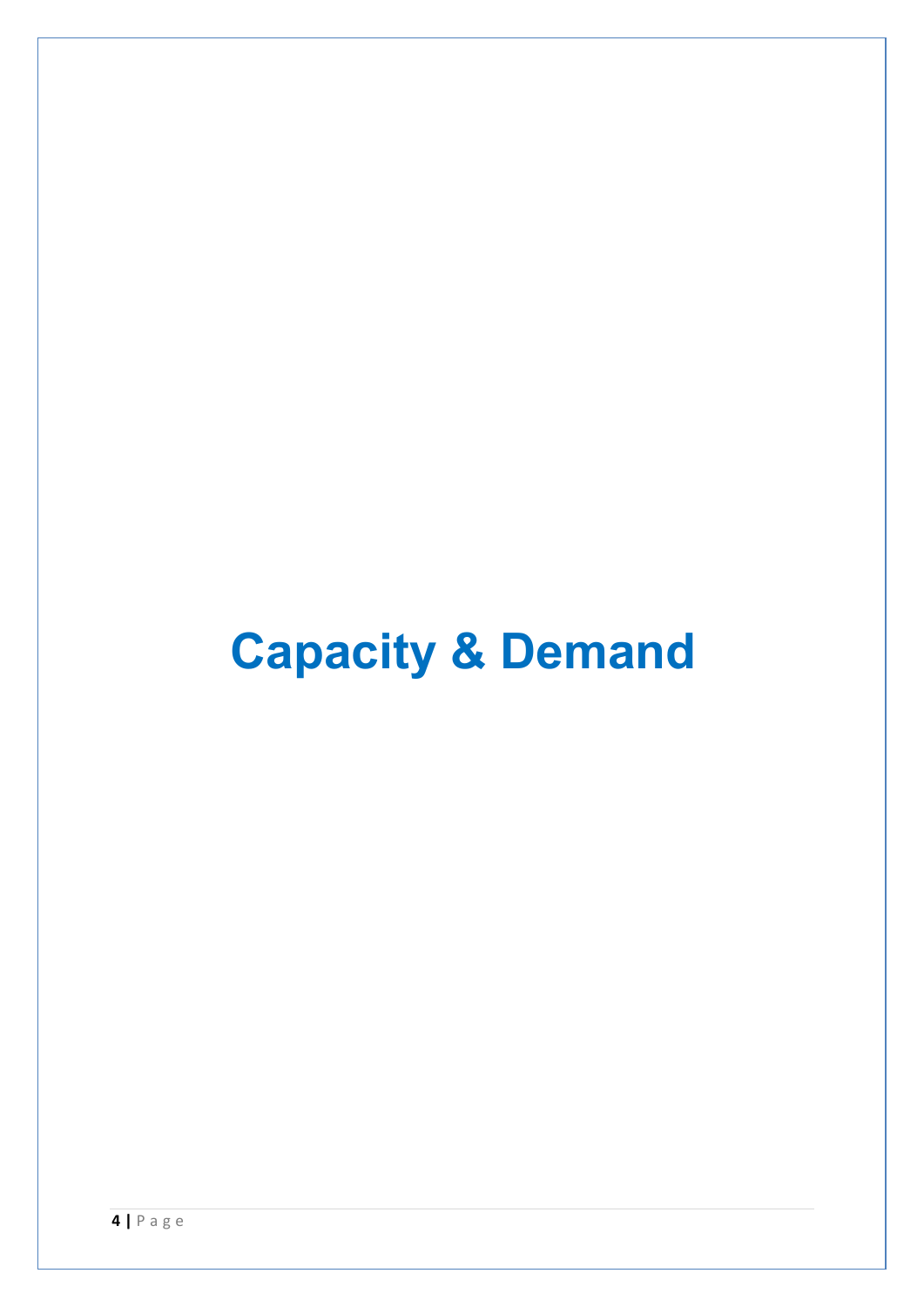## **Luton Adults Services**

#### Service Summary

The following key elements of care will be available to patients where required:

- ➢ **Supported self-management** The service will provide patients with the knowledge, skills and confidence to help manage their own health and care. This includes specific disease / long term condition management and education, falls prevention, medicines management support, rehabilitation programmes and signposting. Patients will also be supported to develop a self-management plan where appropriate.
- ➢ **Proactive anticipatory care** The service will identify and work with patients to develop personalised care and support plans specific to the individual need, that support them to manage their condition and know when to seek help, including as they approach their end of life.
- ➢ **Planned care** The service will carry out planned nursing interventions or appointments in the patient's own home including care homes or from a clinic setting where appropriate.
- ➢ **Enhanced health in care homes** The service will provide proactive, personalised and joined up interventions with our partners to those patients in residential homes. This includes supporting MDTs, proactive daily calls and first point of contact with the Rapid Response Team.
- ➢ **Specialist care** The service will provide specialist care to patients with long term conditions through assessment, monitoring, advice, support and education in clinics or home visits where necessary, to maintain wellbeing and independence and prevent unnecessary hospital admissions. The service will provide patients with cancer with support from diagnosis through to treatment and recovery.
- ➢ **Urgent community response** The service will provide a 2-hour urgent response to patients in a crisis between 8am and 8pm, 7 days a week (minimum) to prevent avoidable hospital admissions. This will include assessment, treatment/intervention and ongoing support as required.
- ➢ **Facilitated discharge** An integrated discharge team will be based within Luton and Dunstable Hospital and work as part of a system wide Integrated Discharge Hub, with partners to assess and support complex discharges into community settings. The service will work alongside the hospital-based teams to facilitate hospital discharge at the front door. The Rapid Response Service will also liaise daily with the Hospital at Home and Clinical Navigation Teams to support early discharges.
- ➢ **Advanced care planning** The service will support patients to express their advance care planning wishes and develop care plans that can be shared across the system.
- ➢ **End of life care** The service will deliver high quality, responsive and coordinated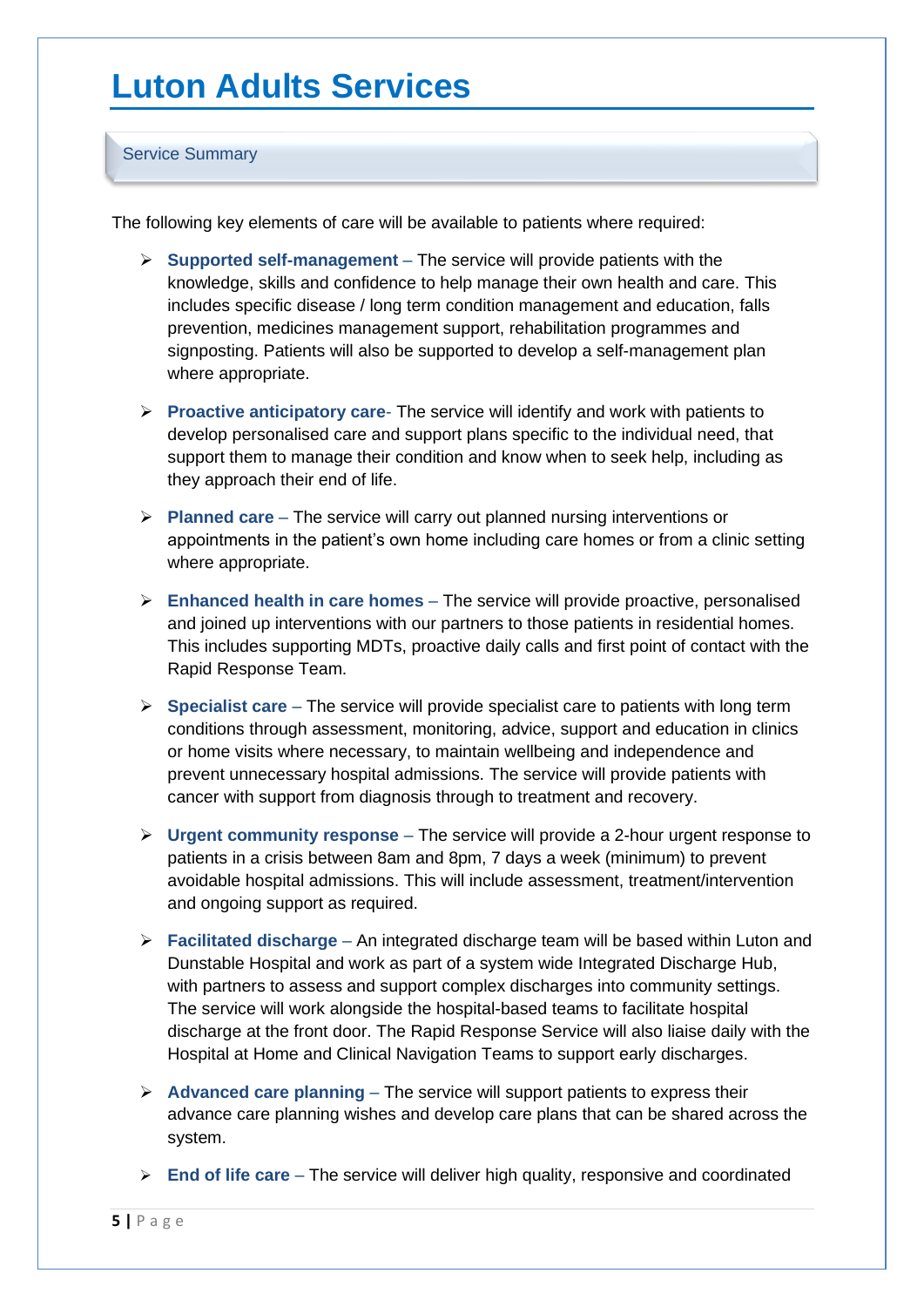end of life care and support to patients, and their families, in their preferred place of care. The service will provide a holistic package of clinical care, including symptom and pain management, which addresses the physical, psychological, social and spiritual needs of the patient. Patients will also be supported by the district nursing and rapid response services 24 hours a day, 7 days a week.

#### **Neuro Therapy Services in Bedfordshire**

The service provides neuro therapy and rehabilitation to adults in Bedfordshire who have a range of neurological conditions, predominantly those with stroke or Acquired Brain Injury (ABI).

Elements of care provided by our pathways include:

#### ➢ **Facilitated discharge and case management**:

To inpatient rehab placements for patients with complex ABI and other neurological conditions (pathway 3)

To in patient stroke rehabilitation units before discharge home (pathway 2) Early Supported Discharge (ESD) (pathway 1)

#### ➢ **Supported self-management through specialist rehabilitation in the community**:

Community rehabilitation for patients with significant needs following ABI. Community Rehabilitation for stroke patients and those with other neurological conditions requiring a longer period of goal directed rehabilitation.

#### ➢ **Management of long-term conditions:**

Clinical Co-ordination and case management of ABI patients under the Continuing Healthcare Framework.

Small service for Environmental Controls.

#### Capacity & Demand pressures

- The requirement to release capacity and increase efficiency in responding to increased referrals for unplanned episodes of care in order to prevent inappropriate hospital admissions and support people to remain in their own home.
- Increased referrals from patients on the caseloads with chronic disease who have care plans in place which includes how to seek help and advice.
- Increases in early discharges from hospital which require same day visits can place additional pressures on capacity and anticipatory medications are provided where appropriate
- Increased referrals / demand from the acute hospitals to maintain flow of patients.
- Potential for increased sickness rates amongst staff resulting in reduced capacity.
- Adverse weather conditions affecting staff availability
- Availability of other services e.g., ELFT and social care providers who we are reliant on to support patients being discharged into the community
- Availability of rehabilitation beds within the independent sector
- Additional responsibilities around triage and timescales for planning discharge Increased sickness rates amongst staff including caring for others, staff who are isolating, staff fatigue, and staff vacancies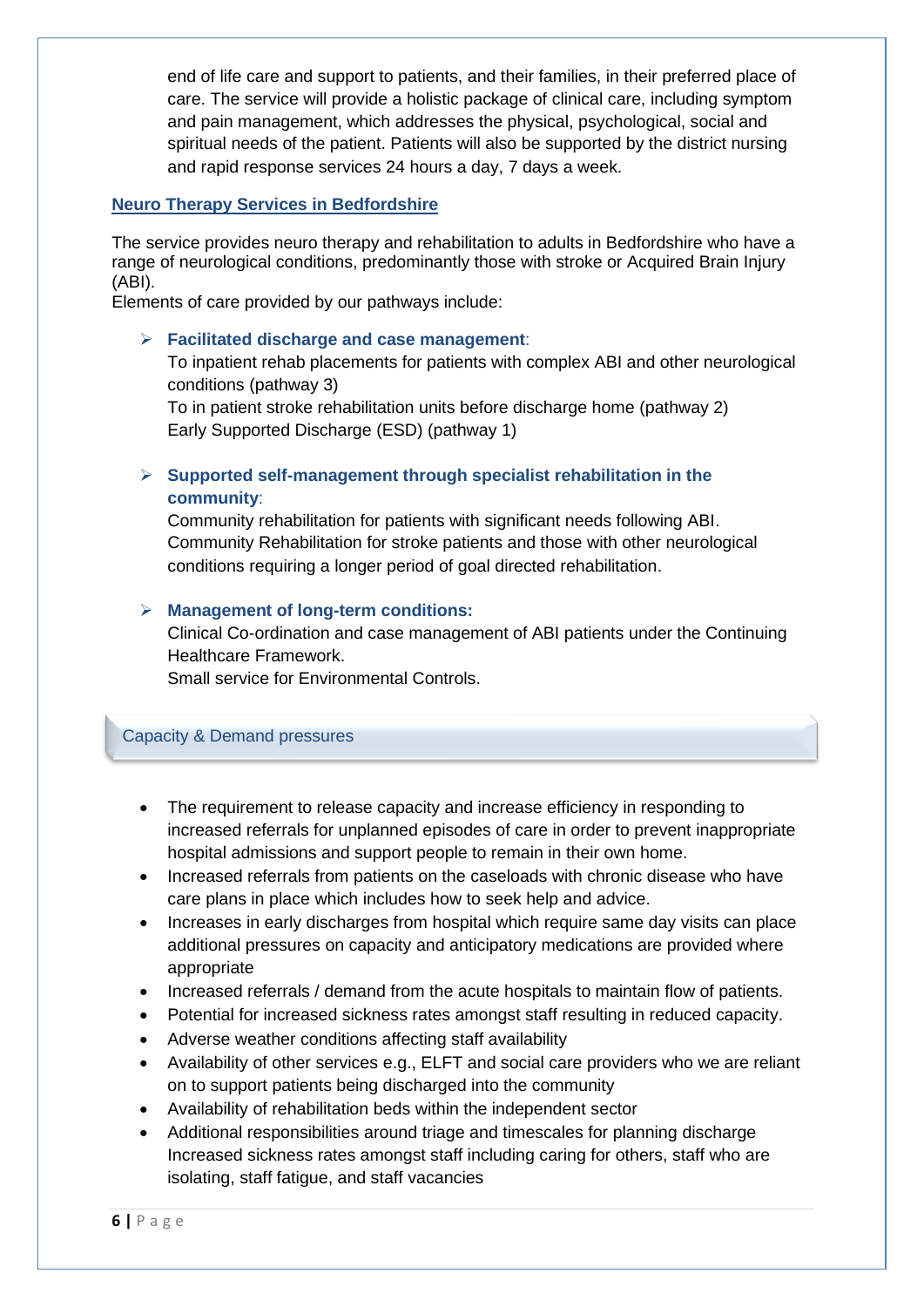- Potential reduction in staff capacity within specific service provision areas (care homes) where the staff member has not been fully covid-19 vaccinated
- Relatively inexperienced workforce within specific areas (newly qualified)
- Competency gap impacting on ability to equalise demand on staffing / allocations
- Support staff knowledge in managing self-limiting viral illness in both themselves and their families
- Continue working on competency database and that this is kept live to understand gaps and support skill mixing across the teams
- Staff members personal resilience levels reduced over the last 18 months due to Covid-19 prior to entering this coming winter period challenges
- Reduced levels of capacity to provides staff with personal development and training opportunities.

Business Continuity measures in place:

#### *Solutions:*

- Alternative method of clinical delivery
- Ensure reports can be run off clinical systems to be able to prioritise visits
- Address any IT issues that may prevent remote working with full functionality.
- Communications get messaging ready
- Service business continuity plans were reviewed in preparation for the winter period
- Completion of a BLMK system winter planning exercise
- The Service completed a business continuity tabletop exercise focusing on adverse weather, potential Covid surge leading to staffing shortages, access to Personal Protective Equipment and logistics in preparation for the winter period.

#### *Severe weather*

- Ensure that staff understand their responsibility to have their cars ready for winter weather – communication to go out and discussions at team meetings and1-1s
- The Trust's weather warnings systems are in place; all weather alerts are cascaded to all staff for appropriate action
- Access to 4x4 voluntary aid.

#### *Workforce planning including emotional health & wellbeing*

- Early planning for festive rotas and bank holidays
- In and out of hours planning
- Review recruitment opportunities including the consideration of recruiting bank staff
- Ensure staff planning is done as far in advance and reviewed as soon as possible when clinical demand changes.
- For teams to continue risk stratification (RAG) their patients to focus capacity where it is needed
- Utilise the skill mix across all teams
- Ensure level of staff contact with managers and colleagues due to current covid -19 working arrangements (agile working etc.)
- Ensure that qualitative staff continues in reflective practice such as clinical supervision
- Recognising the impact of covid-19 on staff members personal and professional lives
- Support staff in accessing support to manage health and wellbeing as staff members personal resilience levels has reduced over the last 18 months due to Covid-19 prior to entering this coming winter period and its challenges
- Follow NHSE/I guidance on vaccinations and staff who have access to care homes.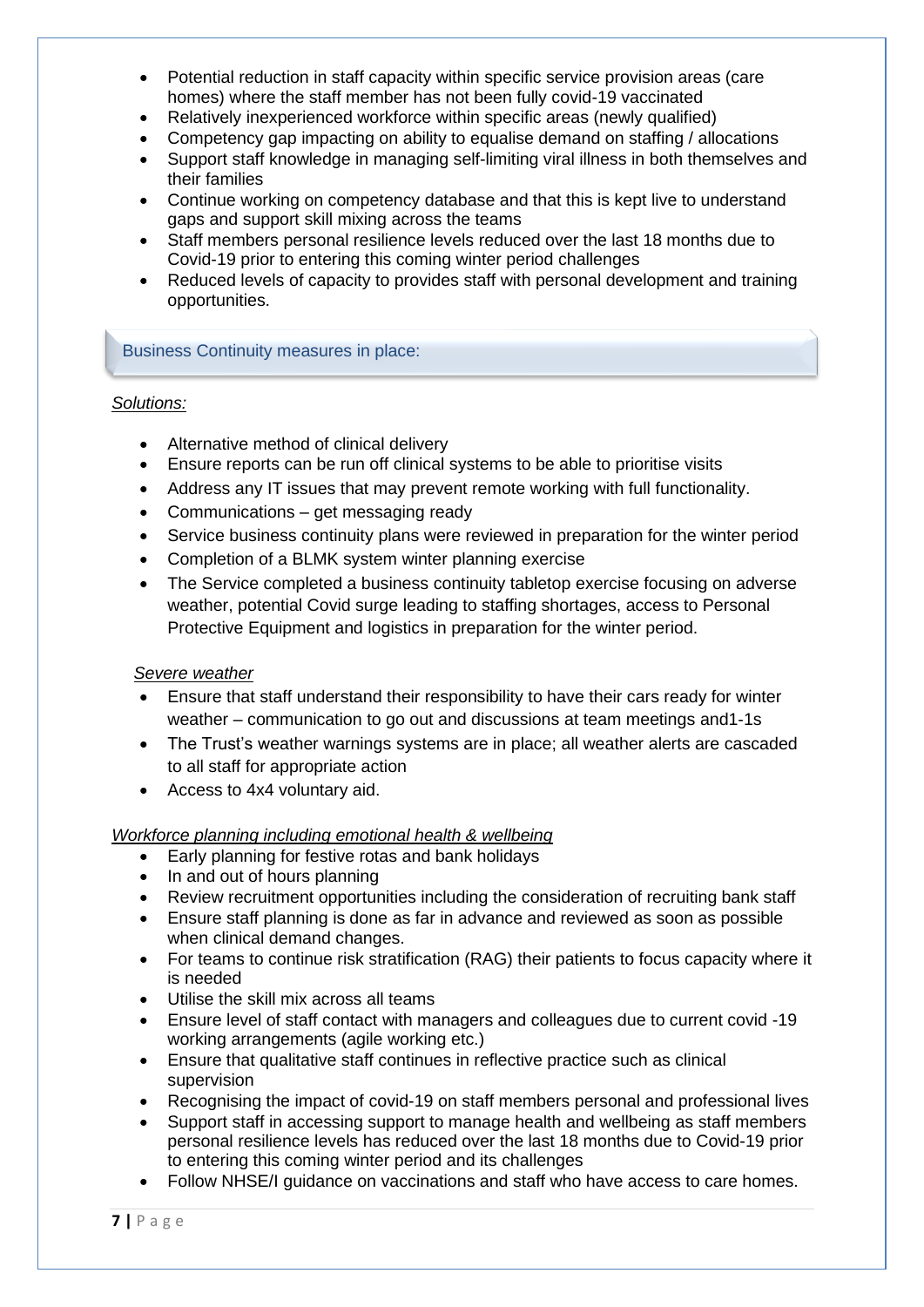#### *Personal Protective Equipment and Infection prevention & control procedures*

- Stock checking via centralised system to appropriately manage levels of PPE available to Luton adults and wider service areas
- Stock procurement via centralised system to ensure sufficient provision is available
- Mutual aid approach agreed and in place with both internal and external partners
- Lead-in time for deliveries due to logistical challenges for providers.

#### *Current audits – N/A*

#### *Lateral Flow (LF) testing programme*

- Monitor LF Tests distribution
- Reporting process in place in the event of positive test results
- Ensure staff are following testing procedures and reporting in a timely manner and in line with risk assessments
- Pressure to support testing within the community in the event of case surge i.e., care homes, testing sites
- Good communication with teams/staff to ensure there is compliance to lateral flow testing and all know how to access tests.

#### *Communications*

- Using local communication efficiently to communicate with staff and support wider trust communication strategy and preparedness
- Using text messaging as a way of communicating quickly with staff
- Implementation of staff lone worker devices to support safer working and allow staff to communicate with others in difficult circumstances.

#### *Reporting structure*

- Reporting via Luton Adult daily SITREP
- Reporting weekly via CCS Incident Management Team meeting
- Daily reporting via twice weekly system SITREP (Quick-fire)
- Reporting via system SHREWD database to support system planning / emergency response.

#### *System engagement*

Engaging in all local & regional forums to support patient safety and system working across the winter:

- Discharge to assess
- Urgent community response (2hr)
- Enhanced care home working
- BLMK winter planning engagement / strategic partnership working with ELFT

#### *Financial impact and controls*:

Financial control processes are in place and followed and the Service Manager is in contact with their respective management accountant over Quarters 3 & 4.

Flexible approaches to additional pay expenditure over and above current budget where appropriate, which includes:

- Increased agency staff costs
- Increased levels of additional overtime / bank staff payments.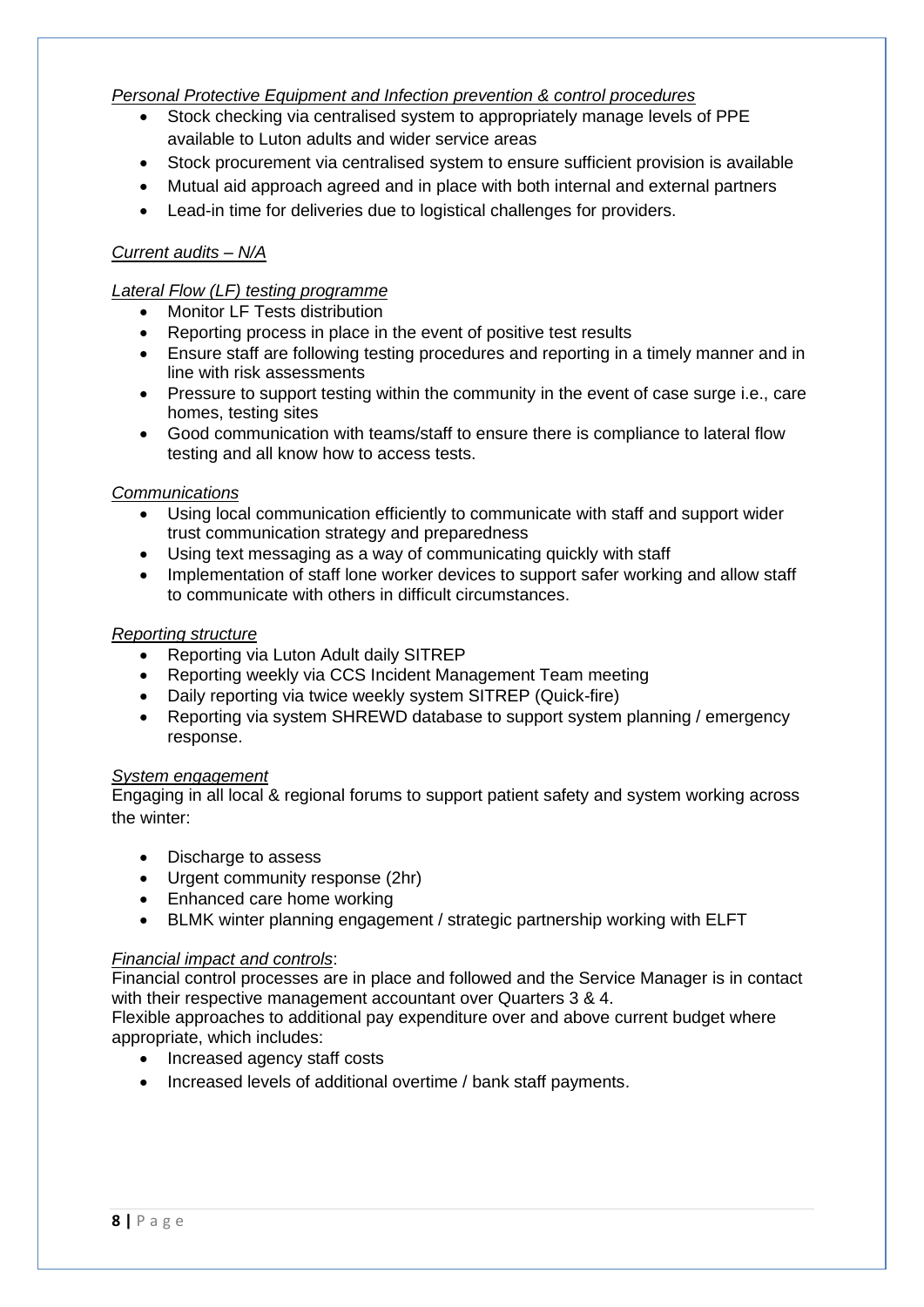## **Children's Community & Specialist Nursing Servicesin Bedfordshire & Luton**

Service Summary

ļ

• Children's Services Rapid Response is in place seven days per week which supports the rapid turnaround of children to their own homes either in PAU or on discharge. The team liaises daily with the local hospital to facilitate early discharge to free up beds. GPs also refer to prevent hospital admissions as well as referrals from 111 Rapid Response who have a clinic-based service at the Luton Treatment Centre and Child Development Centre, Kempston 7 days a week 08:00 - 18:00hrs.

• The Children's Continuing Care Team provides support in the child's home throughout 24 hour period seven days a week. Parents retain responsibility for their child. All families who have technologically dependent children do have battery back-up for machines in the event of a power failure.

• The Children's Community Nursing Team provides a service seven days a week 08:00 - 18:00. Operating between 09:00 - 17:00 on weekends and Bank Holidays, delivering care which otherwise would need to be delivered by the hospital, i.e., intravenous antibiotics, wound / line care, palliative and out of hours End of Life Care to enable a child to die at home. There is also a complex case load of children that require enteral feeding, support with breathing, oncology and palliative care.

• The Special School Nursing Team supports children with complex medical needs in specialist and mainstream schools. In the event of extreme weather conditions, the schools remain closed.

#### Capacity & Demand pressures

Increased respiratory conditions amongst children due to the cold weather. Increased respiratory support may be required to enable children to stay at home in the winter.

Management of Viral Illnesses: COVID-19/Seasonal Influenza/ Influenza like illnesses/respiratory disease; and the potential impact of Norovirus.

Knock on effect of other infrastructures being closed during the cold weather, such as schools, which can create an increased dependence on Trust staff.

Possible increased staff absence due to:

- Having to isolate due to being in contact with Covid-19
- Having a positive Covid-19 test

Pressure may increase as the team supports the team across Luton and Bedfordshire.

#### Business Continuity measures in place:

#### *Solutions:*

- Reviewing the caseload daily, prioritising visits according to level of patient need to ensure high priority needs are assessed first
- Using RAG rating to prioritise and utilise staff where needed by looking at skill mix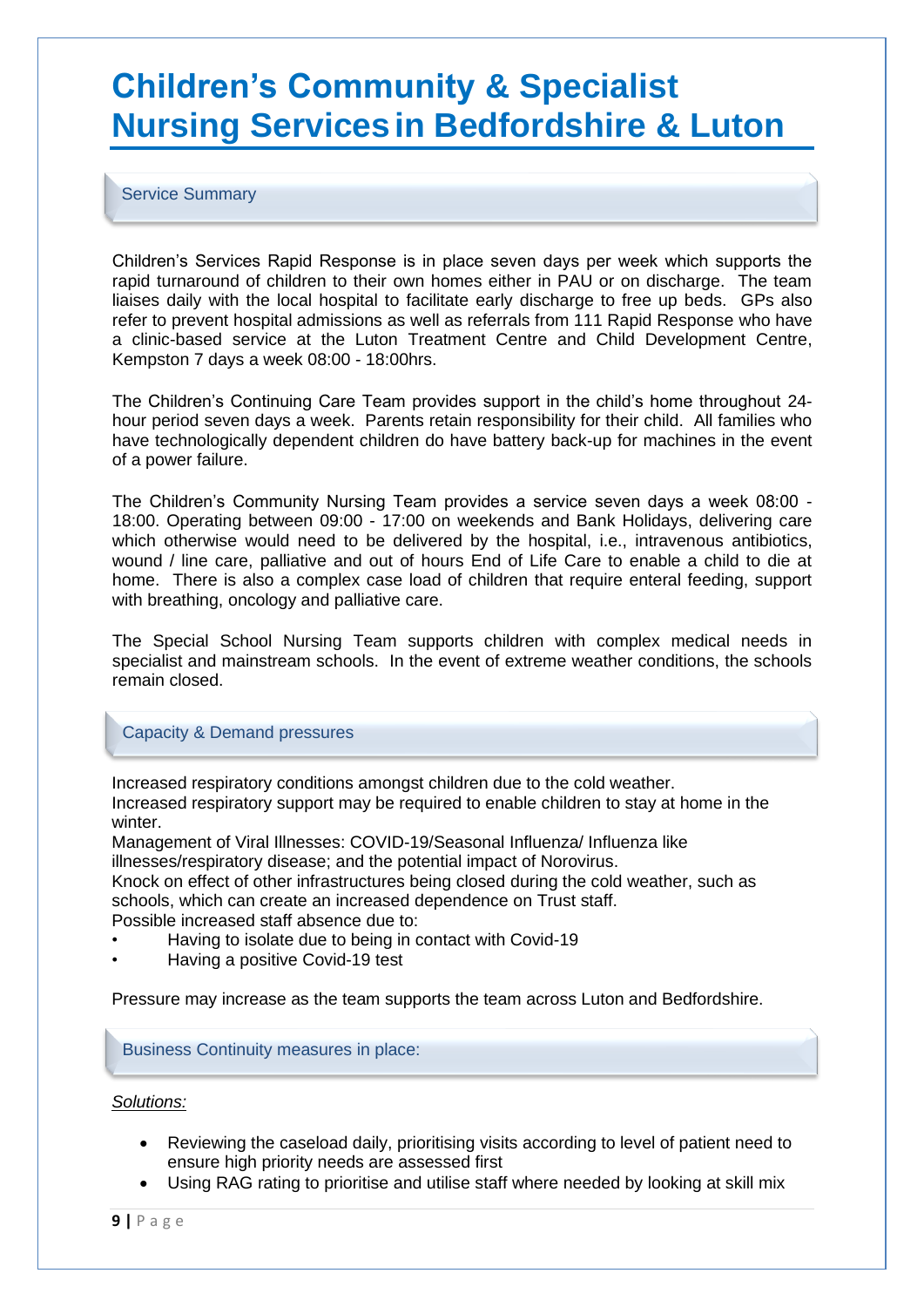and patient locality requirements to ensure cover across Bedfordshire & Luton

- Continuing to utilise mixed delivery of care methods, including face to face, virtual appointments, telephone contacts and clinic and home-based assessment when face to face is required
- Ensuring the Service Business Continuity plan is available to all staff and updated with contact details of staff
- Ensuring staff have access to working IT equipment, and if required the ability to work from home with working laptops and mobile telephones
- Identifying staff who can easily work from other bases to ensure cover across Luton and Bedford
- Daily handovers to be maintained with local SITREPS with Team Leads and Operational and Clinical Managers
- Training staff / access to respiratory surge information / teaching material / webinars are circulated and staff are encouraged to access these materials to better prepare themselves and acquire / consolidate knowledge
- Increasing clinic capacity to offer more appointment-based interventions instead of home visits which will reduce the number of staff required to complete home visits and the reduction in time spent travelling
- Liaising with acute referral providers to discuss potential referrals and the management of the daily caseload to continue to deliver commissioned services
- Liaising with parents of CCCT caseload to ensure facilitation of care packages
- Out of hours signposting for children, young people and their parents as normal
- Reviewing business continuity plans
- Postponing non-essential work, project work for example, for both clinical and admin staff
- The Service completed a Business Continuity tabletop exercise focusing on adverse weather, potential Covid surge leading to staffing shortages, access to Personal Protective Equipment and logistics in preparation for the winter period.

#### *Severe weather*

Staff are informed about preparing cars for any severe weather.

The Trust's weather warnings systems are in place; all weather alerts are cascaded to all staff and updates are communicated to prepare for rostered duties.

The Service is also in contact with the local voluntary sector and the locality 4x4 volunteers.

#### *Workforce planning including emotional health & wellbeing:*

The Service continues to utilise home working to reduce contact with members of staff and reduce transmission with appropriate self-care and PPE to reduce the impact on staff exposure to the pandemic or respiratory illness.

Baseline assessments are undertaken to determine those staff members that have caring responsibilities. This helps the Service to predict possible shortfalls in staffing if schools are impacted.

Staffing rotas are planned six weeks in advance to ensure coverage across the service and identify pressure points prior to any staffing issues with sickness – discussions are held with staff around rota flexibility and there is also a weekend standby rota. This considers flexibility in re-allocation of annual leave if appropriate.

Planning of rotas in advance; identify key shifts that need covering and explore options for back up i.e., review the on-call system to cover potential sickness, review annual leave, discuss flexibility of shift patterns with staff. This includes the management of normal

sickness and annual leave and considering changes to provision if it is needed.

Consider having to move staff around to ensure maximum coverage across Luton & Bedfordshire – particularly in those staff areas where the need is for patient care.

Ensure new staff have access and support in using digital consultation; training is provided if needed.

Ensure staff having working devices and escalate to the IT team if there are any concerns.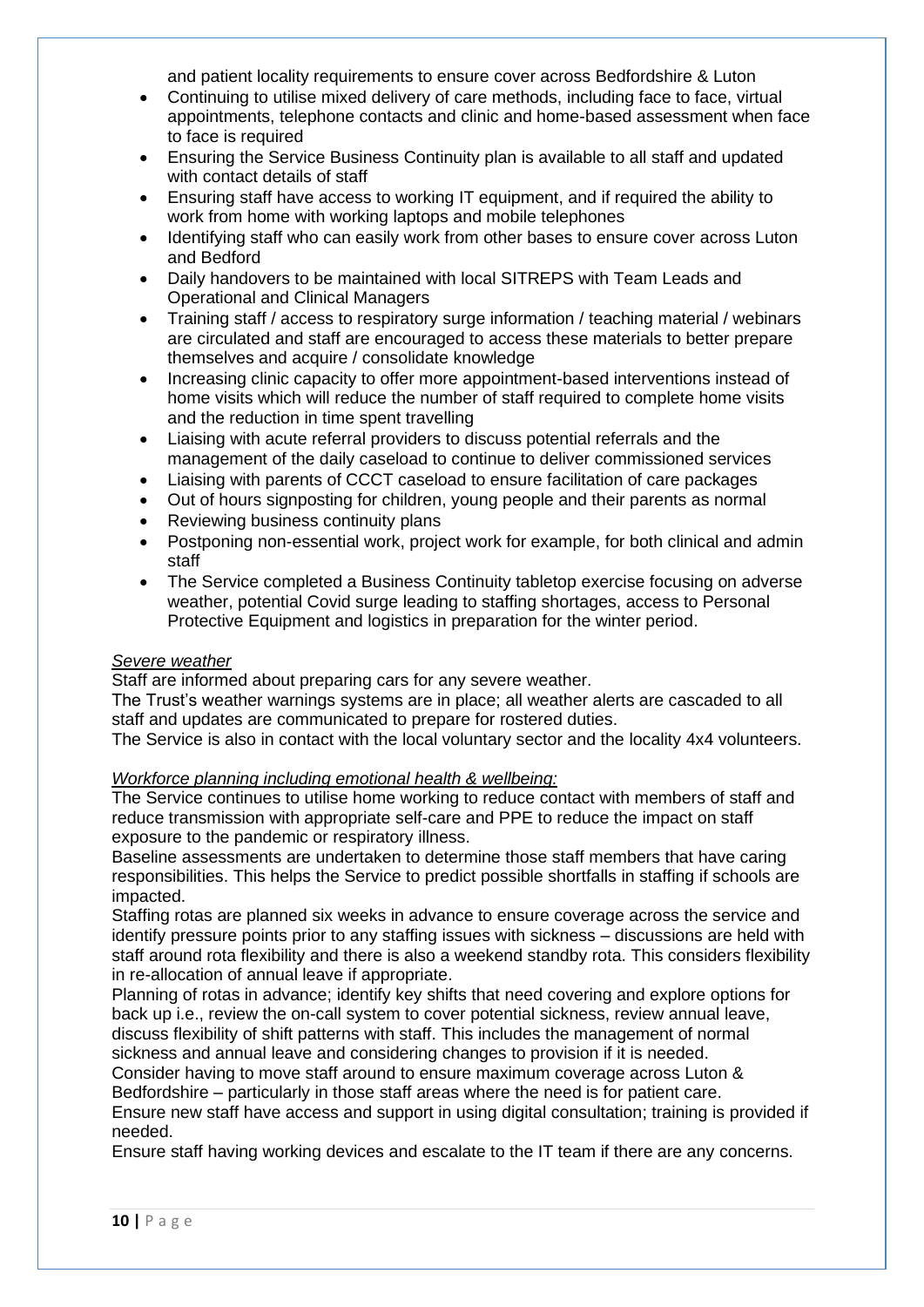#### *Emotional health & Wellbeing*

Staff are signposted to Trust wellbeing services by discussing and considering early emotional wellbeing support including referral to wellbeing, counselling, mental wellbeing services and OH.

Maintain communication channels and support processes are in place – 1:1 with Line Managers identify early support and progress signposting if any concerns identified. Ensure staff are not working over / additional hours and to hold these discussions with staff. Ensure staff take appropriate breaks and help to promote self-care.

Encourage planned leave to avoid burn out and consider additional requests for annual leave if possible, during times of good staffing levels.

Good communication is maintained with staff and is paramount to ensure that everyone is aware of the business continuity plans in place.

#### *Personal Protective Equipment and Infection prevention & control procedures*

This is managed locally in Luton and Bedfordshire; stock checks occur regularly and escalation routes to local and operational levels is in place.

Ensure stock held centrally for maximum benefit in distribution. Staff are discouraged from having pockets of stock, in the boot of staff cars for example.

Escalation routes are in place if there are any concerns with delivery failures.

Regular active stock checks are undertaken to ensure supplies are not running out and to minimise the risk of not having equipment / consumables in place.

Staff reduce face to face contact, when appropriate, so that stock levels of PPE will be increased due to reduced use.

Liaison across Services for stock if levels are short, including with our external partners i.e., acute providers.

PPE is used in line with current restrictions and adherence to normal infection control procedures.

Reduced mixing of staff by continued utilisation of home working, social distancing, remote teams' meetings and reviewing risk assessments as required.

#### *Current audits*

Trust Wide audits completed across sites – Handwashing, Clinical Intervention Audit and Antimicrobial.

Audits are conducted in line with Trust recommendations – audits are submitted to the Trust Audit team, results are shared and cascaded amongst the team – opportunities for learning are discussed at handovers, safety briefs and team meetings.

Normal infection control measures remain in place, alongside current Covid19 pandemic recommendations.

#### *Lateral Flow testing programme*

Staff are regularly reminded of the importance of completing Lateral Flow Testing. Staff information is cascaded on the ordering of lateral flow kits and the Trust reporting mechanisms via QR codes.

Trust information on the lateral flow programme is signposted via bulletins, cascade and regular communications from the Trust Chief Nurse and Medical Director.

#### *Communications*

Regular communication cascades have information, emerging developments and help to alleviate concerns and ensure staff remain up to date.

Management forums are held to escalate risk and concerns regarding staffing and service provision.

Managers access discussion forums with Commissioners and key stakeholders / service users to give information to current or changed service provision.

Dedicated communications staff to manage media releases.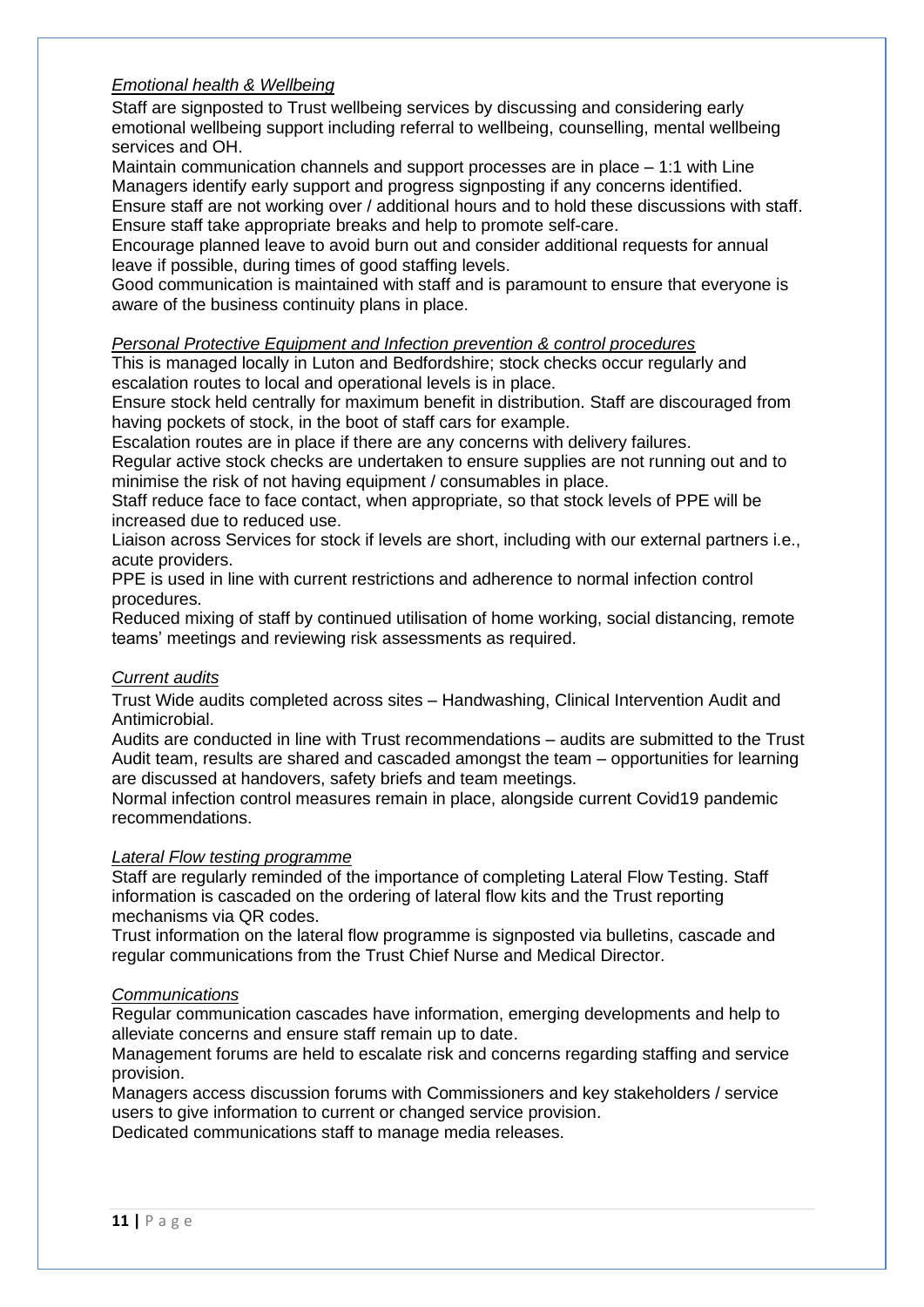#### *Reporting structure*

Daily handovers amongst teams with key messages are escalated.

Local SITREPS as required.

SITREPS with Head of Services to discuss staffing pressures, service delivery concerns and emerging risks.

Communication cascades and channels, look to develop huddle if required.

#### *System engagement*

Partnership working, regular liaison with key stakeholders to ensure on going provision of normal service.

#### *Financial impact and controls:*

Financial control processes are in place and followed and the Service Manager is in contact with their respective management accountant over Quarters 3 & 4.

Stock levels of PPE consumables are monitored as well as ensuring all staff are aware of supporting service budgets by minimising waste and choosing stock, equipment and consumables appropriately on patient need

Supporting stock usage across our Luton & Bedfordshire Service and ensuring issues are highlighted and escalated effectively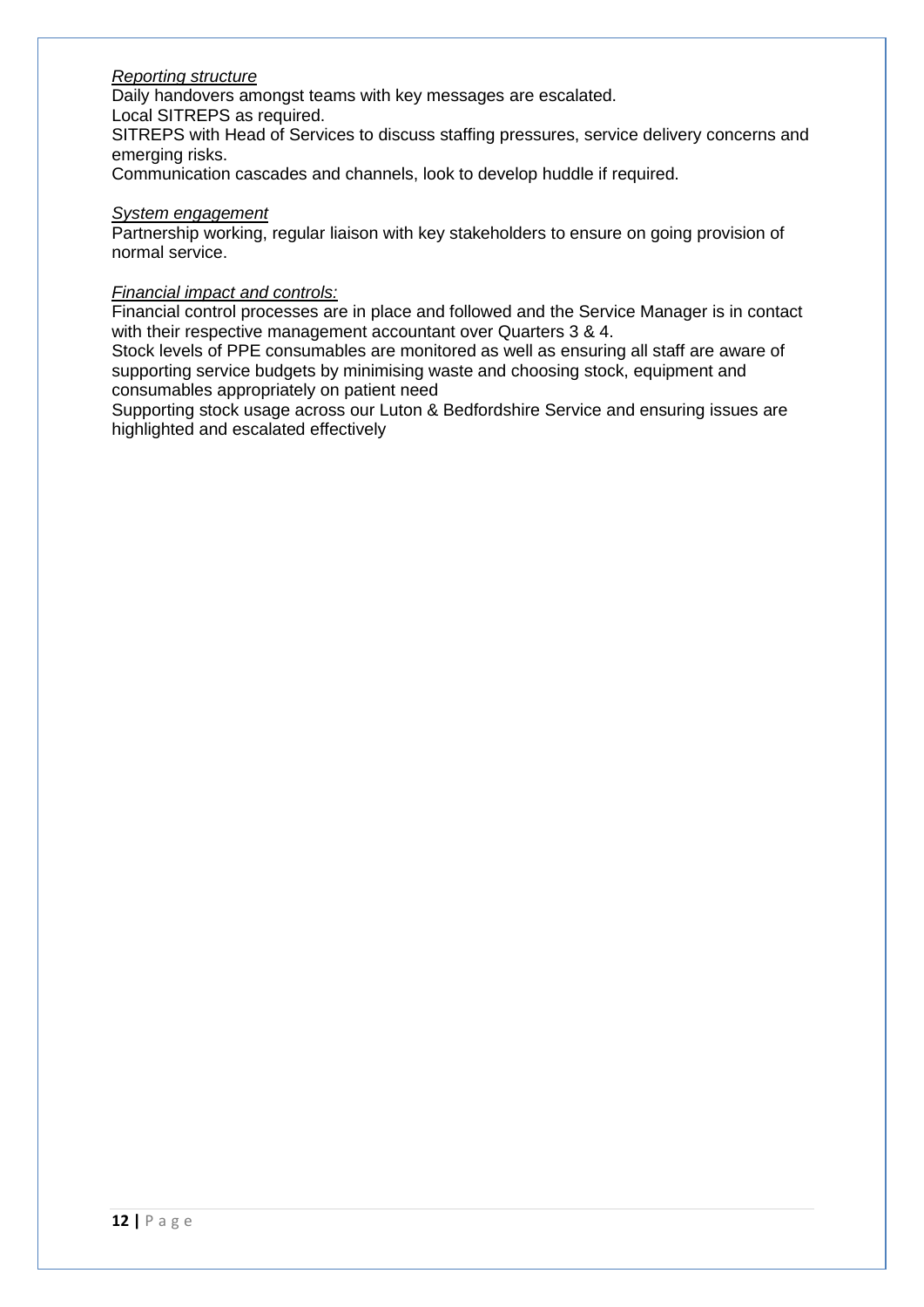## **0-19 Children's Services in Bedfordshire & Luton**

#### Service Summary

The Health Visiting and School Nursing Service is comprised of community-based teams to lead on the delivery of the Healthy Child Programme (DoH 2009) to all children aged 0-19 years of age.

The service operates between 09:00 and 17:00 Monday to Friday (except Bank Holidays). The Health Visiting service is delivering its service in either clinics or client's homes or children's centre and use PPE as per government guidance.

An enhanced service offer is provided to those families with safeguarding needs and those with vulnerabilities or additional needs.

A Confidential texting service is run by the service:

Parentline for parents/carers of children and young people aged 0-19 years and ChatHealth for children and young people aged 11-19 years is available Monday to Friday 09:00 to 16:30 (except Bank holidays)

School Nursing: The 5 – 19 years of age service includes School Nurses, Community Staff Nurses and Associate Practitioners who offer support for the physical and emotional health and wellbeing of children, young people and families.

Health assessments are completed by the service for children and young people in the safeguarding arena.

The School Nursing service predominantly delivers their services in schools.

#### Capacity & Demand pressures

Safeguarding work and patient caseloads are increasing and impacting on the delivery of Universal Services.

Staffing numbers / recruitment; there is a national shortage of trained Health Visitors and School Nurses to ensure consistent recruitment and turnover of staff is increasing.

There is a high level of need for emotional health and wellbeing support for children and young people in the 05 – 19 years of age remit.

Staff are continuously encouraged to access emotional health services.

Cases of non-accidental injuries to babies and children have increased. This increase has an emotional toll on staff which may impact their health and wellbeing.

Severe weather can impact on staffing and buildings therefore affecting Service delivery. COVID-19/Seasonal Influenza/ Influenza like illnesses/respiratory disease; and the potential impact of Norovirus.

#### Business Continuity measures in place:

#### *Solutions:*

- Continued management of normal sickness levels and annual leave and considering changes to provision if required
- Inform team with robust communication channels any changes or actions that need to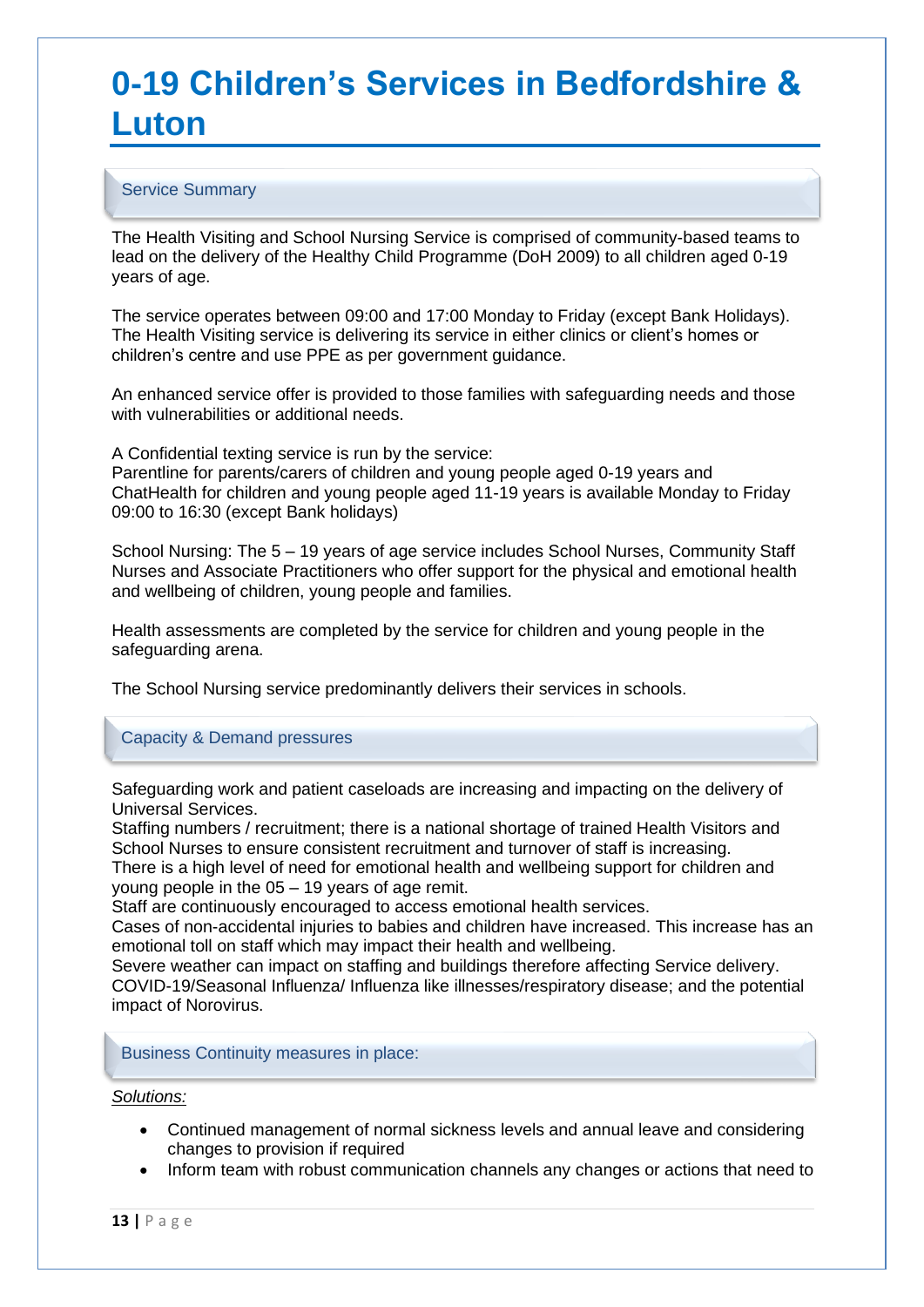be taken daily, using a scale of frequency depending on information and actions needed. Regularly update the team regarding decisions and actions, ensuring a variety of media methods to reach all staff.

- Continue to utilise mixed delivery of care methods, including face to face, virtual appointments, telephone contacts and clinic and home-based assessment when face to face assessments are required
- Ensure the Service business continuity plan is available and updated with contact details of staff
- Escalation framework in place to inform service delivery matched to staffing capacity in times of staff sickness
- Triage and prioritisation of workflow with priority given to safeguarding clients or those with identified higher needs at the time.
- Daily handovers as required, local SITREPS with Team Leads and Operational and Clinical Managers
- Increase duty cover
- Communicate with clients via social media etc on expectations of service during this time
- Ensure lone worker document is up to date and accessible
- Ensure staff have access to working IT equipment and if required staff can work from home with working laptops and mobile telephones
- Map staff who can work from other bases and within other children's services; mapping of where staff live to match to the nearest work base can minimise travel requirements
- Hand hygiene measures in place as per normal procedures
- Guidelines are in place regarding infection control e.g., social distancing, PPE requirements etc. Risk assessment of contact with family prior to visiting family home or conducting a face-to-face contact. Premises cleaned as per infection control guidelines between clients
- Review Service BCP and ensure key staff are aware of their responsibilities within it
- When appropriate postpone non-essential work (project work for example) for both clinical and admin staff
- Communication with staff is paramount to ensure all staff are aware of the planning measures in place
- The Service completed a Business Continuity tabletop exercise focusing on adverse weather, potential Covid surge leading to staffing shortages, access to Personal Protective Equipment and logistics in preparation for the winter period.

#### *Severe weather*

Discuss amongst staff those who have larger cars who could continue to home visit vulnerable patients.

Switch to virtual contacts for as many contacts as possible, only visiting those safeguarding families who are a necessity.

Promote information to staff about preparing cars ready for winter weather, cascade any weather warnings to staff and ensure updates are communicated to allow staff to prepare for rostered duties.

4x4 voluntary aid; available by On-Call Manager; ensure staff are aware of Trust resources. Digital consults; continue where possible use of digital interaction with patients.

Ensure new staff have access and support in using digital consultation – training to be provided if needed.

Ensure staff having working devices, escalate to IT department if there are any concerns.

#### *Workforce including emotional health & wellbeing*

Assess staff who are isolating due to Covid for working from home.

Offer support where able to staff who have been directly affected by flooding and unable to get to their workplace.

Continue to utilise home working to reduce contact with members of staff and reduce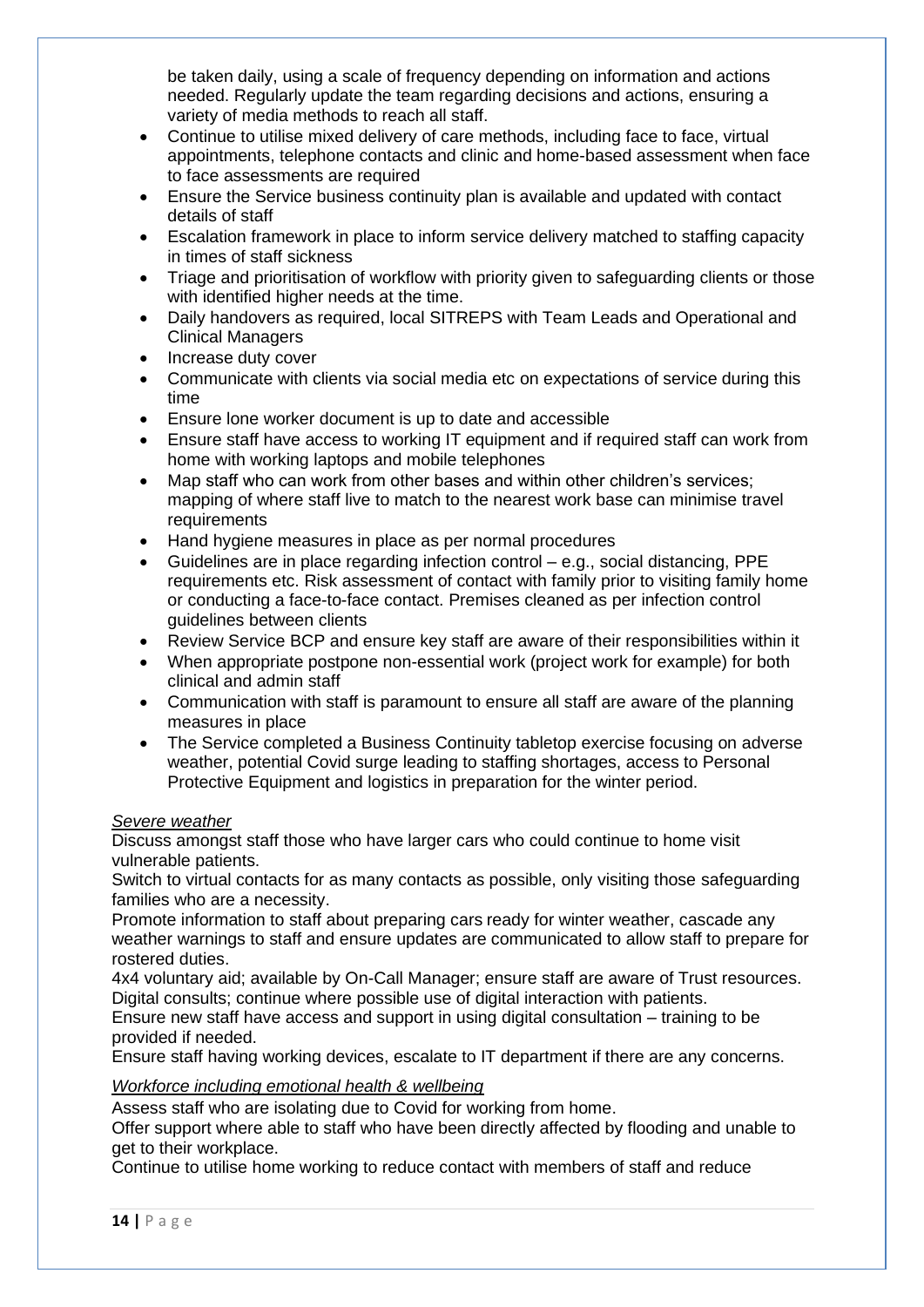transmission with appropriate self-care and PPE to attempt to reduce the impact on staff being exposed to illness in the first place.

Undertake baseline assessment of workforce that potentially have caring responsibilities to predict possible shortfalls including if staff need to care for children if schools close.

Look at rotas in advance; ensure coverage across the service and identify pressure points prior to any staffing issues with sickness – discuss with staff flexibility in rotas, flexibility in reallocation of annual leave if appropriate.

Review annual leave requests and discuss whether any staff able to move dates to help Service delivery.

Consider redeployment and identify the correctly skilled staff.

Signpost to Trust wellbeing; discuss and consider early emotional wellbeing support including referral, if required, to wellbeing, counselling, mental wellbeing and OH services.

Maintain communication channels and the support processes in place – 1:1 with line managers to identify early support and progress signposting if concerns identified.

Ensure staff are not working over / additional hours; hold discussions to avoid this from happening.

Ensure staff take breaks and promote care of self.

Encourage planned leave to avoid burn out and consider additional requests for annual leave if possible, during times of good staffing.

#### *Personal Protective Equipment and Infection prevention & control procedures*

Prior to winter ensure the service has a good level of stock.

Minimise face to face contacts, where appropriate, to preserve PPE stocks.

Ensure stock is held centrally for maximum benefit rather than staff having pockets of stock. Escalate concerns of delivery failures.

Active stock checks to ensure supplies are not running out and risk not having equipment / consumables in place.

PPE to be used as directed by government guidance.

Normal infection control measures to remain in place, alongside current Covid19 recommendations.

Additional support may be needed for families flooded due to risk of disease etc. Partnership working to ensure aid is supplied to families.

*Current audits:* Trust Wide audits completed across sites: Handwashing, Clinical Intervention Audit and Antimicrobial. Reporting in line with Trust recommendations – Audit submitted to Trust Audit team, results are shared and cascaded amongst the team and opportunities for learning discussed at handovers / safety briefs and team meetings.

#### *Lateral Flow testing programme*

Staff are regularly reminded of the importance of completing Lateral Flow Testing and reporting their results. Information is cascaded on staff ordering of lateral flow kits. Reporting processes are in place directly to CCS via QR codes

Where to seek advice; Trust information is signposted to bulletins, the Trust newsletter cascade and regular communications from the Trust's Chief Nurse and Medical Director.

#### *Communications*

Regular communications with commissioners, key stakeholders and service users to inform them of current service provision, any changes to service provision and changes to sites of delivery.

Increased communications on social media, when appropriate.

Regular communications to staff to ensure they are kept updated.

Regular and up to date communications cascades from the Trust with information and emerging developments with the aim to alleviate staff concerns.

Management forums are held to escalate risk and concerns regarding staffing and service provision

Staff in positions for media releases if required via the Trust comminications teams.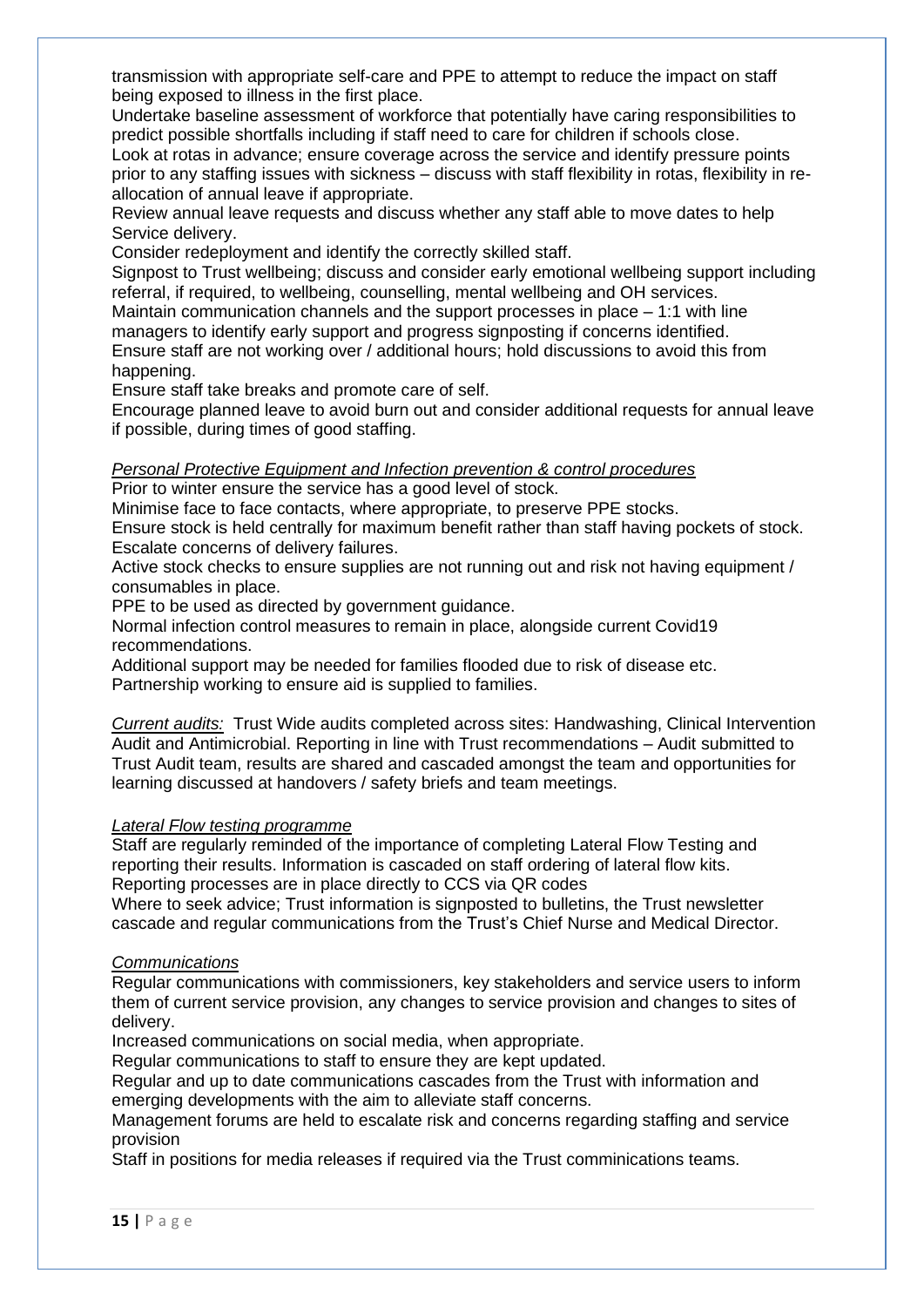#### *Reporting structure*

Daily SITREPS both at HoS level to discuss staffing pressures, service delivery concerns and emerging risks.

Reinstating morning huddles with staff groups for communication and information sharing. Daily handovers amongst teams with key messages escalated.

Good communication cascades and channels are maintained.

#### *System engagement*

Partnership working, regular liaison with key stakeholders to ensure on going provision of normal service with continued communication and partnership working with Family partners and social care / education and Flying Start to offer a service to as many people as possible during this time, without duplication.

#### *Financial impact and controls:*

Cancel room bookings for services that have been paused.

Monitoring stock levels daily, PPE consumables and ensure that all staff are aware of supporting the Service budget by minimising waste and choosing stock, equipment and consumables appropriately on patient need.

Supporting stock usage across Luton & Bedfordshire, ensuring issues are highlighted and escalated effectively.

Financial control processes are in place and followed and the Service Manager is in contact with their respective management accountant over Quarters 3 & 4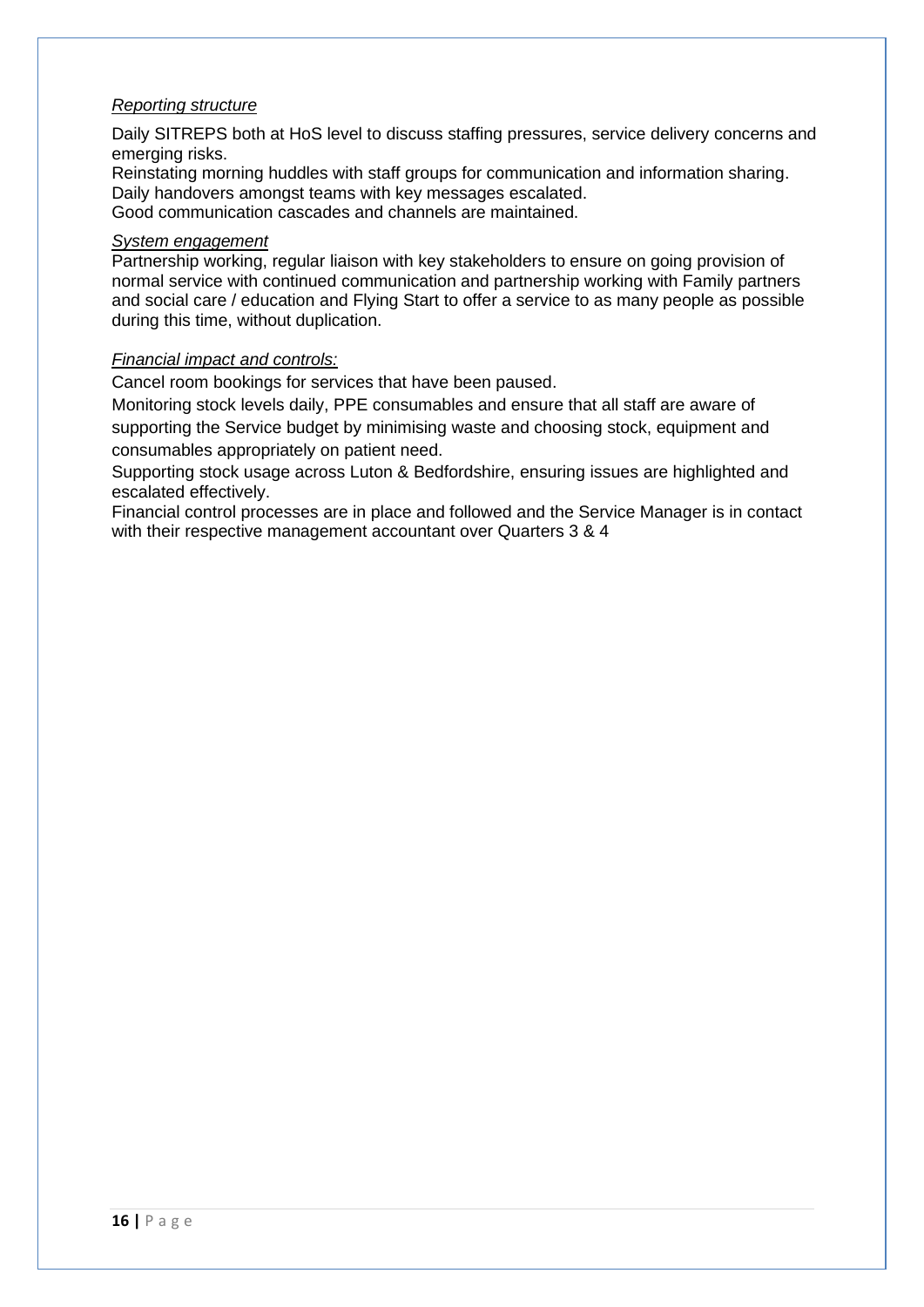## **Community Paediatric Services in Bedfordshire & Luton**

#### Service Summary

Community Paediatrics Services provide neurodevelopmental assessments that focus on the care of vulnerable children and families, children with long-term conditions and child public health. This includes:

- developmental disorders and disabilities.
- complex health needs (including end of life care),
- special educational needs,
- behavioural presentations of neurodevelopmental disorders (NDD) or neuro-disability (e.g., autism, ADHD),
- safeguarding concerns and initial health assessments for looked after children.

#### Capacity & Demand pressures

Increasing referral rates impacting on demand for service. This includes requests for EHCP assessments. The pandemic has significantly impacted on service ability to meet the 18-week referral to treatment national target; significant number of children's appointments have been breached, in addition to not being able to see children on time for review appointments. The service has implemented a clinical prioritisation booking system. Long term vacancies impacted by local and national medical staffing shortages impact on service capacity. Staff sickness both COVID & non- COVID also impact on service capacity.

Increasing number of multi- disciplinary appointments are required with increasing numbers of children presenting with complex need.

To reduce risk of infection transmission to staff and service users there is reduced clinic capacity to provide sufficient time to clean clinic room in-between seeing patients. In addition, initial consultations now include virtual consultation for history taking and then face to face consultation where a physical examination is required. This bended model keeps staff and patients safe by reducing risk of exposure to COVID19, however this impacts on appointment availability.

Severe weather can impact on staffing and buildings therefore affecting Service delivery.

#### Business Continuity measures in place:

#### *Solutions:*

- Increase use of mixed model of virtual and face to face consultations to keep staff and patients safe
- Staff encouraged to complete full course of COVID and booster vaccinations in addition to flu vaccines

A clinical prioritisation system is in place to manage the backlog of routine face to face physical assessments due to Covid 19 restrictions is being applied for children requiring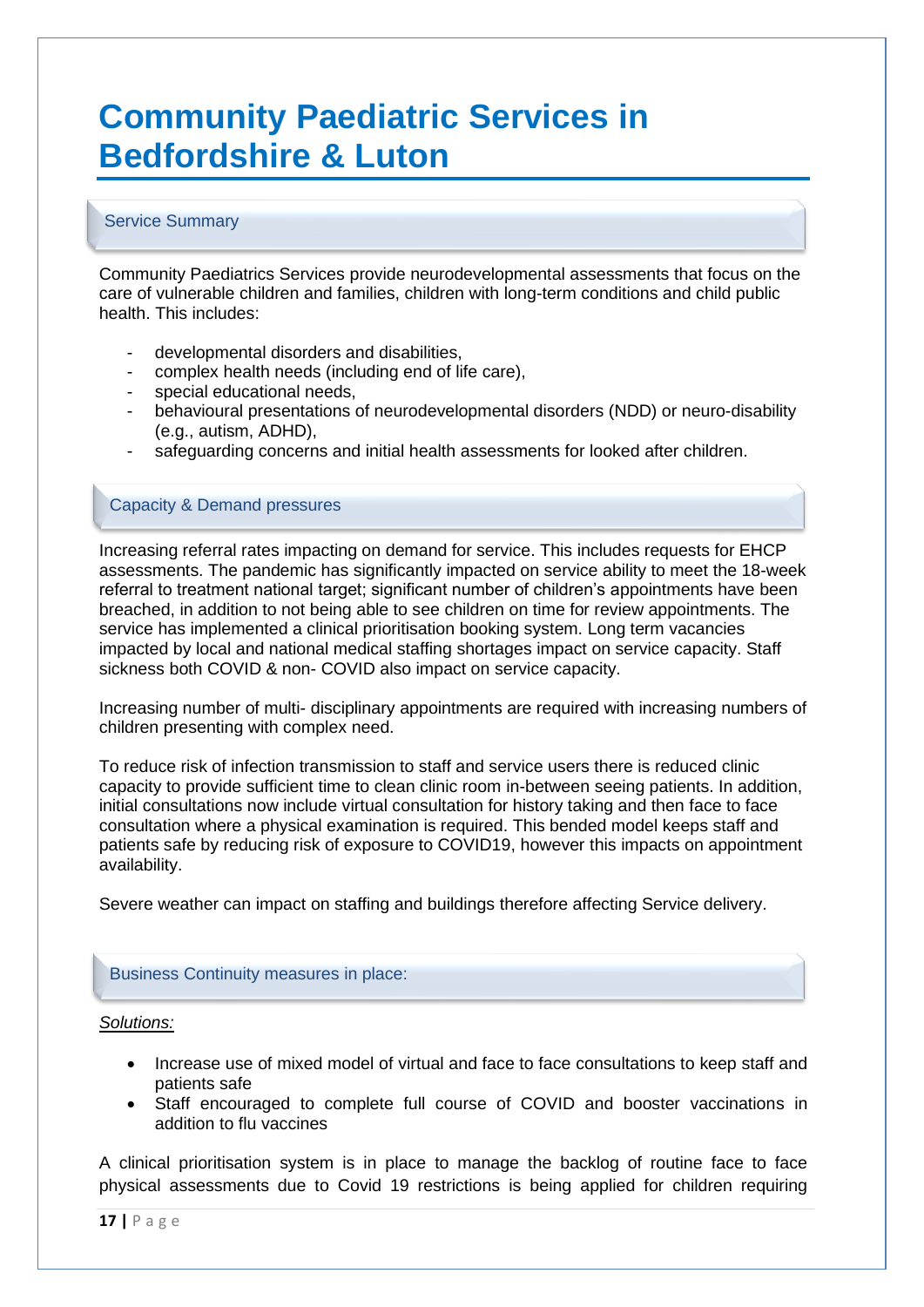#### appointments.

An agreed order of clinical priority is being used to allocate new referrals received. Where clinical circumstances of a child is not clearly highlighted or there is an inherent risk appointments are prioritised.

Agreed clinical priorities used for allocating appointments:

- Child Protection medical assessments
- Medical priorities- including amongst others, Controlled Drug reviews
- LAC- IHA (Luton Face to face), (Bedford Virtual then F2F if required)
- EHCP not known to service
- Vulnerable children

The Service completed a Business Continuity tabletop exercise focusing on adverse weather, potential Covid surge leading to staffing shortages, access to Personal Protective Equipment and logistics in preparation for the winter period.

#### *Personal Protective Equipment and Infection prevention & control procedures*  • Trust agreed infection control measures is place- social distancing, PPE etc.

#### *Workforce including emotional health & wellbeing*

Weekly team meetings taking place virtually, manager of the day rota in place for staff to access support if needed, regular 1 to 1 on ongoing review of COVID Risk Assessments. Joint clinical business meetings in place across Beds & Luton team. Front line clinical staff access safeguarding supervision as per Trust Policy.

#### *Current audits:*

Handwashing audit in place, annual programme of clinic audit in place, infection control mandatory training. PPE and all-expected infection control measures as per Trust policy. Staff encouraged and reminded to participate in twice weekly Lateral Flow testing and reporting.

#### *Communications*

Service update produced for system partners bi- monthly. Which also includes parent/ carer friendly version- well received. Service Recovery plan is accessible on Trust internet page

Parent/ carer service update is provided bi- monthly.

#### *Reporting structure*

Report to line manager or Head of Service depending on issue. Access to out of hours Trust Executive Lead on Call. Reporting to COVID related- Trust incident management team.

#### *System engagement*

Ongoing engagement with system partners- LA, CAMHS, education and early years partners and Parent Carer Representatives.

Active programme of co- production.

Cross cover of staff across Cambridgeshire and Peterborough according to need .

#### *Financial impact and controls:*

Service significantly over budget due to agency spend to maintain service delivery. Plan in place to reduce overspend related to successful recruitment into substantive posts.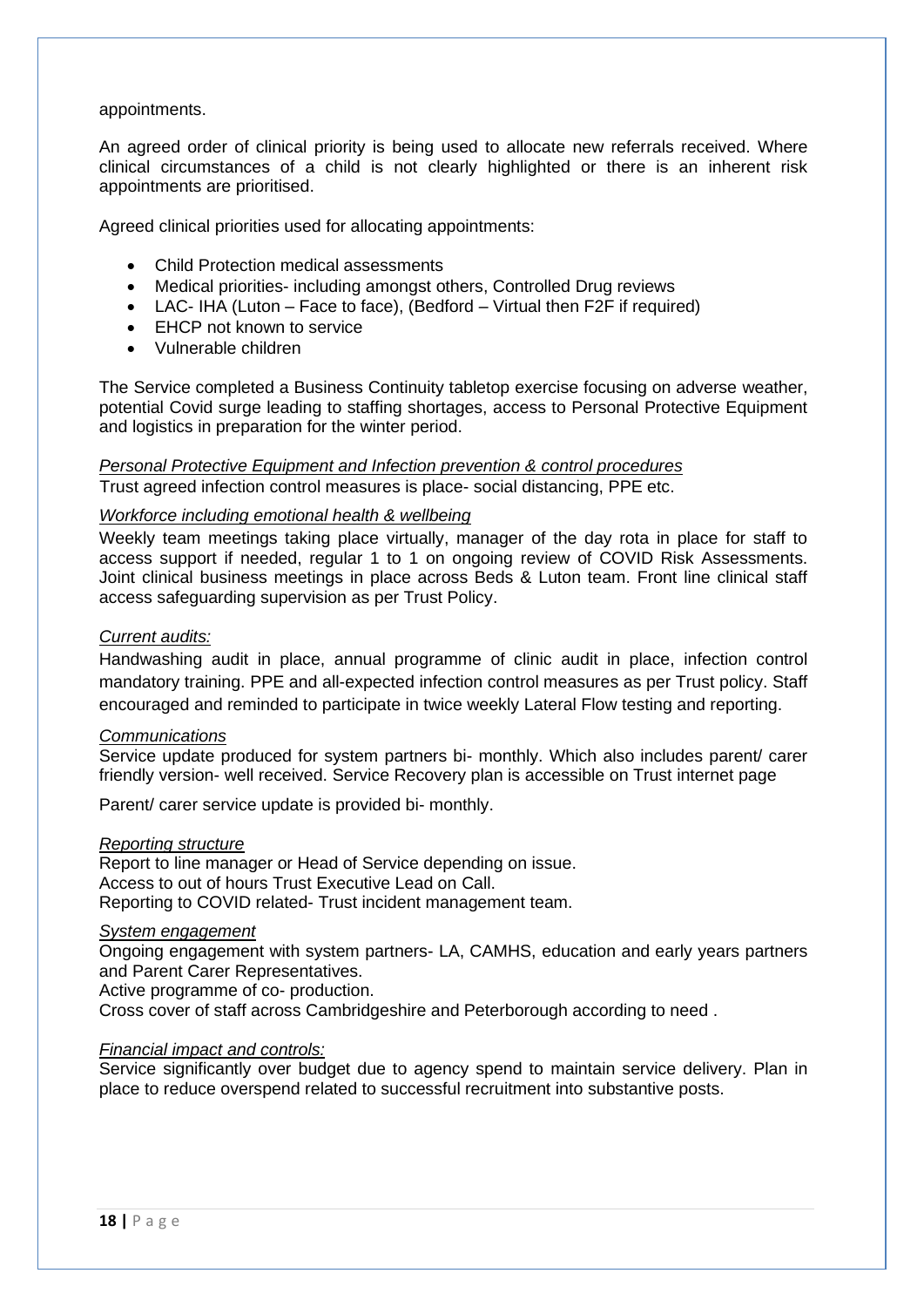## **Children's Community Nursing Services in Cambridgeshire & Peterborough**

#### Service Summary

The Children's Complex Care Team provide respite care and case management support for children and young people with complex health/continuing care needs in Cambridgeshire.

The team offer 7 day a week/24-hour respite care as required. Parents retain responsibility for their child. All families who have technologically dependent children do have battery backup for machines in the event of a power failure.

The Children's Community Nursing (CCN) Team provides a service seven days a week. Peterborough - 08:00 - 18:30. Weekends – 09:00-14:00. Cambridgeshire – 09:00-17:00 7 days a week.

The team provide care which otherwise would need to be delivered by the hospital, i.e., intravenous antibiotics, wound / line care, palliative and out of hours End of Life Care to enable a child to die at home. There is also a complex case load of children that require enteral feeding, cardiac monitoring, oncology and palliative care.

The Special Needs School Nursing Team supports children with complex medical needs in specialist schools across Peterborough and Cambridgeshire. In the event of extreme weather conditions, the schools remain closed.

#### Capacity & Demand pressures

Management of Viral Illnesses: COVID-19/Seasonal Influenza/ Influenza like illnesses/respiratory disease; and the potential impact of Norovirus. RSV surge and increase in referrals from acute hospital trusts. Increased respiratory conditions amongst children due to the cold weather. Possible increased staff absence due to: Having to isolate due to being in contact with Covid-19 Having a positive Covid-19 test.

#### Business Continuity measures in place:

#### *Solutions:*

- Reviewing the caseload daily, prioritising visits according to level of patient need to ensure high priority needs are assessed first
- Using RAG rating to prioritise and utilise staff where needed by looking at skill mix and patient locality requirements. Staff to be moved across sites as needed
- Continuing to utilise mixed delivery of care methods, including face to face, virtual appointments, telephone contacts and clinic and home-based assessment when face to face is required
- Increasing clinic capacity to offer more appointment-based interventions instead of home visits which will reduce the number of staff required to complete home visits and the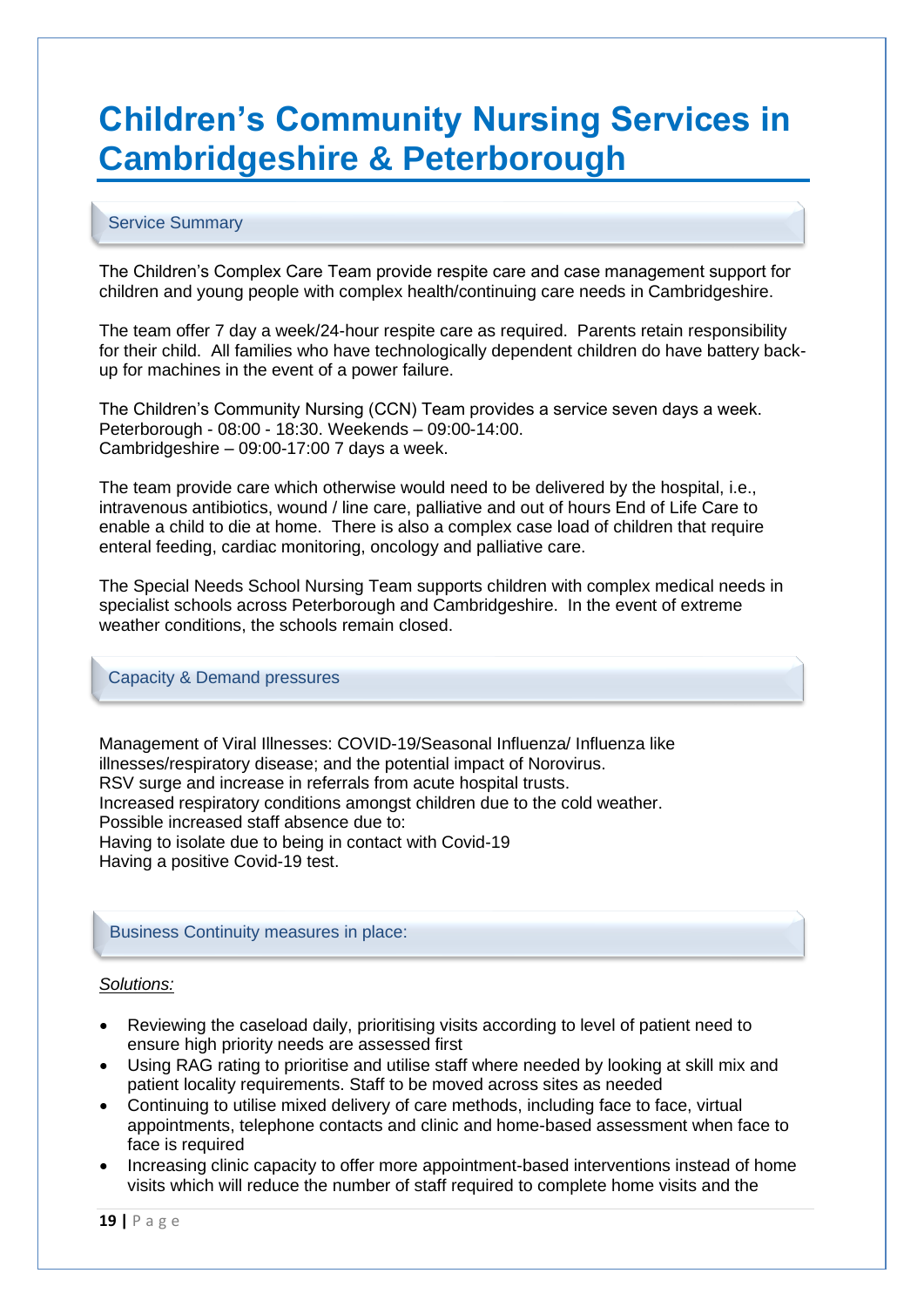reduction in time spent travelling

- Ensure any clusters of patients are identified and visits allocated appropriately
- Liaising with acute referral providers to discuss potential referrals and management of daily caseload to continue to deliver commissioned service
- Liaising with parents of Children's Complex Care caseload to ensure facilitation of respite care packages
- Out of hours signposting for children, young people and their parents as normal
- Reviewing business continuity plans
- Postponing non-essential work (project work for example) for both clinical and admin staff
- Ensuring the Service Business Continuity plan is available to all staff and updated with contact details of staff
- Ensuring staff have access to IT working equipment and, if required, can work from home with working laptops and mobile telephones
- Identifying staff who can easily work from other bases to ensure cross cover across Peterborough and Cambridgeshire
- Daily huddles to be maintained, local SITREPS with Team Leads and Operational and Clinical Managers
- Training staff / access to respiratory surge information / teaching material / webinars is circulated and staff are encouraged to access these materials to better prepare themselves and acquire / consolidate knowledge
- The Service completed a Business Continuity tabletop exercise focusing on adverse weather, potential Covid surge leading to staffing shortages, access to Personal Protective Equipment and logistics in preparation for the winter period.

#### *Personal Protective Equipment and Infection prevention & control procedures*

To ensure Personal Protective Equipment and Infection prevention & control procedures are in place as per Trust and government guidance.

Normal infection control measures to remain in place, alongside current Covid19 recommendations and Lateral Flow testing programme.

Staff reporting lateral flow results and vaccination take up including boosters.

Active stock checks to ensure supplies not running out and risk not having equipment / consumables in place. Liaise with external partners in cases of low stock.

#### *Severe weather:*

Staff are informed about preparing cars for any severe weather.

The Trust's weather warnings system is in place; all weather alerts are cascaded to all staff and updates are communicated to prepare for rostered duties.

Visits are prioritised regarding where staff live to avoid extra travel where possible.

#### *Workforce planning including emotional health & wellbeing:*

The Service continues to utilise home working to reduce contact with members of staff and reduce transmission with appropriate self-care and PPE to reduce the impact on staff exposure to the pandemic or respiratory illness

Staff risk assessments to ensure any physical or mental health conditions are considered Staffing rotas are planned to ensure coverage across the service and to identify pressure points prior to any staffing issues with sickness – discussions are held with staff around rota flexibility and a weekend standby rota. This will also consider flexibility in re-allocation of annual leave if appropriate.

Service offers to be adapted if needed.

Consider moving staff to ensure maximum coverage across Peterborough and Cambridgeshire.

Ensuring new staff have access and support in using digital consultation – training to be provided if needed.

Ensuring staff having working devices in order to remote work and offer a digital service.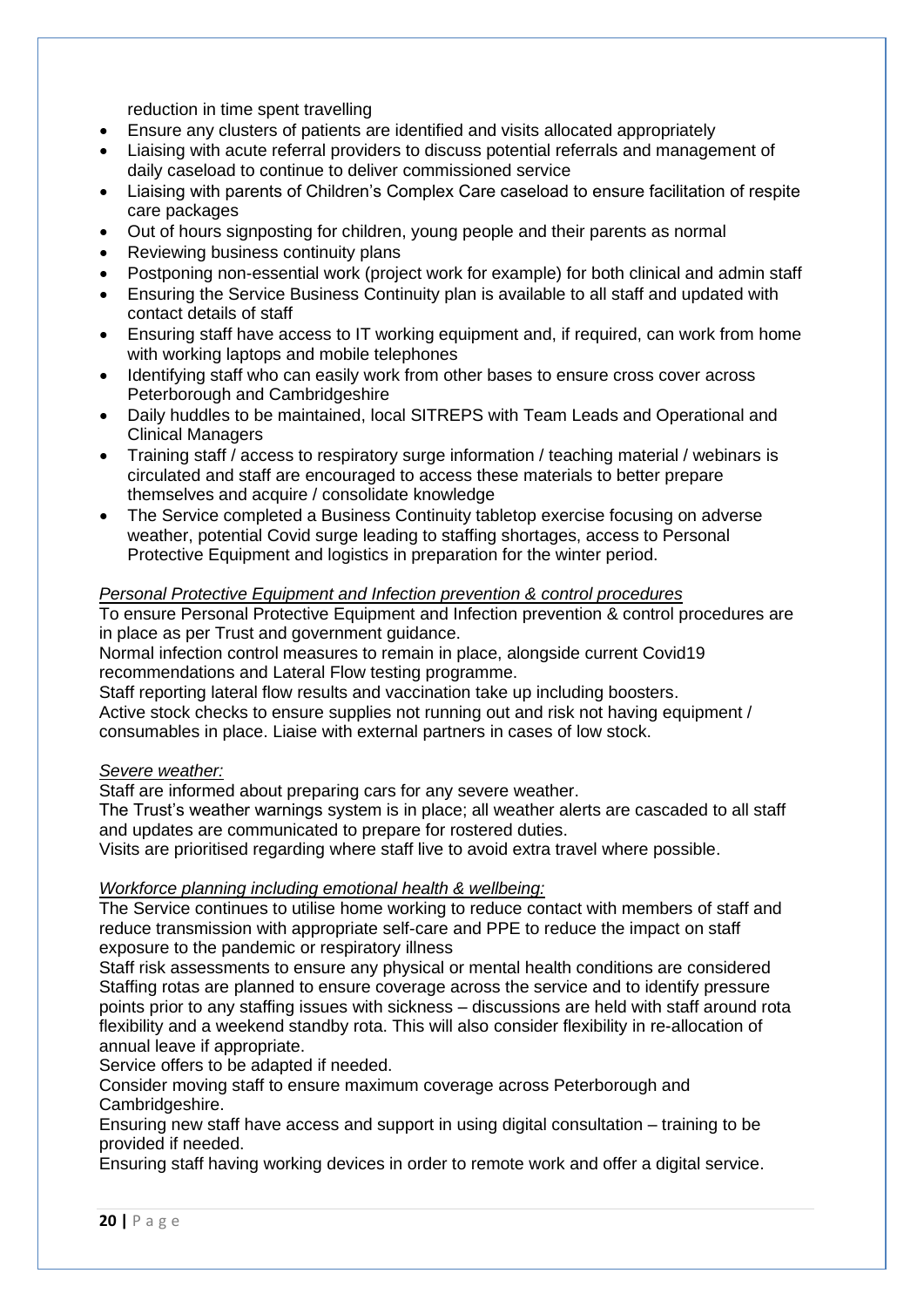#### *Emotional health & Wellbeing:*

Staff are signposted to Trust wellbeing services, discuss and consider early emotional wellbeing support including referral if required to wellbeing, counselling, mental wellbeing and OH services.

Maintain communication channels and support processes in place – 1:1 with line managers/supervision to identify early support and progress signposting if concerns are identified.

Ensure staff are not working over/additional hours – encourage discussions around avoiding this.

Ensure staff maintain breaks and promote self-care.

Encourage planned leave to avoid burn out and consider additional requests for annual leave if possible, during times of good staffing.

#### *Current audits:*

Handwashing audit Records audit Learning and best practice from audits are shared at team meetings.

#### *Communications:*

Trust information signposted to including bulletins, cascade and regular comms from Chief Nurse and Medical Director.

Management forums to escalate risk and concerns regarding staffing and service provision.

#### *Reporting structure:*

Daily/weekly huddles amongst teams with key messages escalated.

SITREPS with service Director to discuss staffing pressures, service delivery concerns and emerging risks.

Using the Datix/risk register.

#### *System engagement:*

Partnership working, regular liaison with key stakeholders to ensure on going provision of normal service.

Joint discharge planning meetings with acute hospitals to promote referrals and improve capacity in the hospitals.

#### *Financial impact and controls:*

Regular contact with management accountant and budget reviews.

Monitoring stock levels, PPE consumables and ensuring all staff aware of supporting service budget by minimising waste and choosing stock, equipment and consumables appropriately on patient need.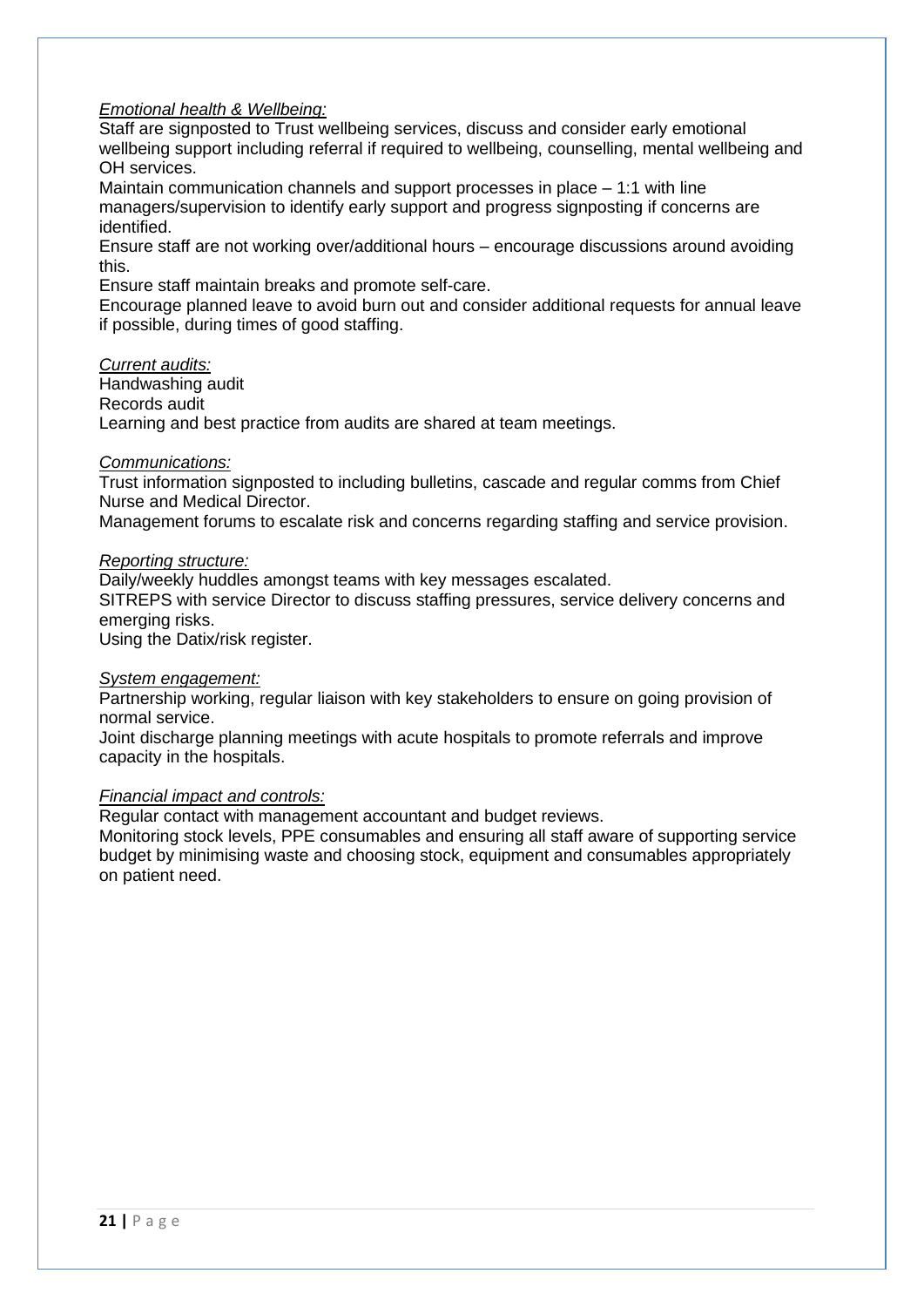## **Children's Community Specialist Services in Cambridgeshire**

#### Service Summary

Occupational Therapy, Physiotherapy and Speech and Language Therapy services providing community healthcare to children and young people up to 18 years and up to 19 years if attending special schools.

#### Capacity & Demand pressures

Increasing demand and expectation from parents/carers on service. Current management of workload with high level of maternity leave (physio). Pressure throughout services with management of staff isolation due to the COVID pandemic which pushes face to face contact appointments back.

Business Continuity measures in place:

#### *Solutions*

The Service completed a Business Continuity tabletop exercise focusing on adverse weather, potential Covid surge leading to staffing shortages, access to Personal Protective Equipment and logistics in preparation for the winter period.

#### *Workforce including emotional health & wellbeing*

- Team meetings
- Regular supervision
- Q&A for whole staff groups (OT and Physio) now moved to fortnightly
- Access to Trust Well being
- Remote working access in place for all staff
- Annual leave encouraged to take regular breaks

*Personal Protective Equipment, Infection prevention & control procedures and clinical audits*

- PPE worn as clinically indicated.
- Stock control measures in place

#### *IPAC controls & monitoring*

- Staff double-vaccinated (exception of one member of staff on mat leave)
- Staff now getting booster
- Staff encouraged to have flu jab
- Reminders for safe, space, hands.
- Risk assessments for every non-clinical face to face meeting

#### *Current audits: N/A*

*Lateral Flow testing programme*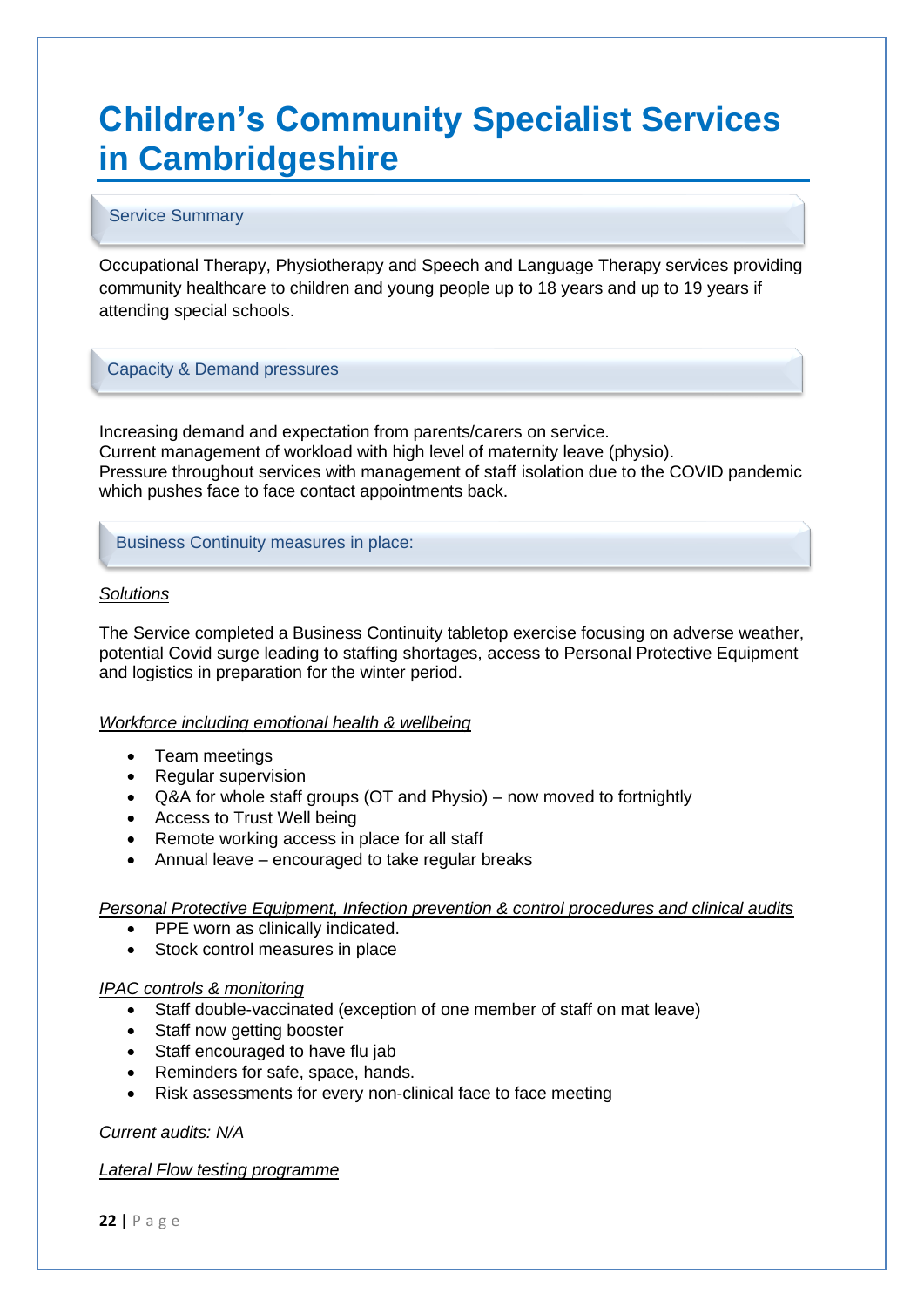All staff double vaccinated and following national guidance for Covid prevention, twice weekly lateral flow tests are a mandatory requirement, and Covid notification/isolation measures and monitoring of outbreaks processes are in place.

#### *Communications*

Trust information signposted to including bulletins, cascade and regular comms from Chief Nurse and Medical Director

Management forums to escalate risk and concerns regarding staffing and service provision

*Reporting structure* Business as usual

*System engagement*  Business as usual

#### *Financial impact and controls:*

Financial control processes are in place and followed and contact with management accountant (quarter 3)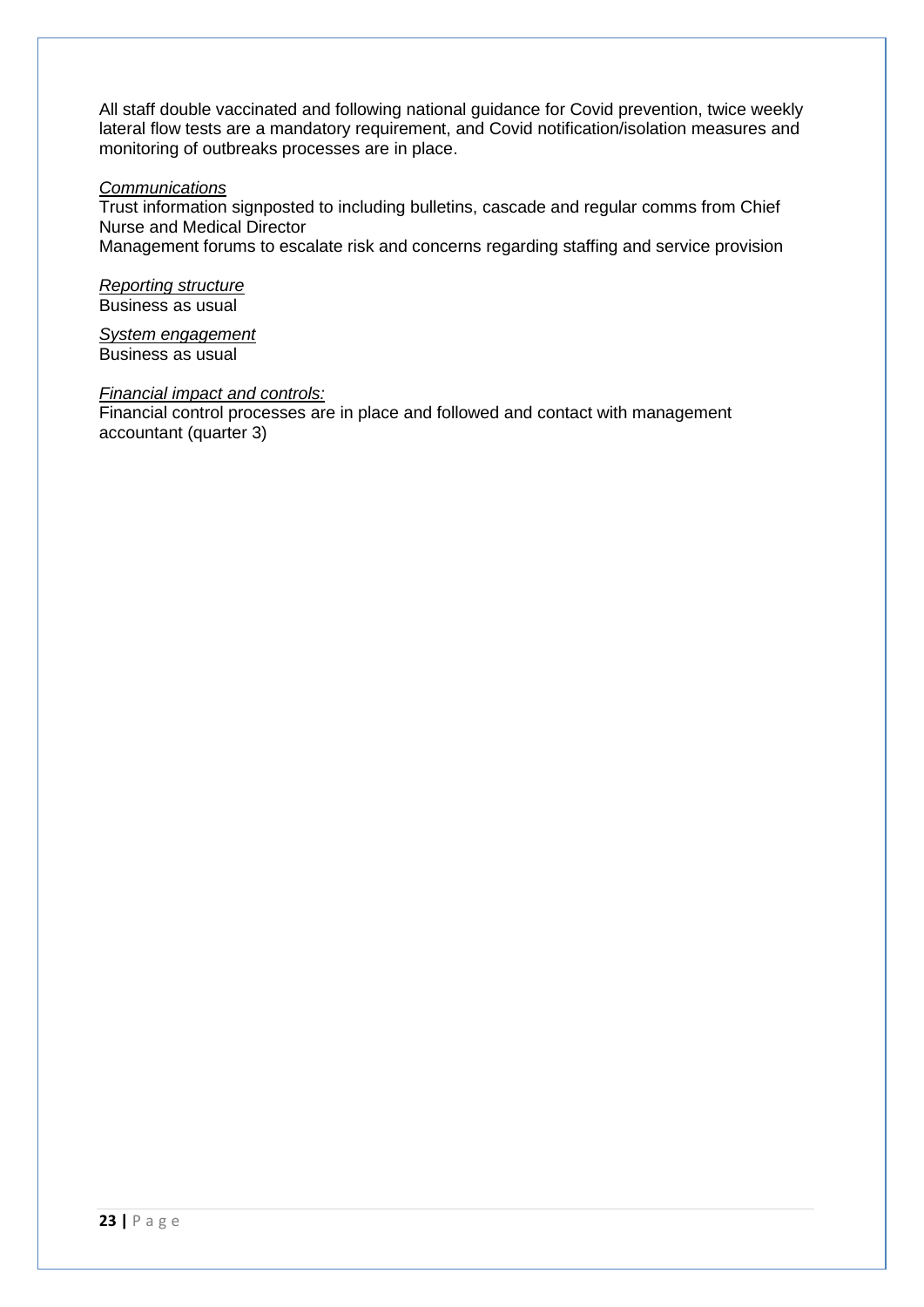## **Community Paediatric Service in Cambridgeshire**

#### Service Summary

The Service provide neurodevelopmental assessment for children up to the age of 11 in Cambridgeshire which include:

- Multi-disciplinary assessments and medical support for CYP with complex physical disability up to 19year of age
- Supporting some end of life cases/complex care needs to children with complex disability
- Special school medical services to 6 of the 9 Cambridgeshire school
- Safeguarding medical assessments for children across Cambridge and Peterborough
- Fostering and adoption service to Cambridgeshire
- Looked after children (LAC) Cambridgeshire
- Audiology services
- Medical support for EHCP plans

#### Capacity & Demand pressures

Increasing demand on all services in both safeguarding and neurodevelopmental pathways, particularly Autism assessments.

Vacancies for fostering and adoption role.

A rising number of referrals due to an increasing population, reduced access to both health and education opportunities during the Covid pandemic and a rising number of young children with significant developmental concerns.

Starting to see breaching of 18 weeks in neurodevelopmental pathway, there is still no replacement of staff who have had either change in role, reduced activity or covering other cross Trust roles.

Safeguarding cover across both Cambridge and Peterborough remains, however, the rota has reduced from 1 in 10 to 1 in, which has significantly impacted on clinic availability of senior paediatric staff.

#### Business Continuity measures in place:

#### *Solutions:*

- An increase in virtual appointments to replace face to face appointments where appropriate
- Patient contacts are a combination of face to face and virtual and are individually assessed and dependent upon the needs of the patient
- Prioritising patient caseload
- Ensure staff continue with the booster vaccination for Covid and follow Trust infection, prevention & control advice
- The Service completed a Business Continuity tabletop exercise focusing on adverse weather, potential Covid surge leading to staffing shortages, access to Personal Protective Equipment and logistics in preparation for the winter period.

*Personal Protective Equipment, Infection prevention & control procedures, Lateral Flow testing programme and clinical audits*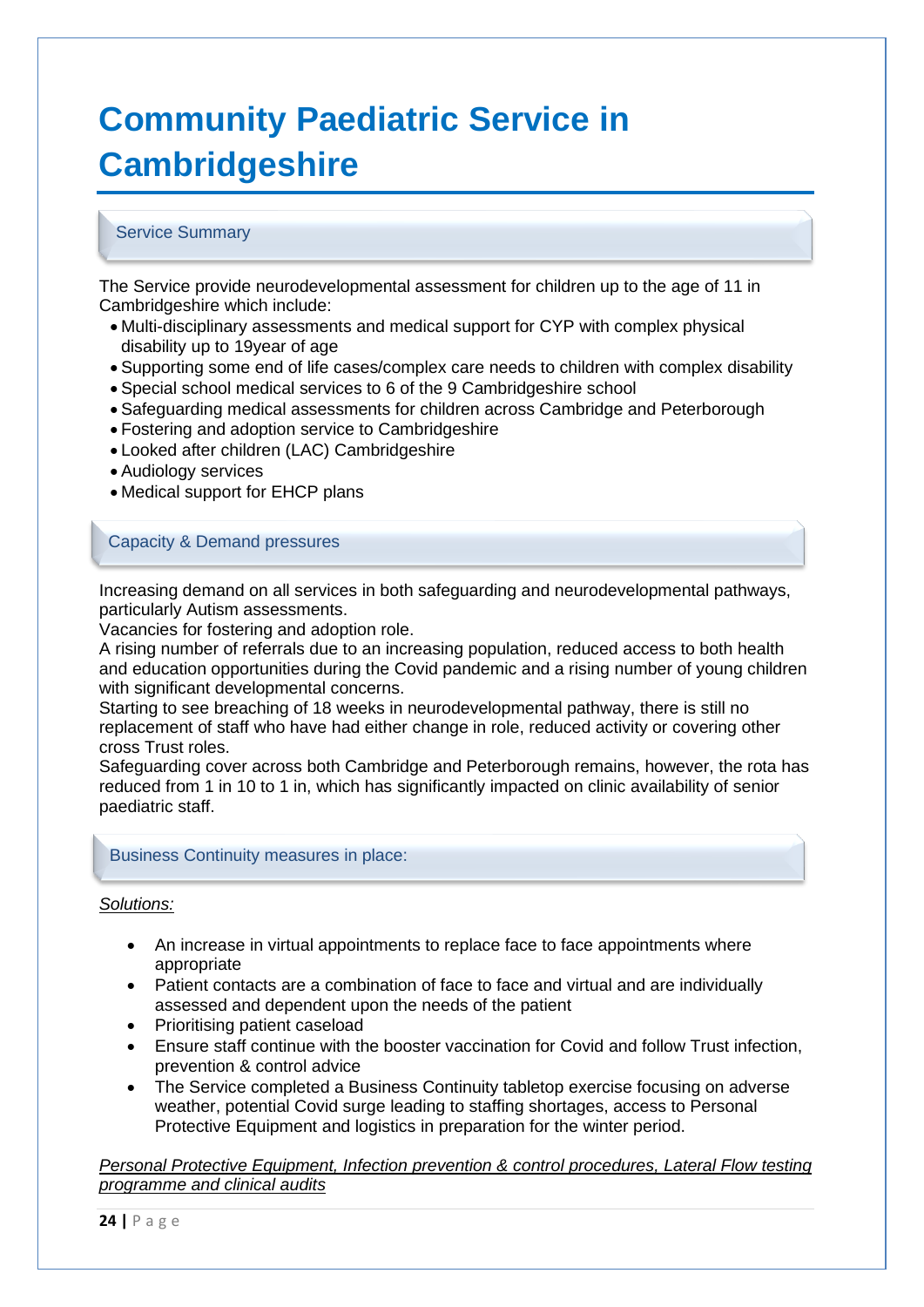All staff double vaccinated and following national guidance for Covid prevention, twice weekly lateral flow tests are a mandatory requirement, and Covid notification/isolation measures and monitoring of outbreaks processes are in place.

Remote consultations continue but the Service will return to face to face assessments where indicated. Most current reviews are completed remotely. Hand washing audit undertaken.

#### *Workforce including emotional health & wellbeing*

Weekly team meetings virtually, one per week service orientated. Opportunities for other meetings to offer clinical support/peer support. Monthly education and business meeting. Open access to team lead

#### *Communications*

Patient contacts are a combination of face to face and virtual and are individually assessed and dependent upon the needs of the patient.

#### *Reporting and escalation structure*

In Hours: Escalate to the Clinical lead . Out of Hours: contact the Executive On call. Covid related – escalate to the Medical Director and the Trust Incident Management Team.

#### *System engagement*

Ongoing engagement with local acute providers- CUH, NWAFT, CAMH Local education and special schools Local authority especially SEND services, Early Support, Local social care Other health providers including 0-19 and early years providers Local GPs

#### *Financial impact and controls:*

Financial control processes are in place and followed and contact with management accountant (quarter 3)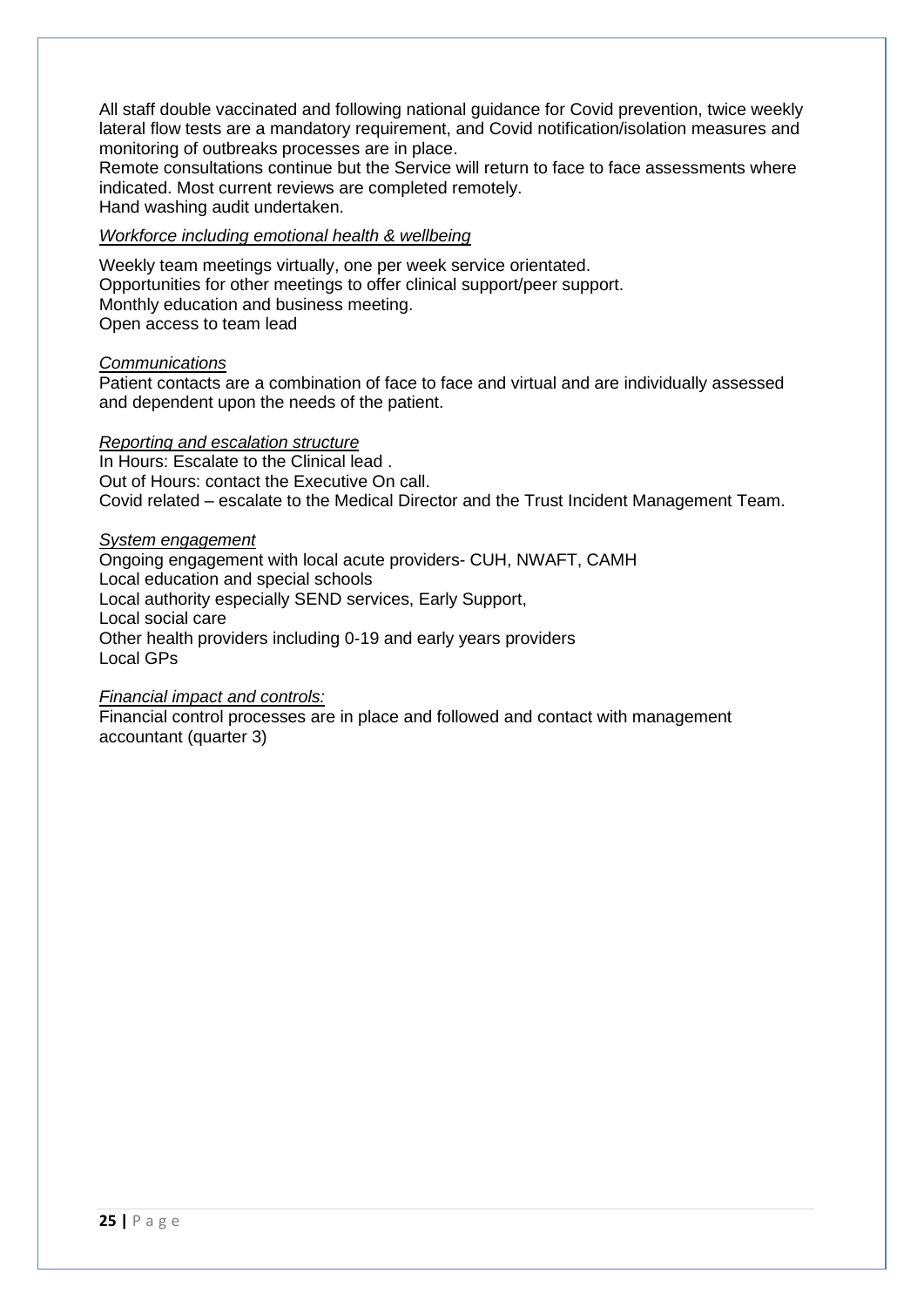## **Healthy Child Programme Services in Cambridgeshire**

#### Service Summary

The Healthy Child Programme provides a service five days a week 09:00 – 17:00 Monday to Friday; there is no service at weekends or Bank Holidays. There is one number to access the service: 0300 029 5050.

The service delivers community-based care, most of the contacts is within 3 identified pathways: the 0 - 5 pathway, young parents' pathway and the 5-19 pathway. Service delivery is mainly offered in service users' homes with some clinic-based activities with some 5 - 19 activities provided in schools, which are likely to be closed in extreme weather conditions.

The Service provides support for parents regarding the health of their child and can now be delivered over a text messaging service.

The Service provides support for 11 - 19 age group, this is provided through a web-based text messaging service – which is delivered from the license holder's usual base. Due to the Covid-19 pandemic service delivery is currently amended to mixed method dependant on family's needs, a virtual offer for universal families 0 - 19 years is available by telephone, video call or text messaging. Face to face assessments remain for initial assessments and vulnerable/safeguarding cases.

Capacity & Demand pressures

Possible difficulties in travel in extreme weather conditions.

Knock on effect on staffing and delivery of other infrastructures being closed, such as schools during the cold weather.

If Covid-19 track & trace suggests staff need to self-isolate for 10 days if there are symptoms in their household therefore this may result in an increase in staff absence if swab testing is not readily available over the winter.

There may be an increase in staff pressures if the seasonal flu impacts on the Covid19 pandemic.

#### Business Continuity measures in place:

#### *Solutions:*

If staffing resource becomes an issue, then the following will be implemented:

- Clinical triage will take place and home visits will be undertaken as virtual contacts if clinically indicated
- Business continuity plan will be implemented for the 0-5 universal mandated contacts
- IPAC guidance will be regularly communicated to staff as a penetrative measure
- Communications to staff and partners will be prepared in advance
- Business continuity plans have been reviewed in preparation for the winter period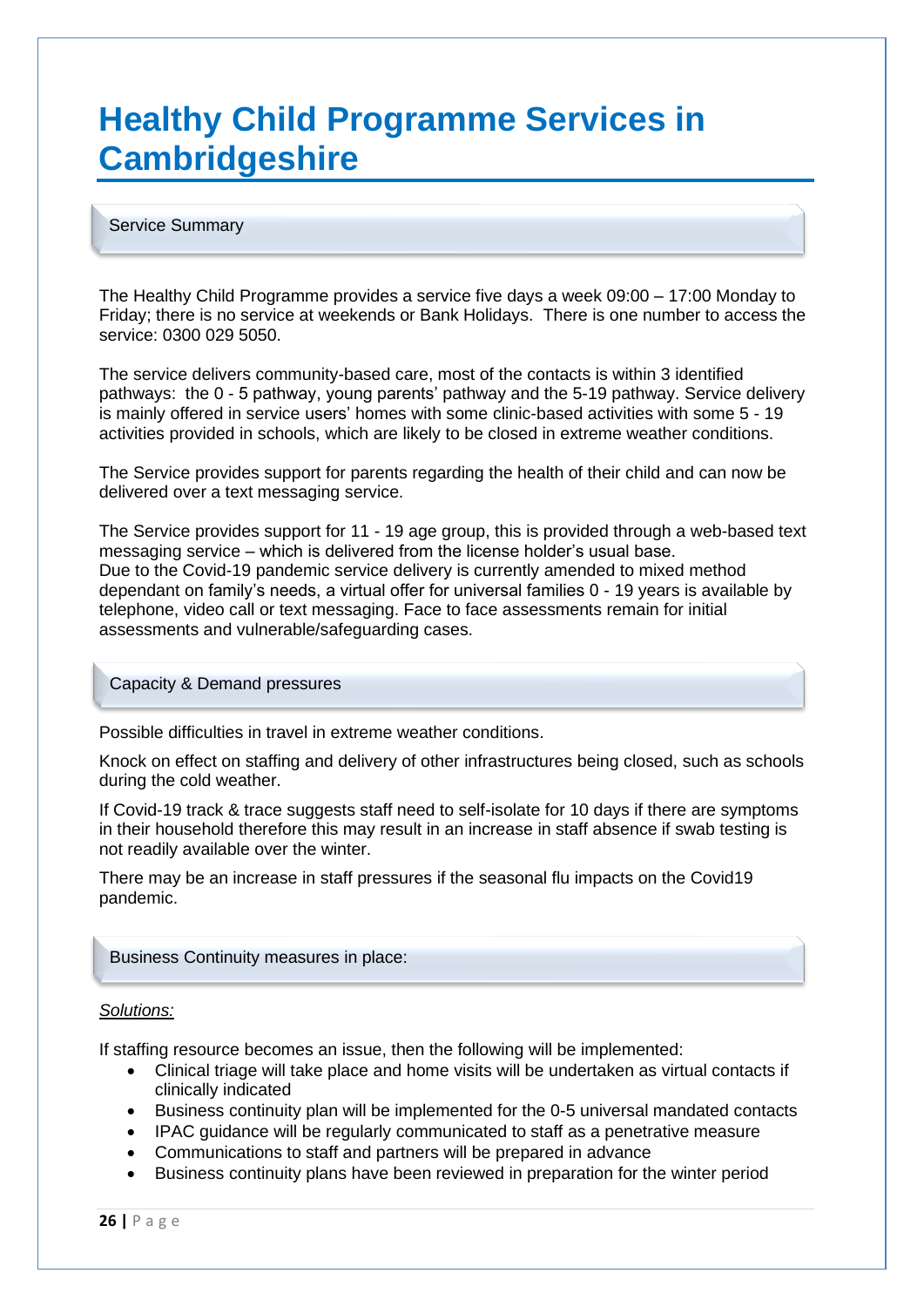The Service completed a Business Continuity tabletop exercise focusing on adverse weather, potential Covid surge leading to staffing shortages, access to Personal Protective Equipment and logistics in preparation for the winter period.

#### *Severe weather*

Staff cars are ready for winter weather.

Contacts with the local 4x4 voluntary aid is established.

All clinical staff have the necessary IT kit to undertake digital consultations.

Some admin staff also have the necessary equipment to carry out their full role from home including call handling.

#### *Workforce planning including emotional health & wellbeing*

For staff who cannot attend work due to caring responsibilities or self-isolating, provision will be made for those individual to take the lead on the service virtual offer i.e., telephone and video consultations whilst the remainder of staff can support with in person contacts. Staffing resource is managed by utilising the services staffing predication tool.

The planning of annual leave is required to ensure adequate staff are available.

Flexible working patterns will be reviewed to meet need and negotiation with individual staff members may be required in times of pressure.

All staff have access to emotional health & wellbeing services.

1:1 supervision sessions will be prioritised.

Encourage staff to continue to engage in clinical supervision.

Continue with less formal staff huddles daily using MS teams.

#### *Current audits: N/A*

#### *Lateral Flow testing programme*

Staff double are encouraged to be double vaccinated and following national guidance for Covid prevention, twice weekly lateral flow tests are a mandatory requirement, and Covid notification/isolation measures and monitoring of outbreaks processes are in place.

#### *Communications*

Ensure the Service has robust communications channels for team members. Continued discussion in team meetings.

Messages around the clarity of processes are strengthened i.e. booking processes. Managing risks.

#### *Reporting structure*

Business as usual.

*System engagement* 

Business as usual.

#### *Financial impact and controls:*

Financial control processes are in place and followed and contact with management accountant (quarter 3).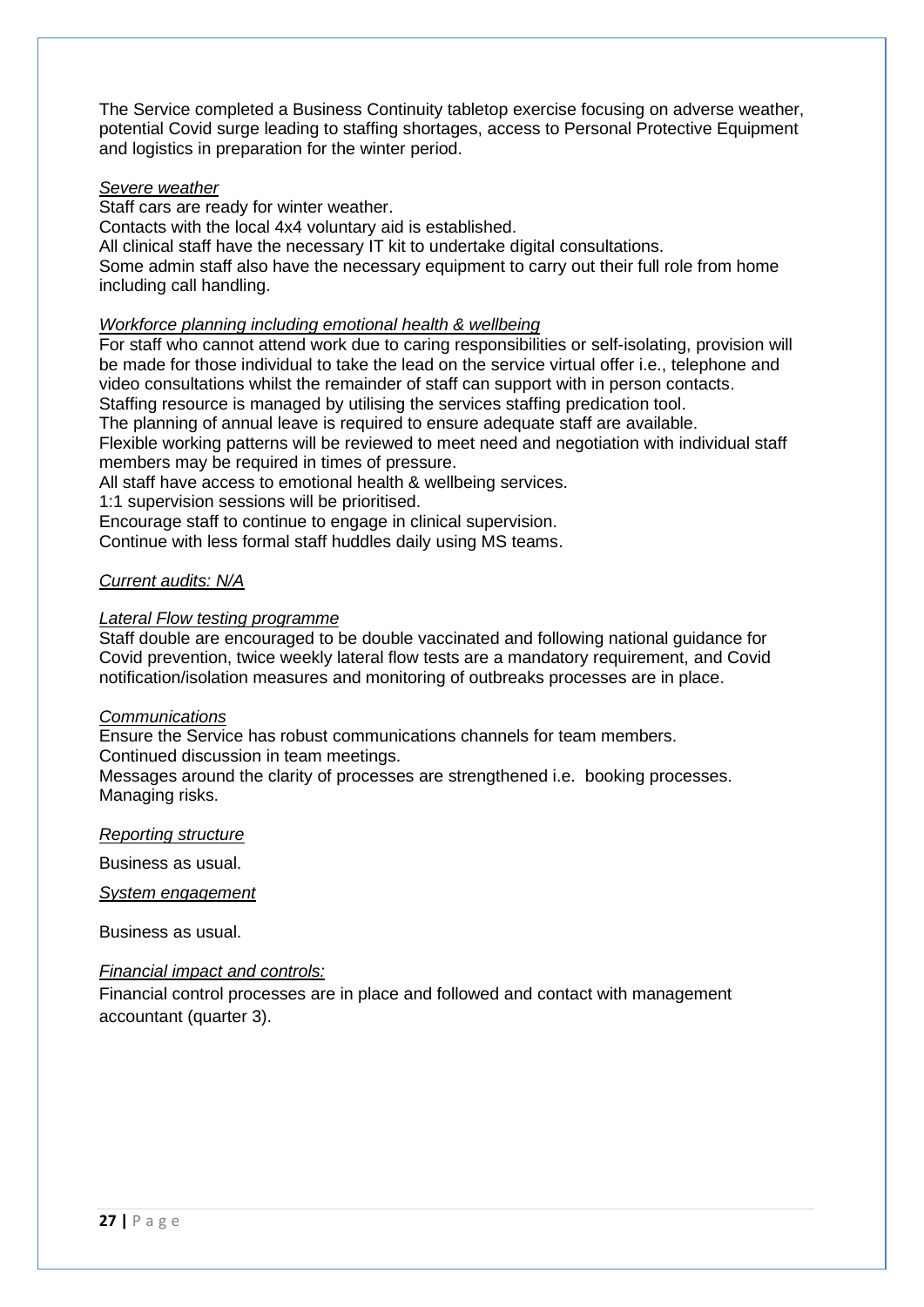## **Healthy Child Programme Services in Norfolk & Waveney**

#### Service Summary

Norfolk Healthy Child Programme and Norfolk and Waveney Speech and language service.

#### Capacity & Demand pressures

Viral Illnesses: COVID-19/Seasonal Influenza/ Influenza like illnesses/respiratory disease; and the potential impact of Norovirus could impact on staff capacity as well as availability of families to be seen. A backlog could be created that would be challenging to address, but 'catch up' plans have been implemented successfully by HCP during the pandemic and would be implemented again for HCP backlogs. SaLT are in the process of planning for addressing backlog currently.

Continued staffing pressures; staff who are absent due to illness/isolating/quarantining and/or are not able to work because they are caring for dependant family members.

The migration project continues to create IT issues for some teams, there is a compounded risk to service delivery if other pressures present, e.g., if staff migrated laptops do not work at home, and they cannot come into the office because of bad weather we lose their capacity. Some teams are part way through migration not all IT in some offices is available to be used by all staff.

There are already IT device shortages currently, meaning staff are waiting for new laptops to be deployed so that they can work efficiently. This would be compounded by other pressures Staff who are absent due to illness.

Staff not able to work because they are caring for dependant family members Staff who are isolating / quarantining.

Unfilled vacancies across HCP and SaLT compounded by winter pressures.

#### Business Continuity measures in place:

#### *Solutions:*

- Alternate methods of clinical delivery are in place with video calling functionality as well as virtual clinics and webinars
- We have digital service delivery in place video calling functionality and for small number of families without access to internet / devices they can be contacted by telephone, with the most vulnerable prioritised for home visits
- Business Continuity plans have been reviewed and tested during the pandemic
- BC Plans have been reviewed in preparation for the winter period
- The Service completed a Business Continuity tabletop exercise focusing on adverse weather, potential Covid surge leading to staffing shortages, access to Personal Protective Equipment and logistics in preparation for the winter period.

#### *Severe weather:*

Staff can be reminded to ensure cars are ready for winter weather at the end of Oct and monthly until the Spring in Norfolk staff messages.

Working with Norfolk County Council, 4x4 voluntary aid could be requested, if necessary, e.g., for moving supplies of PPE around the county.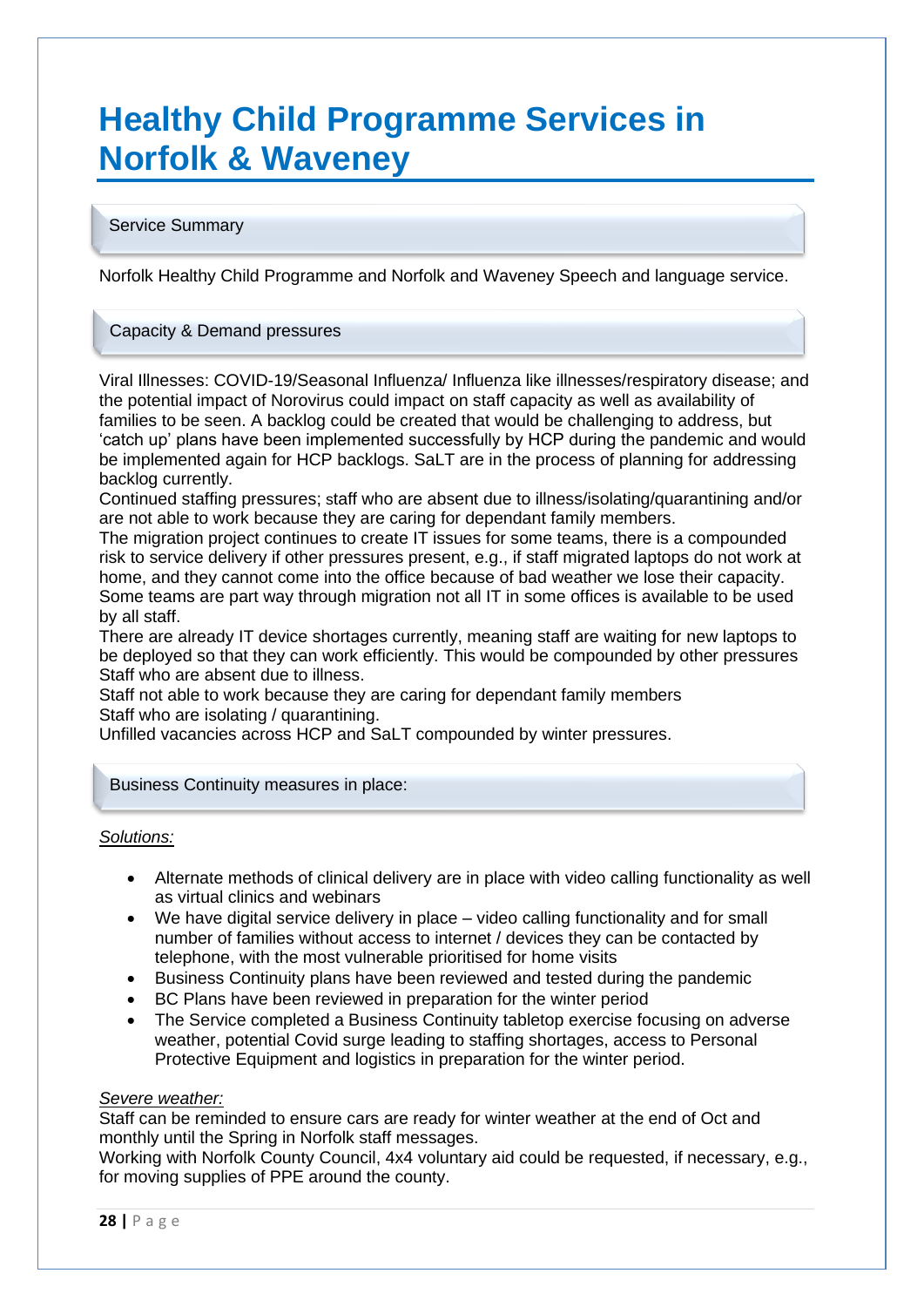Digital consultations will be used when appropriate to ensure there is capacity for face-to-face work with the most vulnerable if possible.

#### *Workforce planning including emotional health & wellbeing*

Plans are in place to ensure Single Point of Access capacity is supported and safeguarding prioritised.

Rota planning has already agreed that 60% of HCP staffing needed to maintain the service – leave approval will be made on that basis, with leadership support for service delivery if sickness impacts on capacity once leave is approved.

In and out of hours planning is in place, with access to Emergency Red folders in bases and on the intranet and the Trust on call system is in place.

Staff have access to emotional health & wellbeing services.

Managerial checks include supervision, and will be supplemented when / if necessary with more frequent catch ups to check on staff wellbeing.

Microsoft Teams can be used to keep in contact with colleagues and continue to have meetings.

#### *Personal Protective Equipment, Infection prevention & control procedures and clinical audits* Stock checking is undertaken by admin teams.

Stock procurement is centralised.

Mutual aid across Norfolk system could be co-ordinated, if necessary, with the Acute Trusts and Norfolk County Council.

Infection prevention and control current guidance supports robust infection prevention and control, hand hygiene, sanitising work areas, social distancing, masks when moving around office bases. No staff appear to have infected each other or picked up Covid when working in the community.

Communications on guidance have been circulated during September 2021.

#### *Current audits*

Audits – hand hygiene audit in place.

#### *Lateral Flow testing programme*

Completing LF Tests biweekly is an expectation and is promoted. Reporting process and guidance in place if staff test positive.

#### *Communications*

The Trust disseminates messages about weather alerts and other emergencies Our CCS communications team and Senior Leadership for HCP and SaLT will work with Norfolk County Council to plan and disseminate messages to service users, the community and partners.

Communications cascades are set up – staff messages, e-bulletin is in place / meetings held on Microsoft Teams.

#### *Reporting structure*

Communications from locality leadership reported to Senior leadership and to the Trust Incident Management Team.

#### *System engagement*

Building on communications networks and support developed during the pandemic and previous extreme winters, particularly with Early Childhood and Family Service and Norfolk County Council.

*Financial impact and controls:* Financial control processes are in place and followed and contact with management accountant (quarter 3)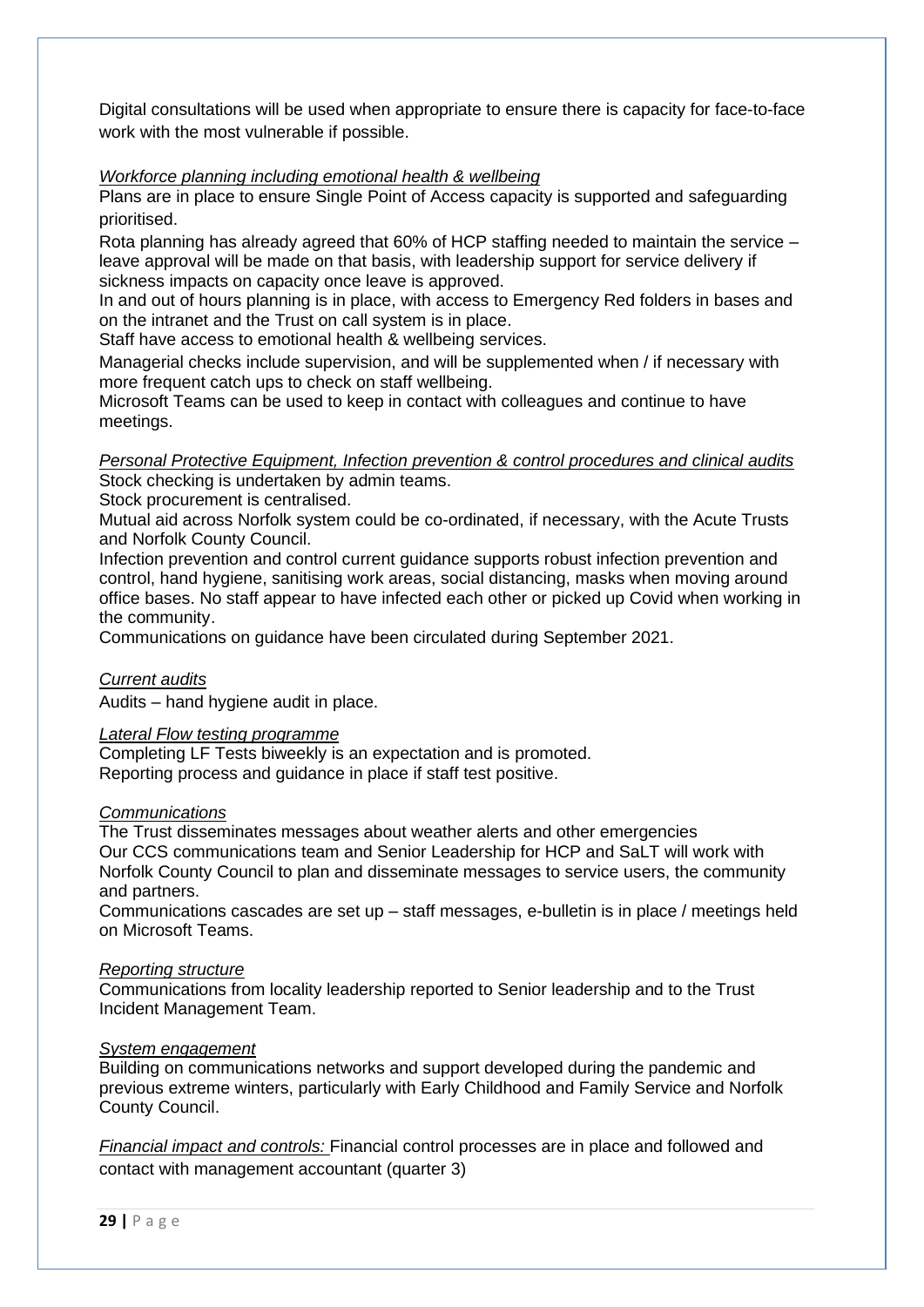## **Emotional Health & Wellbeing Services in Cambridgeshire**

#### Service Summary

The EHWS continues to work with partners across the mental and emotional health landscape to respond to fluctuations in demand.

#### Capacity & Demand pressures

The service approach allows flexibility by having the ability to offer both face-to-face appointments if clinically necessary, for example, those patients experiencing digital poverty as well as increasing the use of tele-therapy and supporting remote working for staff during Covid-19.

#### Business Continuity measures in place:

#### *Solutions*

- Continually prioritise on basis of clinical risk and to work with partners to ensure no duplication.
- Working remotely continues to be encouraged as the preferred service option.
- The Service completed a Business Continuity tabletop exercise focusing on adverse weather, potential Covid surge leading to staffing shortages, access to Personal Protective Equipment and logistics in preparation for the winter period.

*Personal Protective Equipment and Infection prevention & control procedures*  Buddy service – business as usual practice.

*Current audits*

Audits – N/A

#### *Workforce planning including emotional health & wellbeing*

Continue to offer the flexible approach to combine working with caring responsibilities. Working from home makes this logistically possible, but not preferable. Staff have carers days, annual leave etc.

Including festive rotas - staff to be encouraged to take holidays during school holidays, when referrals reduce.

Access to emotional health & wellbeing services – as standard practice.

Managerial checks e.g., Supervision etc. – as standard practice (as well as very regular supervision, continue with additional check ins). In and out of hours planning – N/A.

*Lateral Flow testing programme (LFT)*

Monitoring LF Tests – staff LFT independently.

Reporting process in place – as above.

Where to seek advice – Intranet and Trust COVID update emails.

*Communications*  Business as usual.

**30 |** P a g e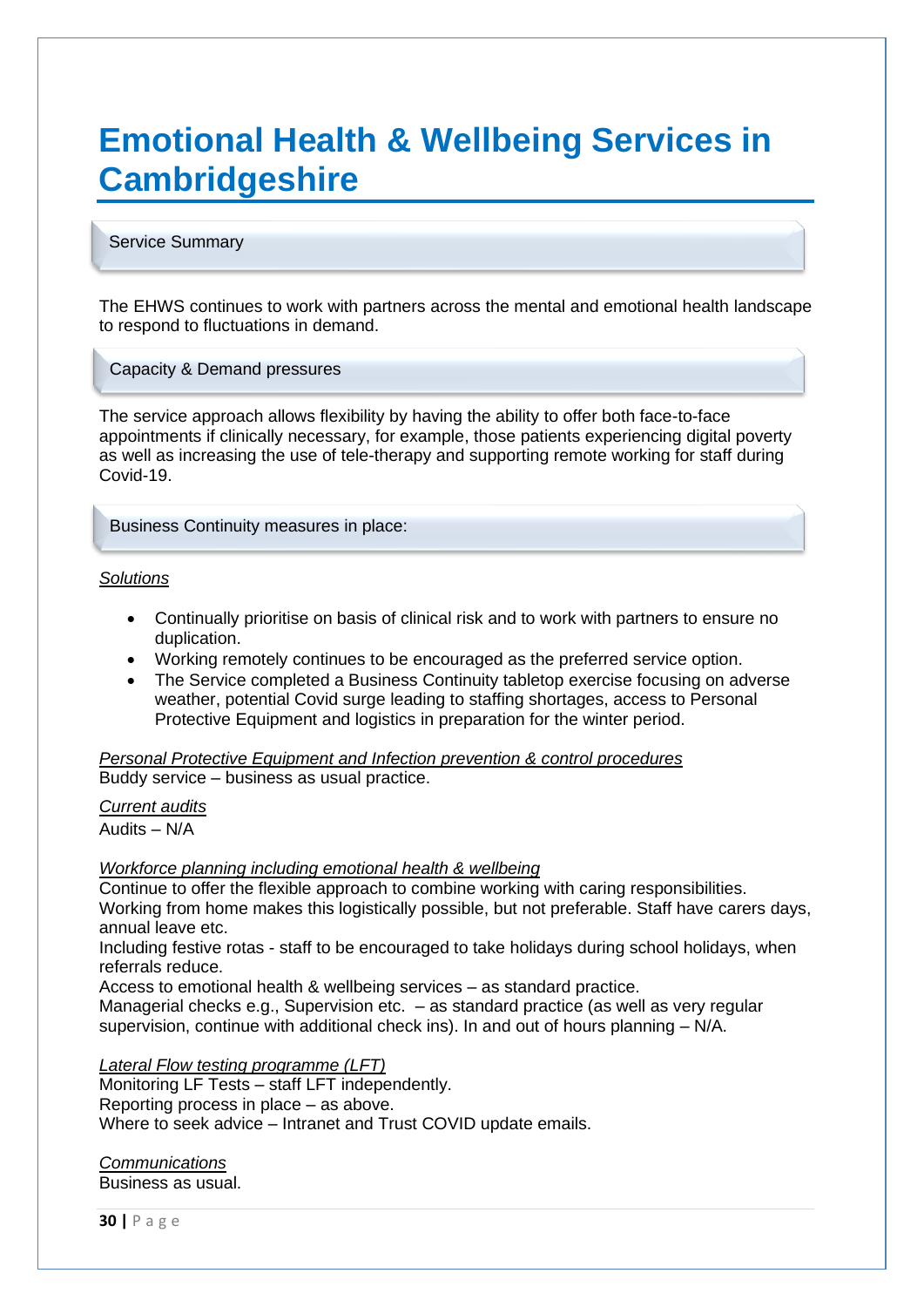#### *Reporting structure* Business as usual.

*System engagement*  Business as usual.

#### *Financial impact and controls*

Financial control processes are in place and followed and contact with management accountant (quarter 3).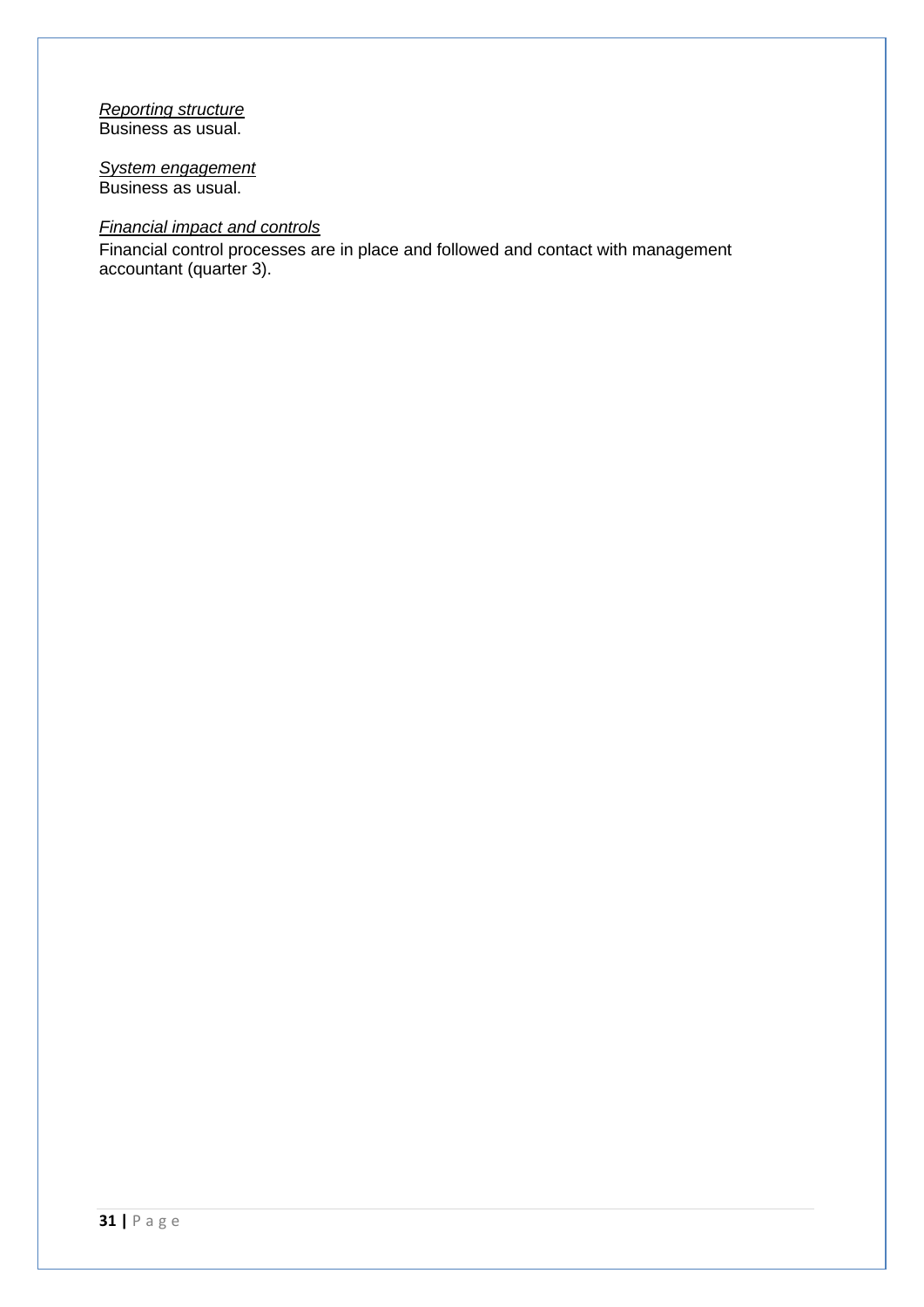## **Safeguarding –Trust wide**

#### Service Summary

Provision of safeguarding service across the Trust with a corporate team in adult safeguarding and locally based (countywide) service for safeguarding children. This includes in Luton, Norfolk and Cambs, a provision of a MASH health team that is supported and back filled from the safeguarding resource currently. Advice and guidance for staff is provided daily by all the teams and support for day to day safeguarding decision making and clinical practice. Safeguarding supervision is provided to staff every 3 months for those children's services who are mandated to have this usually Healthy Child Programme, Specialist Community Nursing and Emotional Health & Wellbeing Service.

Training at level 3 – development and delivery of blended learning approaches at level 3 for both adult and children. Co-development and co-delivery of dual aspect refresher training at level 3.

#### Capacity & Demand pressures

COVID-19/Seasonal Influenza/ Influenza like illnesses/respiratory disease; and the potential impact of Norovirus.

Severe weather.

Staff shortages from: Staff who are ill /caring for others, staff who are isolating. School closures resulting in staff caring for children.

Staff who have been directly affected by flooding and unable to get to workplace.

#### Business Continuity measures in place:

#### *Solutions*

- Virtual delivery of all services will continue and possibly increase again back to full home working as needed and in discussion with partner agencies
- BC Plans reviewed in preparation for winter period
- Pause non-essential activity such as project work, audit etc.
- Consider recovery plans/timeframes
- **BCP** in place
- Audits will only be completed as needed
- The Service completed a Business Continuity tabletop exercise focusing on adverse weather, potential Covid surge leading to staffing shortages, access to Personal Protective Equipment and logistics in preparation for the winter period.

#### *Personal Protective Equipment, Infection prevention & control procedures and clinical audits*

- $\triangleright$  Stock checking
- ➢ Stock procurement
- ➢ Buddy service
- $\triangleright$  Mutual aid
- $\triangleright$  Protect stock by increasing virtual contacts; not used in homes but available to staff in bases when this is required.
- ➢ Daily stocktake of PPE and Consumables.
- ➢ Centralised stock control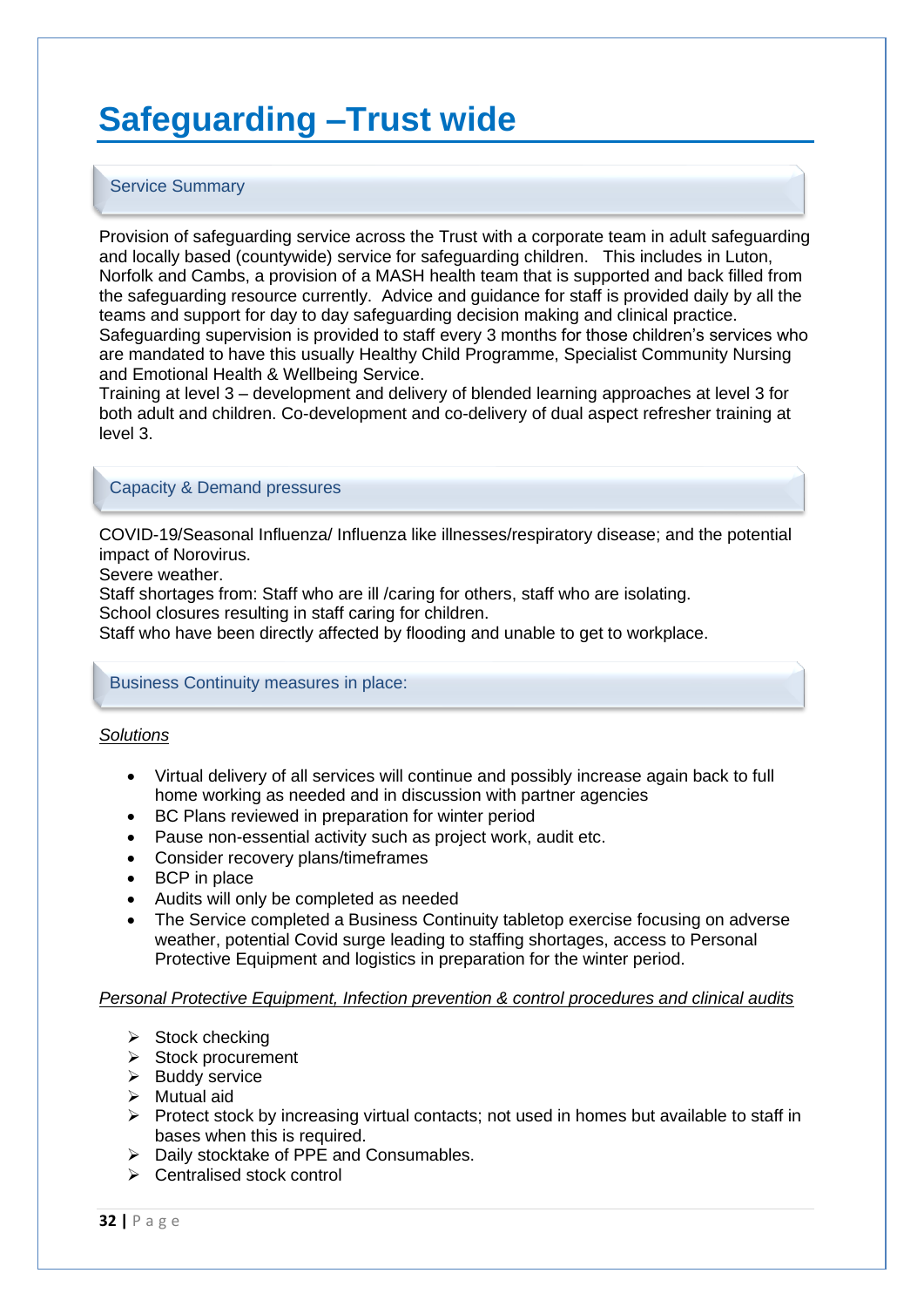- ➢ Liaison with acute sector to secure consumables if required
- ➢ Cancel room bookings for services that have been paused
- ➢ Reporting processes in place
- $\triangleright$  Current government guidance is followed.

#### *Current audits: N*/A

#### *Workforce planning including emotional health & wellbeing*

Home working will continue to be supported, including MASH provision across the Trust.

- $\triangleright$  including festive rotas
- $\triangleright$  In and out of hours planning
- $\triangleright$  A/L planning to ensure staff are rested
- ➢ Consider redeployment and which staff could be moved

Staff can support other areas of safeguarding team across the trust with training delivery and supervision as needed.

Annual leave rota will be in place to ensure adequate cover for holiday time.

Emotional health & wellbeing of staff will be managed by ensuring that staff have access to emotional health & wellbeing services, continuation of managerial checks e.g., supervision etc. and annual leave A/L planning (cap number of staff able to take leave).

Access to psychological supervision continues with staff being made aware of the Wellbeing Service and encouraged to access as needed.

#### *Lateral Flow testing programme*

Monitoring of LF Tests and reporting process in place. Staff are advised on where to seek advice and encouraged to undertake testing twice weekly.

#### *Communications*

Regular communications with commissioners, Key stakeholders and service users to inform of current service provision, changes to service provision and changes to sites of delivery. Increase communications on social media.

Regular communications to staff to ensure they remain updated.

Regular partnership meetings.

Liaise with Designated Teams.

#### *Reporting structure*

Daily SITREPS. Escalation to the IMT If major incident declared, report through relevant command structures. Weekly SITREPS. Report to Service Director. Weekly SG huddle with Chief Nurse.

#### *System engagement*

Work with key stakeholders including social care, commissioners, acute sector, voluntary sector, police, ambulance services etc. Regular partnership meetings. Liaise with Designated Teams.

#### *Financial impact and controls:*

Financial control processes are in place and followed and contact with management accountant (quarter 3).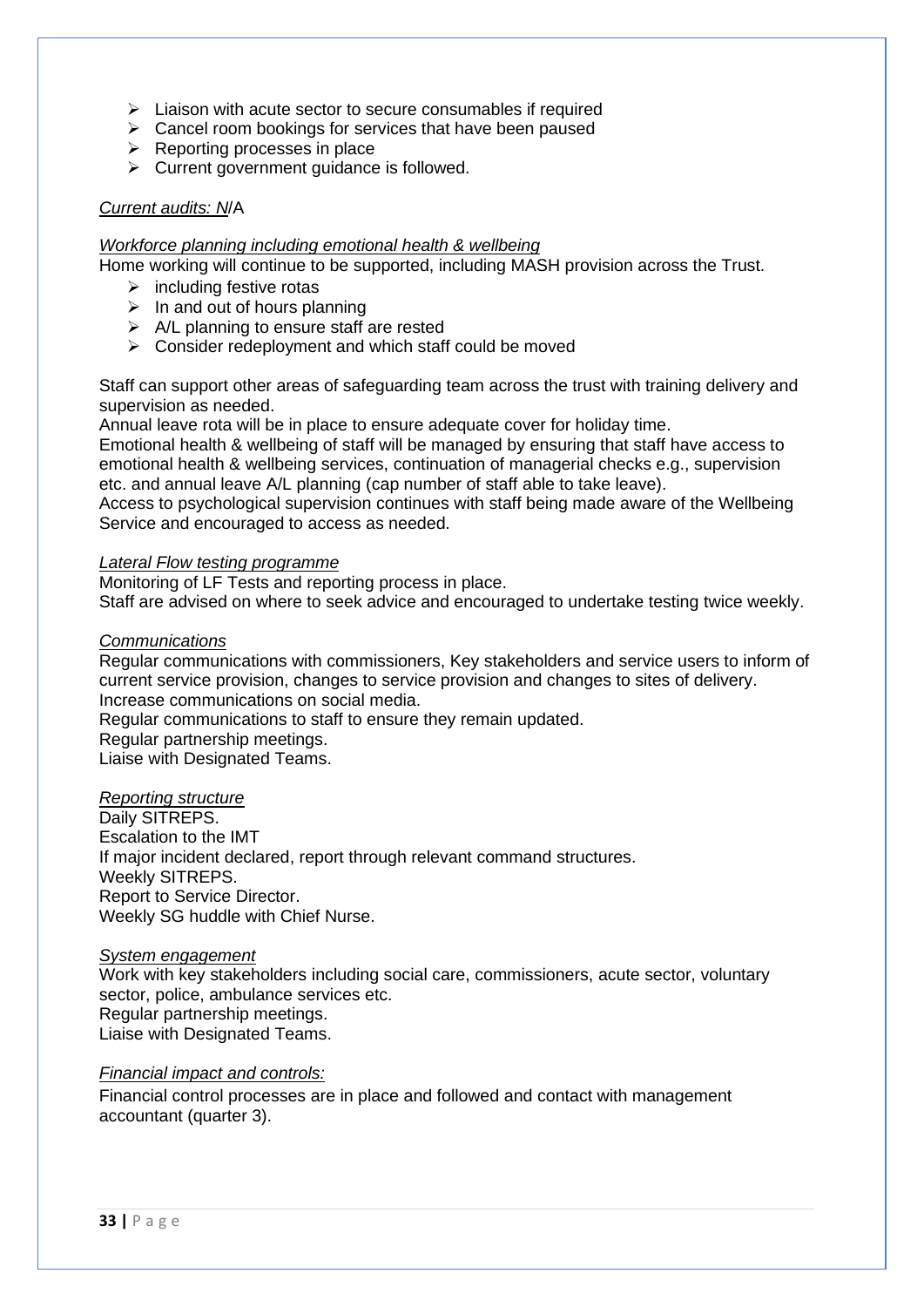## **Dental Healthcare Services in Cambridgeshire, Bedford, Norfolk and Suffolk**

#### Service Summary

ł

Dental HealthCare provides the following services: Cambridgeshire and Peterborough: Minor Oral Surgery, Special Care Dentistry, Oral Health Improvement, Urgent care Suffolk: Minor Oral Surgery, Special Care Dentistry, Oral Health Improvement Norfolk: Minor Oral Surgery Bedford and Bedford Borough: Oral Health Improvement

#### Capacity & Demand pressures

COVID-19/Seasonal Influenza/ Influenza like illnesses/respiratory disease; and the potential impact of Norovirus. Impact of severe weather. Backlog of patient care. Closure of clinics. Staffing issues: Staff who are ill /caring for others and Staff who are isolating. Unable to attend work due to transport issues.

Business Continuity measures in place:

#### *Solutions:*

- Alternate method of clinical delivery triage, redeployment to other clinics
- The Service completed a Business Continuity tabletop exercise focusing on adverse weather, potential Covid surge leading to staffing shortages, access to Personal Protective Equipment and logistics in preparation for the winter period.
- The service also undertook a debrief on a recent incident of flooding at one of their sites which informed their planning.

#### *Workforce planning including emotional health & wellbeing*

Includes planning around:

- ➢ Festive rotas
- $\triangleright$  In and out of hours planning
- ➢ Functional teams
- $\triangleright$  Redeployment to other clinics
- $\triangleright$  Access to emotional health & wellbeing services
- ➢ Managerial checks e.g., Supervision

#### *Personal Protective Equipment and Infection prevention & control procedures*

Redeployment if clinics closed. Work with estates and infection control teams. Stock checking. Stock procurement.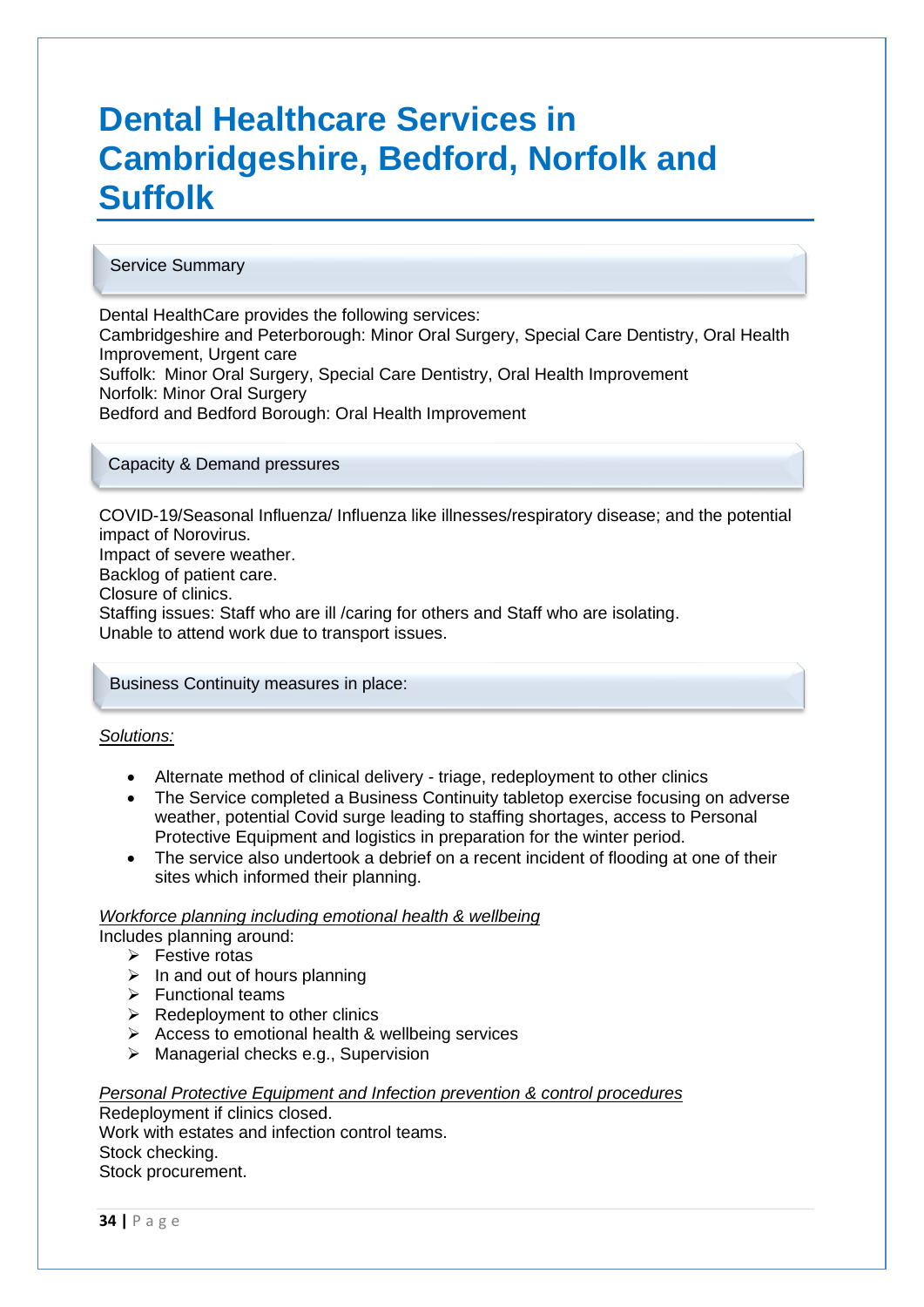Utilise buddy service. Utilise mutual aid.

*Current audit: N/A*

*Lateral Flow testing programme*

Monitoring of LF Tests. Reporting process in place. Communication to staff on where to seek advice.

*Communications via:*  Email Comms Cascade Dental Bites Social Media.

*Reporting structure* Chain of Command Accountable to Clinical Ops Board.

*System engagement*  NHSE/I Acute Hospitals 111.

*Financial impact and controls:*  Financial control processes are in place and followed and contact with management accountant (quarter 3).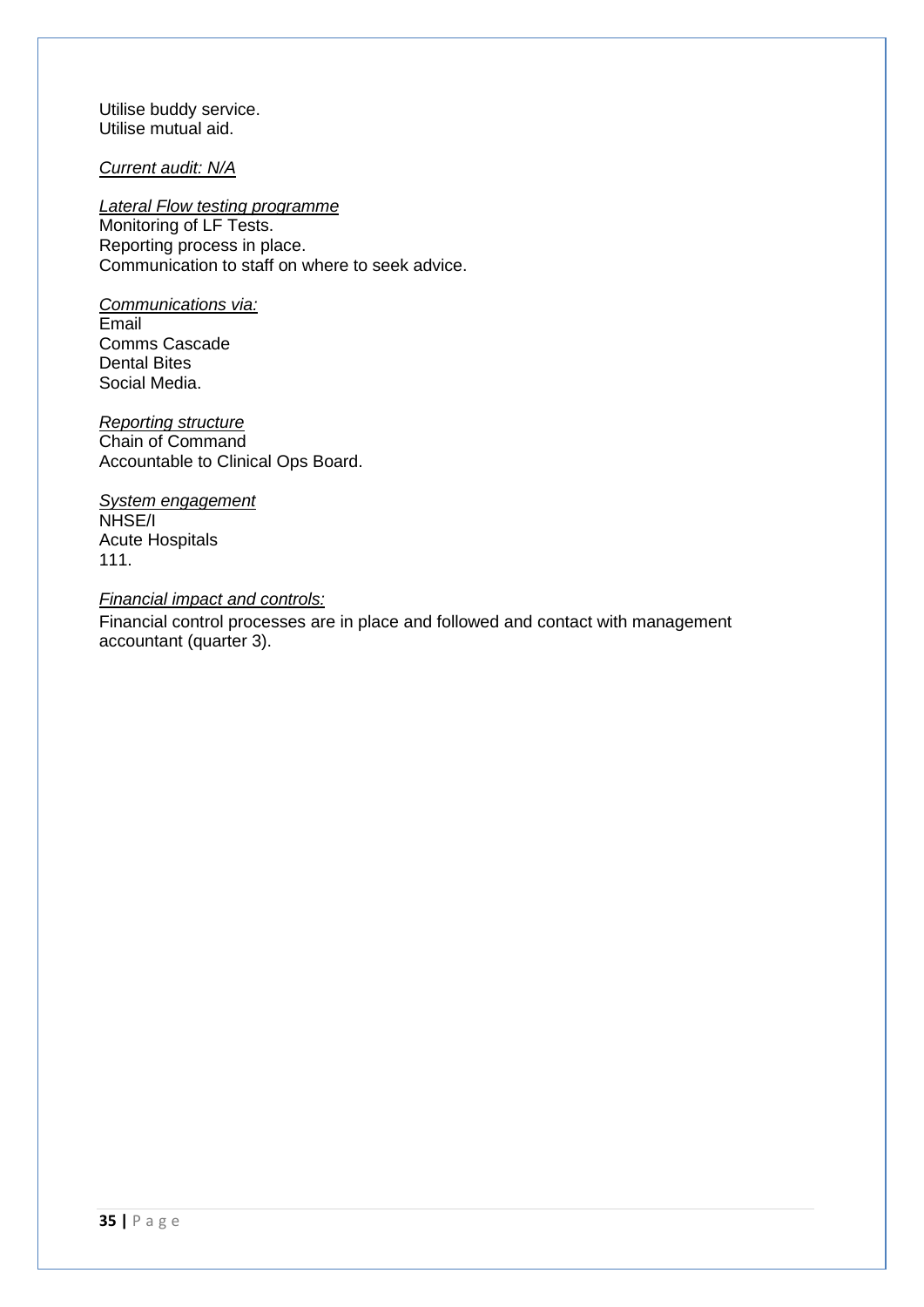## **Dynamic Health Services in Cambridgeshire, Bedford Norfolk & Suffolk**

#### Service Summary

The Dynamic Health services provide service five days a week 08:00 – 18:00 Monday to Friday; there is no service at weekends or bank holidays. The Service delivers a hybrid model of care utilising telephone, video and face to face appointments.

Dynamic Health incorporates:

MSK Physiotherapy - Providing physiotherapy advice, management and exercises classes for MSK conditions.

MSK Specialist Services - For patients who are not able to manage their MSK symptoms, despite having appropriate treatment – including physiotherapy.

Pelvic Health - Pelvic health physiotherapy is the therapeutic treatment of disorders affecting the pelvis and pelvic floor.

FCP (First Contact Practitioner) - delivering assessment / diagnosis and immediate management at first appointment in Primary care GP practices.

#### Capacity & Demand pressures

COVID-19/Seasonal Influenza/ Influenza like illnesses/respiratory disease; and the potential impact of Norovirus.

Impact of severe weather.

Demand not matching capacity.

Increased referrals from patients due to restoration post pandemic.

Social distancing and Covid Surge causing staffing issues and increased working from home/sourcing of extra clinical space to operate.

Waiting lists will rise so clinical prioritisation is key.

Business Continuity measures in place:

#### *Solutions:*

- Clinical prioritisation and clinical triage on the point of referral to ensure urgent patients are managed in a timely way
- Waiting list initiatives- use of blitz days, extra hours/overtime, bank and agency staff
- Utilisation of SMS text to patients
- Provision of informative information on website and provision of information to GP's/stakeholders
- Reversion to virtual first/virtual only if necessary
- Severe weather warnings in place cascaded
- Encourage staff to prep their car for winter
- Know alternative ways to travel- routes/timetables
- Digital consults if have IT provisioned
- Other duties at home if able
- Car share
- BC Plans reviewed in preparation for winter period In progress

The Service completed a Business Continuity tabletop exercise focusing on adverse weather, potential Covid surge leading to staffing shortages, access to Personal Protective Equipment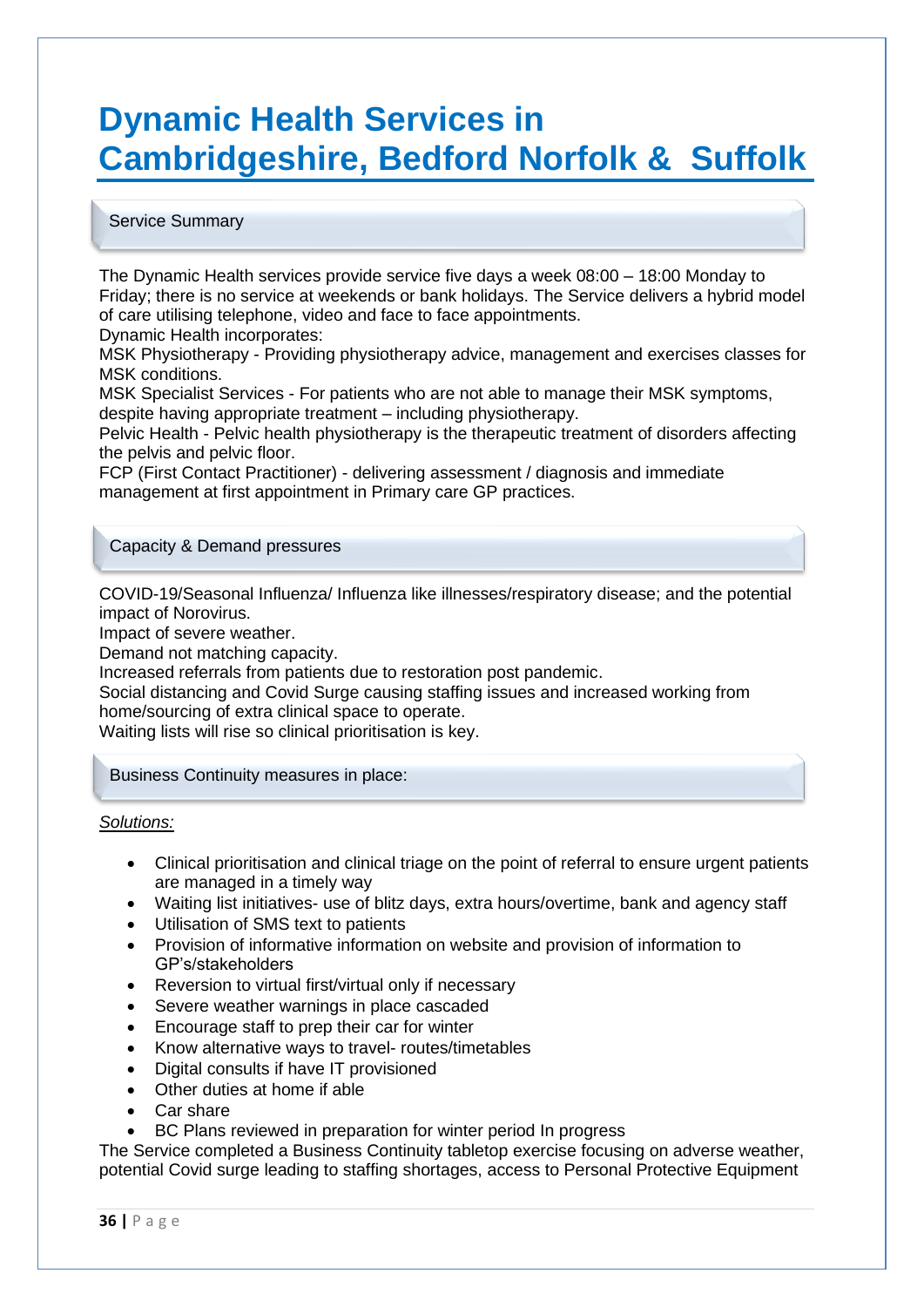and logistics in preparation for the winter period.

The service also undertook a debrief on a recent incident of flooding at one of their sites which informed their planning.

#### *Workforce planning including emotional health & wellbeing*

- ➢ Maximum number of staff off at one time
- $\triangleright$  Festive rotas to allow staff a break at Xmas
- $\triangleright$  Weekly leads meeting
- ➢ Escalations in service
- ➢ Waiting list monitoring
- $\triangleright$  Staff support via intranet
- $\triangleright$  Staff support line run by CPFT
- ➢ Buddy
- ➢ Peer support
- ➢ Escalations
- $\geq 1:1$  supervision –increase as necessary
- ➢ Huddles
- $\triangleright$  Trust Q and A –increase frequency if required.

#### *Personal Protective Equipment, Infection prevention & control procedures and clinical audits*

PPE procurement & controls are in place.

Stock checking in sites is reported into Unit lead.

Stock procurement undertaken via the Unit PPE lead.

Contingency plan includes accessing PPE via buddy service across localities/sites as well as mutual aid with other services.

#### *Lateral Flow testing*

Staff encouragement via consistent messaging both locally and from the Trust Lateral Flow testing programme lead.

Monitoring LF Tests within the service.

Reporting process in place known by all.

Seek advice via IPAC/IMT/Incident Management Team.

#### *Clinical Audits*

All audits across the service are programmed via our audit lead and clinical governance team-Hand Washing and Environmental.

Reporting – all are reported into CCS .

Current guidance –via intranet/NHS policy/IPAC guidelines.

#### *Communications via:*

- ➢ Dynamic Download Trust newsletter
- ➢ Site/Unit update
- ➢ Staff weekly communications cascade
- $\triangleright$  External provider communications on sites we operate e.g., Hinchingbrooke
- ➢ Newsletters from professional bodies/region
- ➢ AHP information
- ➢ Intranet pages
- ➢ Lateral flow/Flu/Covid updates

#### *Reporting structure via:*

IMT (daily if appropriate) Ambulatory Leads meeting(weekly) DH Lead Meetings (weekly) DH Governance Meeting Monthly Quality boards on sites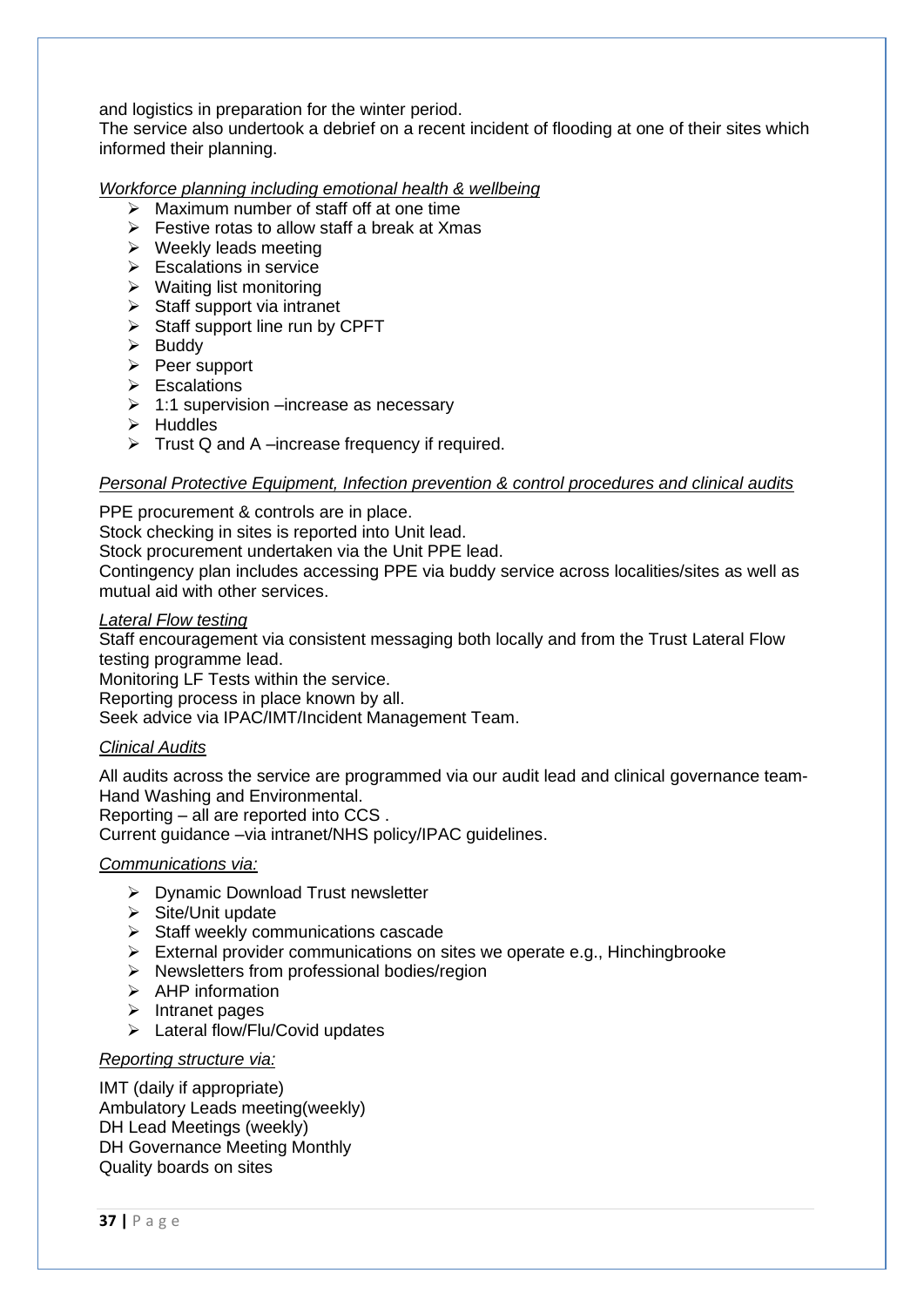QEWTT (monthly) Clinical operations Boards(bi-monthly) Reports and papers Escalations via teams to leads and to manager.

#### *System wide engagement/collaborative working with:*

MSK Pathway providers system-wide –Cambridgeshire and Peterborough, EofE Regional, NHSE Cambs & Peterborough CCG Out of Area CCGs Referrers: GPs, Consultants, AHP's.

#### *Financial controls*

Financial control processes embedded in the unit and followed Regular meetings with Management Accountant each quarter Skill mix of posts.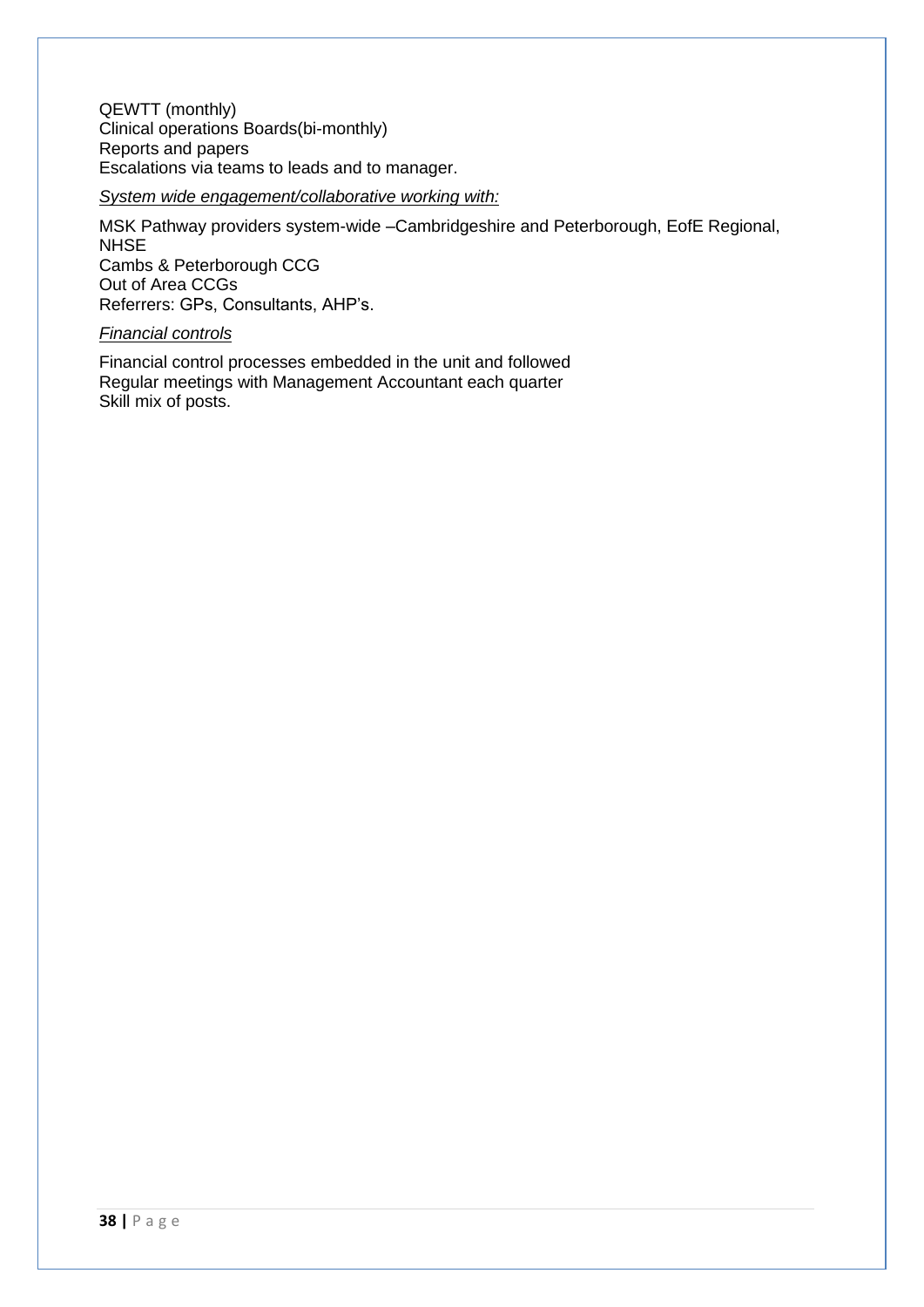## **Oliver Zangwill Centre in Cambridgeshire**

#### Service Summary

ĺ

The Oliver Zangwill Centre provides an outpatient intensive neuropsychological rehabilitation for people with acquired brain injury. The intensive programme consists of a five-week intensive phase involving group and individual sessions, followed by a flexible community integration phase, delivered in six-week blocks of relevant therapy sessions. The service is an outpatient service and clients usually have complex needs requiring multiple therapies.

The Centre also offers interdisciplinary assessment, specialist assessment, capacity assessment and medico-legal assessment.

Bespoke therapy packages are offered to clients requiring an interdisciplinary approach but where a programme is not indicated.

Alongside this, the Centre may deliver educational training and is involved in research studies.

All clinical services are available as a face to face or virtual offer.

#### Capacity & Demand pressures

COVID-19/Seasonal Influenza/ Influenza like illnesses/respiratory disease; and the potential impact of Norovirus Impact of severe weather

Business Continuity measures in place:

#### *Solutions:*

- The centre is closed over the festive period, so all staff are encouraged to take annual leave.
- In and out of hours planning: OZC plans their care delivery around the year to consider the festival period so that clients are able to have a break with their family.
- The Service completed a Business Continuity tabletop exercise focusing on adverse weather, potential Covid surge leading to staffing shortages, access to Personal Protective Equipment and logistics in preparation for the winter period.

#### *Workforce planning including emotional health & wellbeing*

Staff who are ill /caring for others / details of staff is factored into our programme delivery If required to isolate, Lead Clinical Staff can work remotely from home to continue to deliver therapy.

Staff who are not able to work from home will follow the Trust procedures and guidance. Any staff required to isolate – would evoke a review of IPaC and lateral flow procedures & risk assessment.

Signpost and encourage staff to access emotional health & wellbeing services. Continuing with planned supervision of staff and increase if required. Individual Staff Risk Assessments.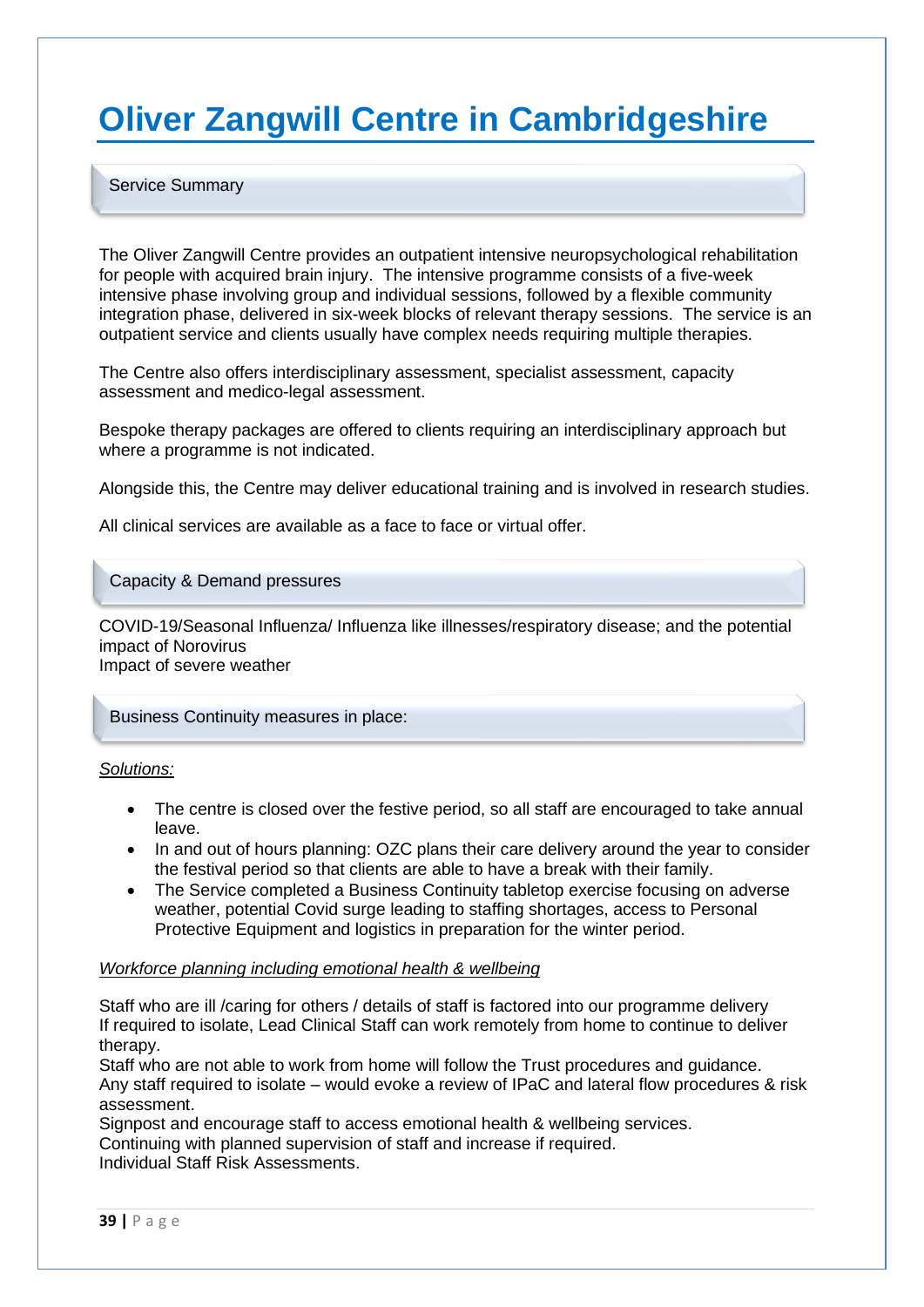#### *Personal Protective Equipment and Infection prevention & control procedures.*

PPE Audit carried out by Admin on 9 August 2021 for Gloves and masks. We have good supply for our service at this time and will re-order when we have a quarter of our supply left. Buddy service within CCS – MSK or Dental within POW – good links with buddy service to access for extra stock.

#### *Current clinical audits*

Audits – hand washing audit completed August 2021. Environmental Audit underway (Aug 2021). Centre Risk Assessment regularly updated.

#### *Lateral Flow testing programme*

Monitoring LF Tests – reporting process in place. Staff signature on collection of lateral flow kits provided by the Trust and recorded on TEAMS.

Staff have been provided the information on obtaining own LF Tests thereafter and advised to continual reporting.

Where to seek advice: Trust Clinical leads, Trust intranet, Gov site, Line Manager.

#### *Communications via:*

Staff weekly comms cascade **Newsletters** Intranet pages Lateral flow updates OZC Staff minutes feedback from COB, QEWTT, IPaC, Datix.

#### *Reporting structure via:*

Reports and papers

IMT (daily if appropriate), Ambulatory Leads meeting(weekly), OZC Team Meetings (weekly), Quality board (monthly), QEWTT (monthly), Clinical operations Boards(quarterly). Reporting processes in place – feeding back current guidance to the OZC team and actions from IPaC meetings.

#### *System engagement via:*

Neuro-rehab Pathway providers system-wide Cambs & Peterborough CCG Out of Area CCGs Private funders (solicitors) Referrers: GPs, Case Managers, Consultants/Practitioners.

#### *Financial impact and controls:*

Financial control processes are in place and followed and contact with management accountant (quarter 3).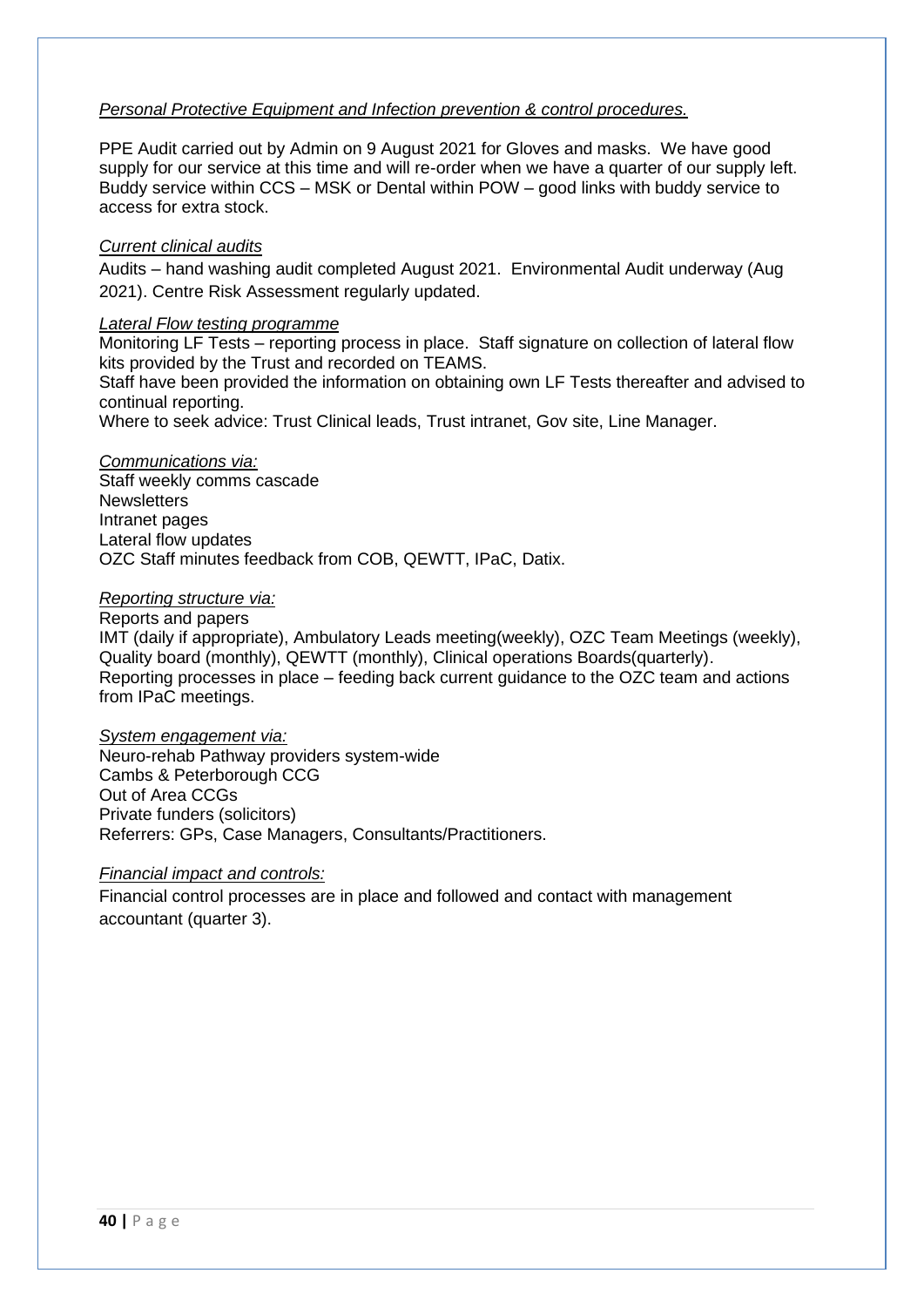## **Integrated Contraception and Sexual Health Services (iCaSH)**

#### Service Summary

iCaSH provide clinical hub services six days a week, Monday to Saturday, exclusive of Bank Holidays and Sundays and online STI screening services 24/7.

The Service delivers Contraception, Sexual Health and HIV care and treatment. We use a blended phone/face-to-face consultation model, followed by as clinically appropriate telephone management; face-to-face appointments; online screening; medication provision via collection or Royal Mail postal or home delivery services. We will be piloting the use of video consultations in the coming months:

- ➢ Contraception including LARC and emergency contraception methods
- $\triangleright$  Screening for STIs (online or face to face)
- $\triangleright$  Care and treatment for those living with HIV
- ➢ PrEP and PEPSE provision
- ➢ Sexual Health Outreach (vulnerable groups, schools, high risk population)
- ➢ Sexual Health Advising
- ➢ Partner Notification
- ➢ Vaccinations (HPV, Hep A+ B)
- $\triangleright$  Training for internal staff and also for allied partners

Capacity & Demand pressures

COVID Seasonal Influenza/ Influenza like illnesses/respiratory disease; and the potential impact of Norovirus.

Impact of severe weather.

Increased demand following Covid restrictions resulting in back log of patients for services such as LARC, routine vaccinations, genital wart diagnosis and treatments and PrEP. Increased LARC demand: large waiting lists across the service, exacerbated by reduction in LARC provision in Primary Care.

Planned roll out of national programmes such as PrEP during lockdown periods. Waiting lists in place for LARC, PrEP roll out and routine vaccinations. Impact on staff capacity: sickness absence, Covid-19 self-isolation, redeployments, recruitment and staff retention pressures.

Large cohort of staff working remotely to support social distancing, staff at higher risk of Covid19 meaning redesign of service delivery model.

Potential for Staff sickness/burn out - Covid has resulted in staff fatigue, impacted health and well-being, stress and anxiety. Staff working additional hours and roles. Existing winter pressures remain (although hopefully reduced due to social distancing): Flu, Respiratory infections, Norovirus.

Potential for excess A/L left to take in financial year for some staff who have been unable to take leave due to operational pressures and service demand/requirements or have chosen to cancel some leave as unable to travel.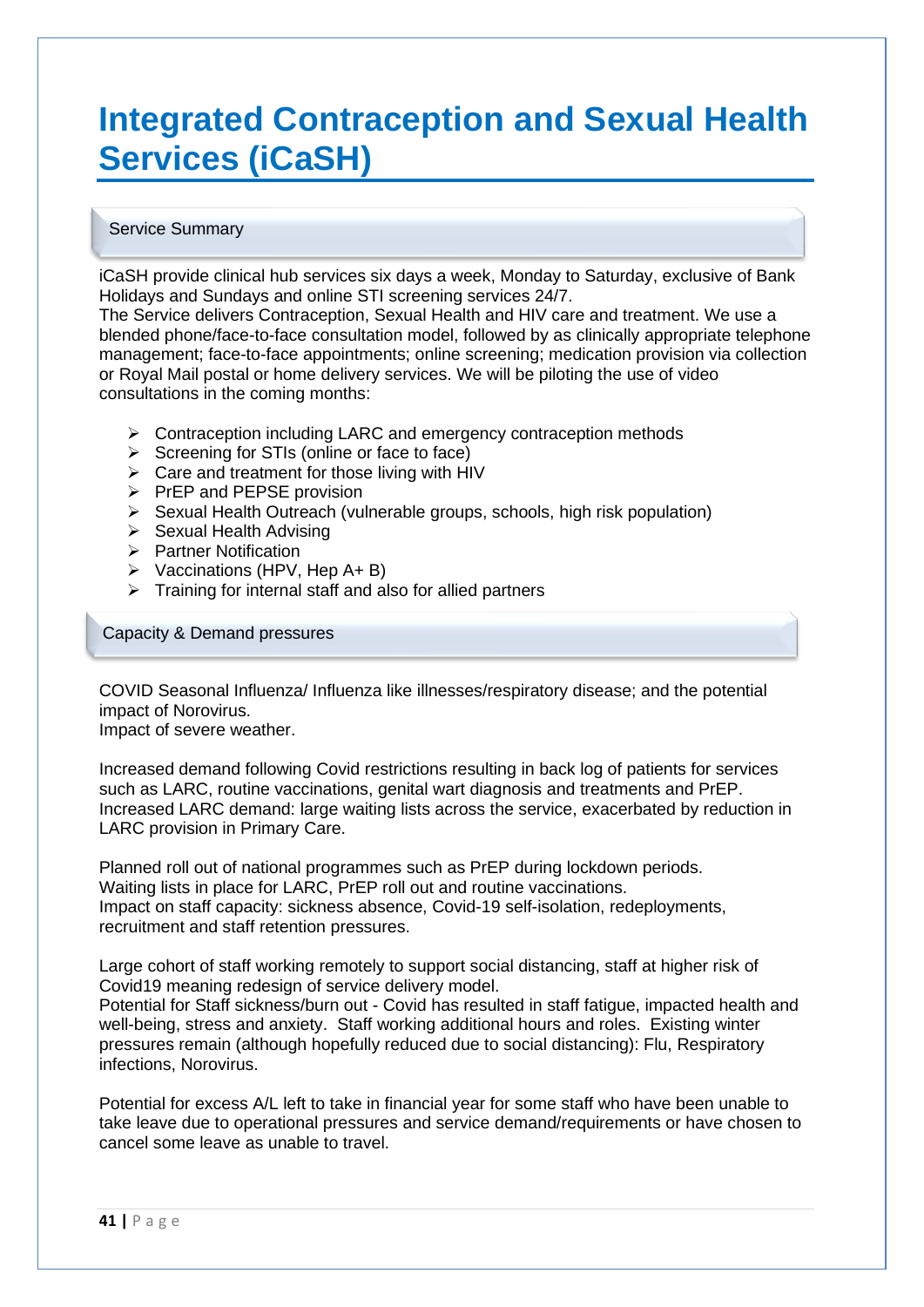#### Business Continuity measures in place:

#### *Solutions:*

- Planned roll out of national programmes such as PrEP during lockdown periods.
- Waiting lists in place for LARC, PrEP roll out and routine vaccinations.
- Continual review of model of service delivery. Cross site working where appropriate, flexible working, remote working, complexity of patients due to presenting problems – triage, pathway changes, integrated working between Trust wide iCaSH services.
- The Service completed a Business Continuity tabletop exercise focusing on adverse weather, potential Covid surge leading to staffing shortages, access to Personal Protective Equipment and logistics in preparation for the winter period.
- Continual review of service offer

#### *Personal Protective Equipment and Infection prevention & control procedures*

Some (minimal impact) to supplies, medications and other consumables/services, either EU Exit or Covid related.

Continued need for social distancing and full PPE within Healthcare, reduced building capacity versus patients' expectations of return to normal.

Increased time taken in clinics due to donning and doffing of PPE.

Weekly/monthly PPE rolling orders.

*Current clinical audits:* 

Environmental audits Hand hygiene audits

#### *Workforce planning including emotional health & wellbeing:*

Continue with recruitment campaigns.

HR policies and process to support staff: sickness monitoring, return to work interviews to explore ways to support staffs returning from sickness, flexible working, remote working, Covid risk assessments for all staff. Access to occupational health, flu vaccine campaign.

Cross site working where appropriate, flexible working, remote working, complexity of patients due to presenting problems – triage, pathway changes, clinical supervision, integrated working between Trust wide iCaSH services

Sickness absence recording countywide for operational staffing updates. Continue with recruitment campaigns.

HR policies and process to support staff: sickness monitoring, return to work interviews to explore ways to support staffs returning from sickness, flexible working, remote working, Online and virtual training provision.

Staff emotional health & wellbeing is supported by IMT calls, County calls, staff Q&A sessions, well-being support offer Trust wide, remote working equipment, access to Microsoft Teams, weekly briefing sent to all staff, 1:1s, appraisals.

#### *Lateral Flow testing programme*

SOP and Risk Assessment: COVID: Exemption from contact isolation for fully vaccinated health and social care staff in exceptional circumstances.

Staff encouraged to take up vaccines under the Covid19 vaccination programme.

#### *Communications via:*

IMT calls, County calls, staff Q&A sessions, weekly briefing sent to all staff, 1:1s, appraisals. Review of messages on 0300 number, streamline options/pathway for patients Website monitored and updated regularly for information for service users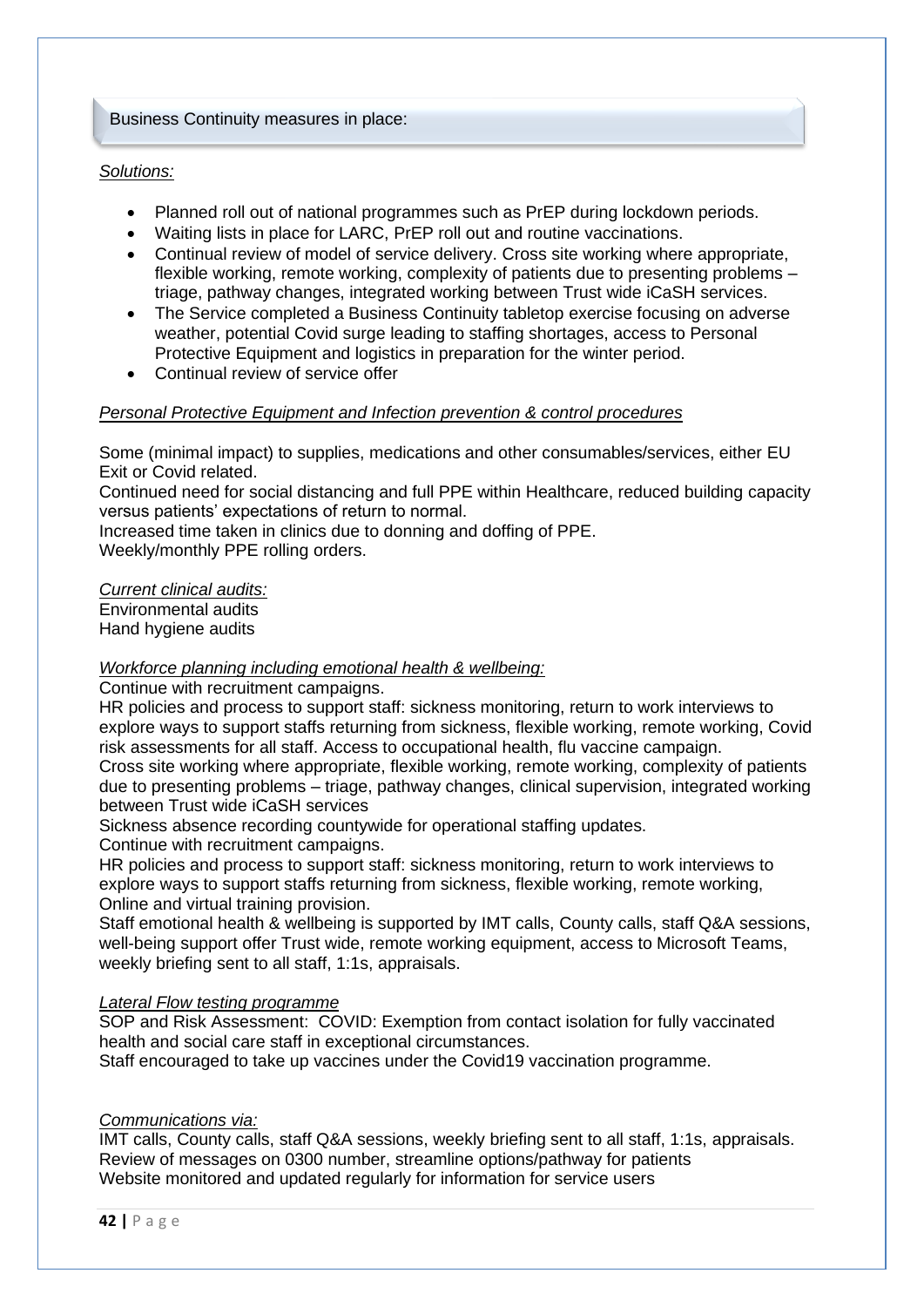Regular communication to Commissioners and Partner agencies on service offer

#### *Reporting structure via:*

Control and command leadership structure while working to BCP Ongoing Governance structure, supported by Microsoft Teams IMT calls, County calls, staff Q&A sessions, weekly briefing sent to all staff, 1:1s, appraisals.

#### *System engagement with:*

Sub-contracted partners – THT, HSL/TDL, Preventx, 12-14 pharmacy. Procurement and tendering processes of Locally Commissioned services, some iCaSH contracts coming towards end dates at the same time. Expectations of stakeholders: Commissioners and service users. Ambulatory care weekly huddle for dissemination. IMT control and command model, (weekly IMT). iCaSH senior leadership team, 3 x weekly meetings. Weekly briefing sent to all staff.

#### *Financial impact and controls:*

Financial pressures: Local County Council funded services, continued pressure on budgets; growing online services and increased pathology spending and reduced historical investment of public spending in Sexual Health Services.

Continued recruitment, RAM process for vacancy approval.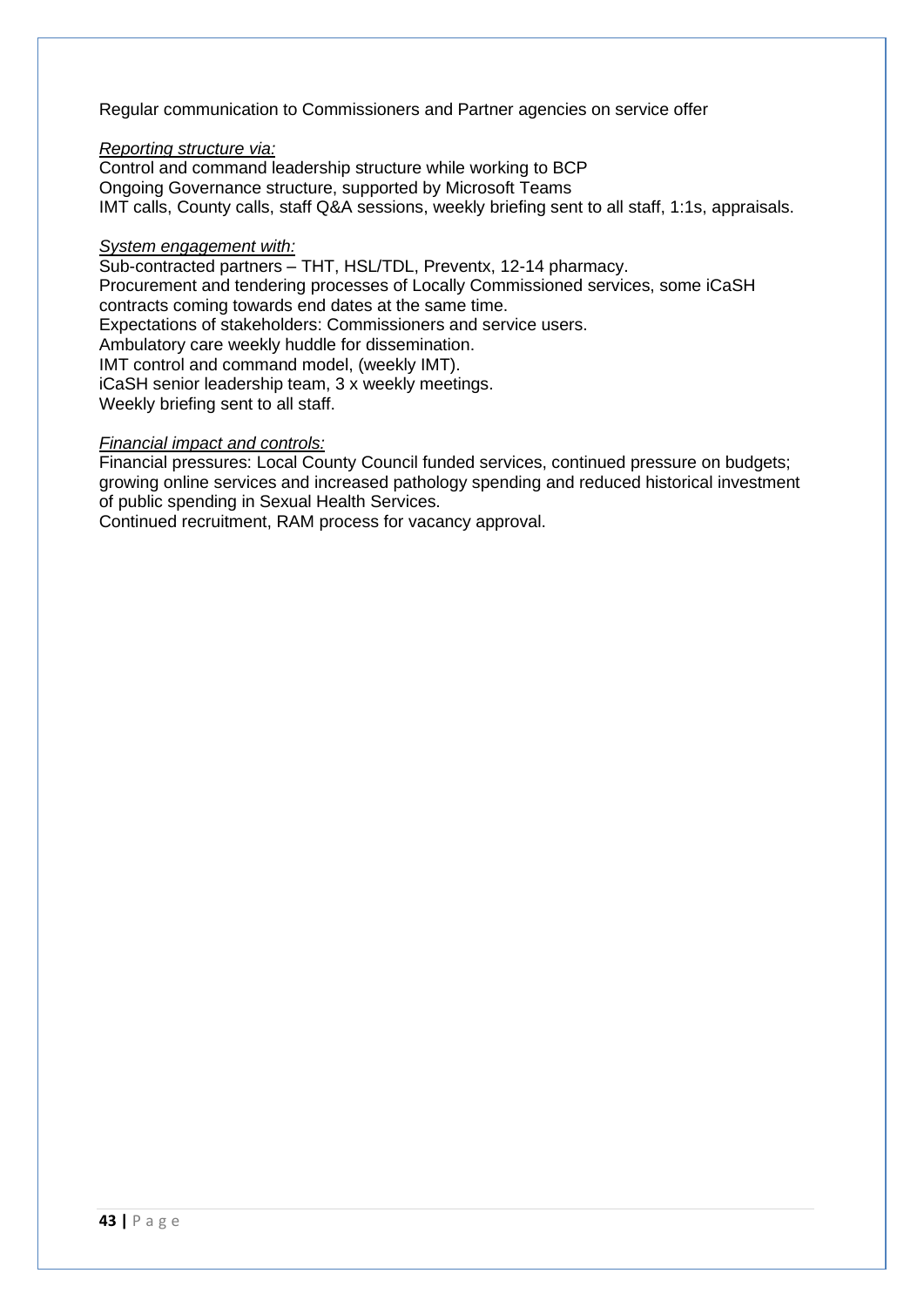## **Mass Vaccination**

All staff are encouraged to access Covid vaccinations and advise the Trust when they have done so. We have a wide variety of resources available to support decision making, including the offer of personal contact with the Medical Director, Chief Nurse and Chair of our Diversity network.

#### **Mass Vaccination Directorate**

The Trust has 11 Mass Vaccination centres in Cambridgeshire and Peterborough, and Norfolk and Waveney [at the time of writing this report]. The Mass Vaccination programme is now in the 3<sup>rd</sup> phase of the programme providing booster vaccinations for all cohorts above 50 years old. It is expected that the programme will mainly finish by end of January 2022, with an expectation of drawing down the number of vaccination centres whilst finalising vaccinations for those who got their 1<sup>st</sup> and  $2<sup>nd</sup>$  doses later which will last until April 2022.

The delivery of vaccines is through bookings for boosters and walk-ins for the evergreen offer, 16–17-year-olds and 12-15 CEV. A roving model (bus) is currently operating four days a week and targets those communities that are hard to reach. We have commenced consideration of how this model will work during the winter period.

The Trust's Mass Vaccination Team receives regular briefings from NHS England/NHS Improvement though region and system meetings which ensures best use of resources in relation to winter planning for Mass Vaccinations.

Plans have started to consider how to decommission the Mass Vaccination centres to align with the end of the booster programme, though this is dependent on whether the programme expands to further cohorts.

The programme governance is through the Mass Vaccination Clinical Operational Board which report to the Trust Board and continually reviews the risks including winter preparations and staffing during winter.

The Trust's Communications Team is supporting Mass Vaccinations to increase awareness through promotional activities and the use of social media such as Grab a Jab and the staff intranet.

The Trust's Mass Vaccination programme is continually reviewed as national considerations and requirements change.

#### Vaccine hesitancy

The Trust also rolled out a communications programme to address vaccine hesitancy in 2021, particularly prevalent within the ethnic communities it serves.

A team of relevant subject matter experts from the Trust's Diversity Network, led by the EPRR Lead set up a BAME Mass Vaccination Cell that analysed real time feedback from members within the community, on their reasons for vaccine hesitancy and in response produced a communications package to dispel myths and address concerns which included website and social media pages and a video featuring the Medical Director, the Chief Nurse and the Diversity Network Chair.

The Trust plans to continue with this communications campaign during 2022.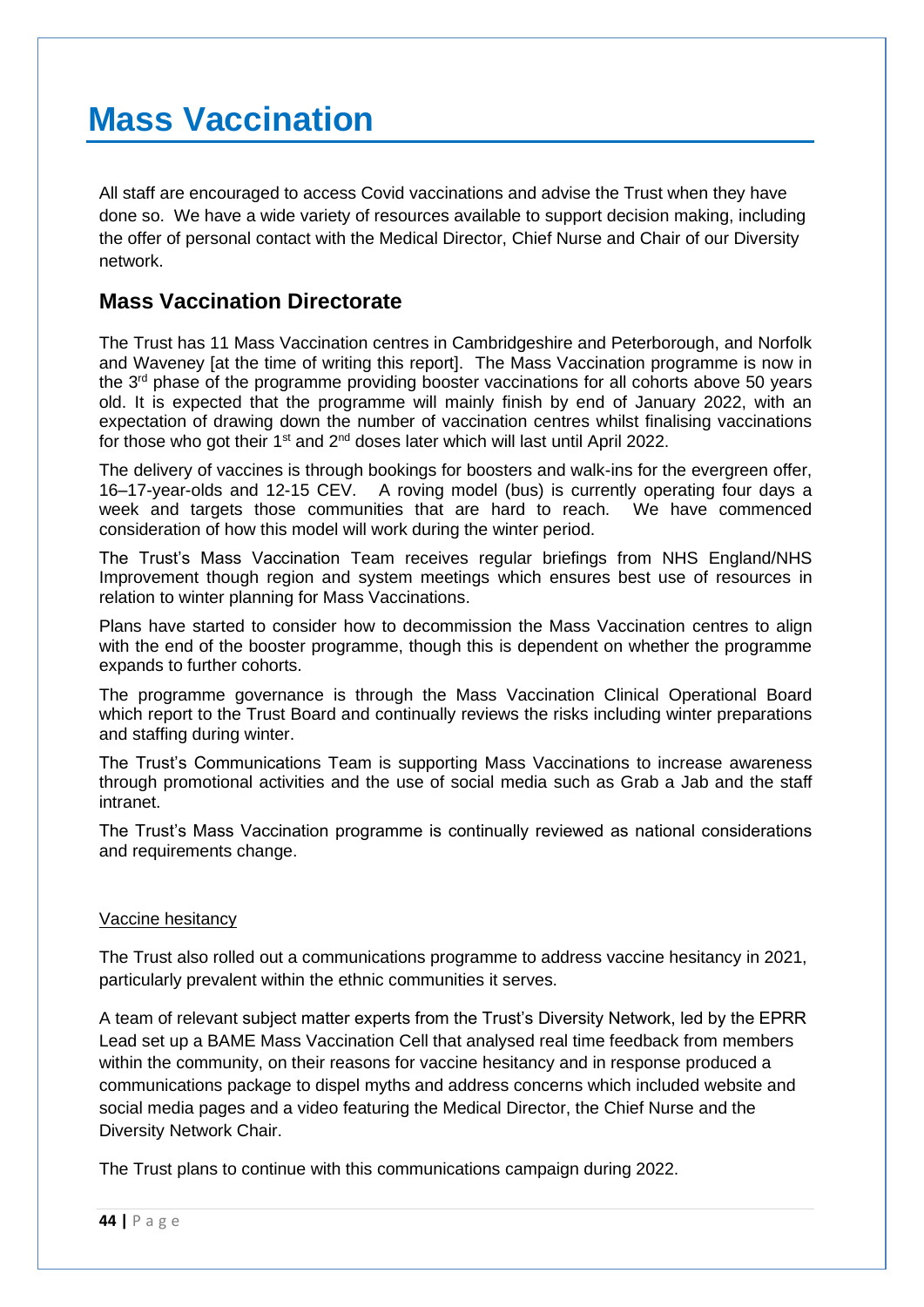## **Personal Protective Equipment supply**

The NHS Supply Chain continue to regularly push critical PPE supplies to the Trust The 'push model' currently has no confirmed end date but is likely to be in place until March/April 2022.

The Trust receives Push deliveries currently twice a week into the Trust, these are on a Tuesday & Thursday, and they are delivered to Trust HQ, St Ives.

The Trust stock is monitored weekly and stock levels are added to regional/national platforms with oversight by the Trusts procurement team (provided by NHS Shared Business Services).

All Trusts are now assured they will have at least 14 days' worth of PPE as part of their weekly deliveries, for their requirement from the monitored 'burn rate' supported by NHS Business Services which has been agreed by the Trust. The cap is the Trust will stop receiving deliveries once they hit 25 days' worth of stock.

The list of core PPE products now handled by this channel is as follows. This list is regularly reviewed.

- o Aprons
- o Body Bags
- o Clinical Waste Bags
- o Examination Gloves
- o Eye Protection Glasses
- o Eye Protection Visors
- o Face Masks Type IIR
- o Respirators FFP2
- o Respirators FFP3
- o FiT Testing Kits
- o FiT Testing Solutions
- o General Purpose Detergent
- o Gowns
- o Hand Hygiene

The Trust adheres to national IP&C policies and makes PPE available to all staff. Advice is available from our dedicated infection control team.

The overall management of PPE is being managed by the Trust Finance Director with administrative support from the Quality Team and supported by dedicated staff from NHS Business Services. Additional support is provided by the Deputy Chief Nurse and IPAC Matron as required. Plans include:

- Weekly stock takes will continue with our services to monitor PPE burn rate and requirements.
- Dedicated PPE lead/administrative support within each of our services who work directly with the Quality Leads.
- Dedicated courier service/staff who can move PPE as required if demand/supply issues occur.
- Working relationship with the Assistant Director, Supply Chain and Equipment Cell - East of England and NHS Business Services to Fit Test out staff with other types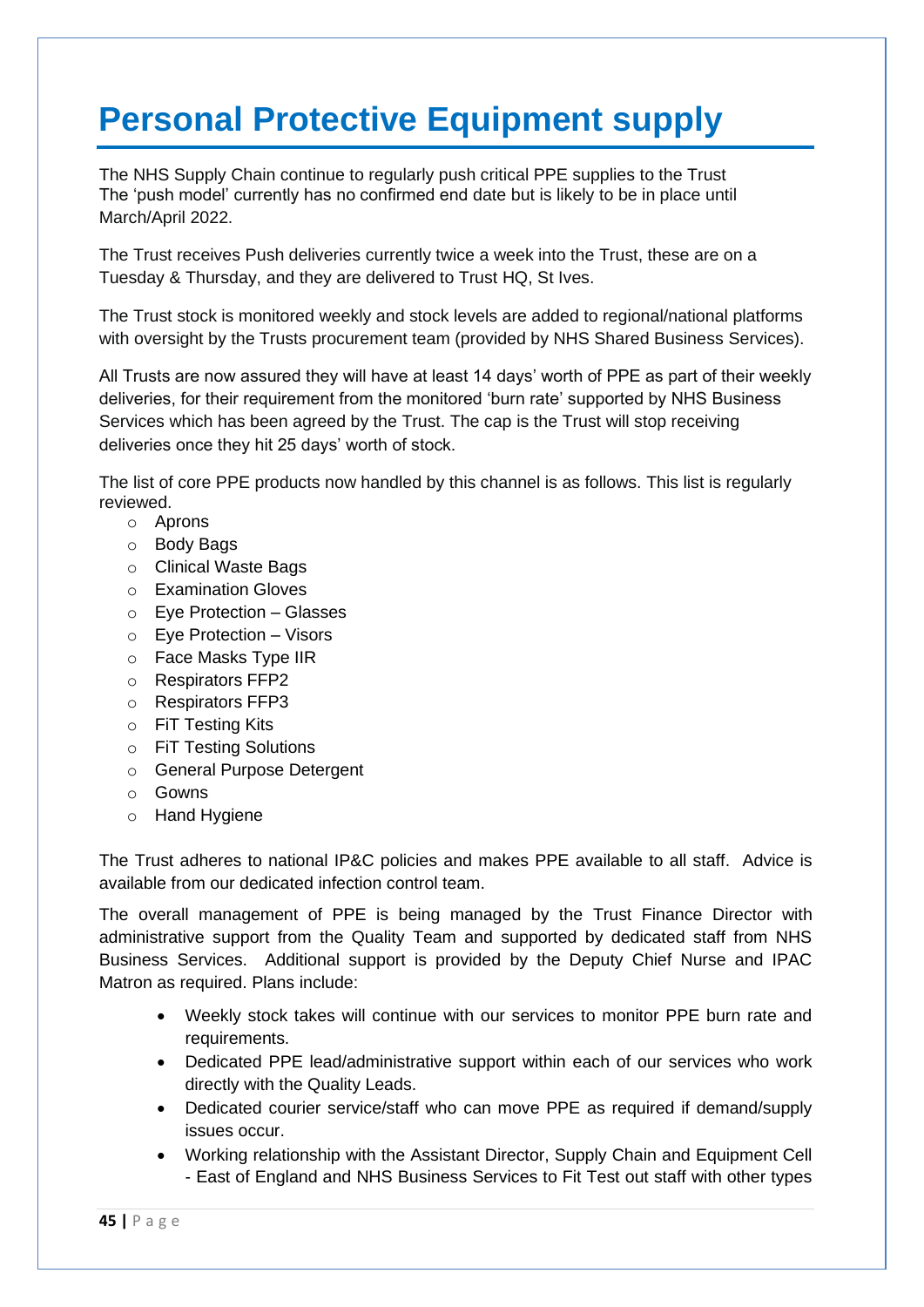of FFP3 masks and securing a long-term supply of suitable alternative FFP3 masks.

- Purchasing and receiving separately to the Push delivery system, wipes and hand sanitiser to support any extra demand/winter pressures for the next three months.
- Working with NHS Business Services to source an alternative suitable clear mask. In the interim we are using the 2m social distancing rule when the requirement to lip read or clear communication is needed (that a mask may not work for) and the Type IIR mask is removed.

We have introduced a monthly review of burn rates with the NHS Business Service team so we can adjust/review.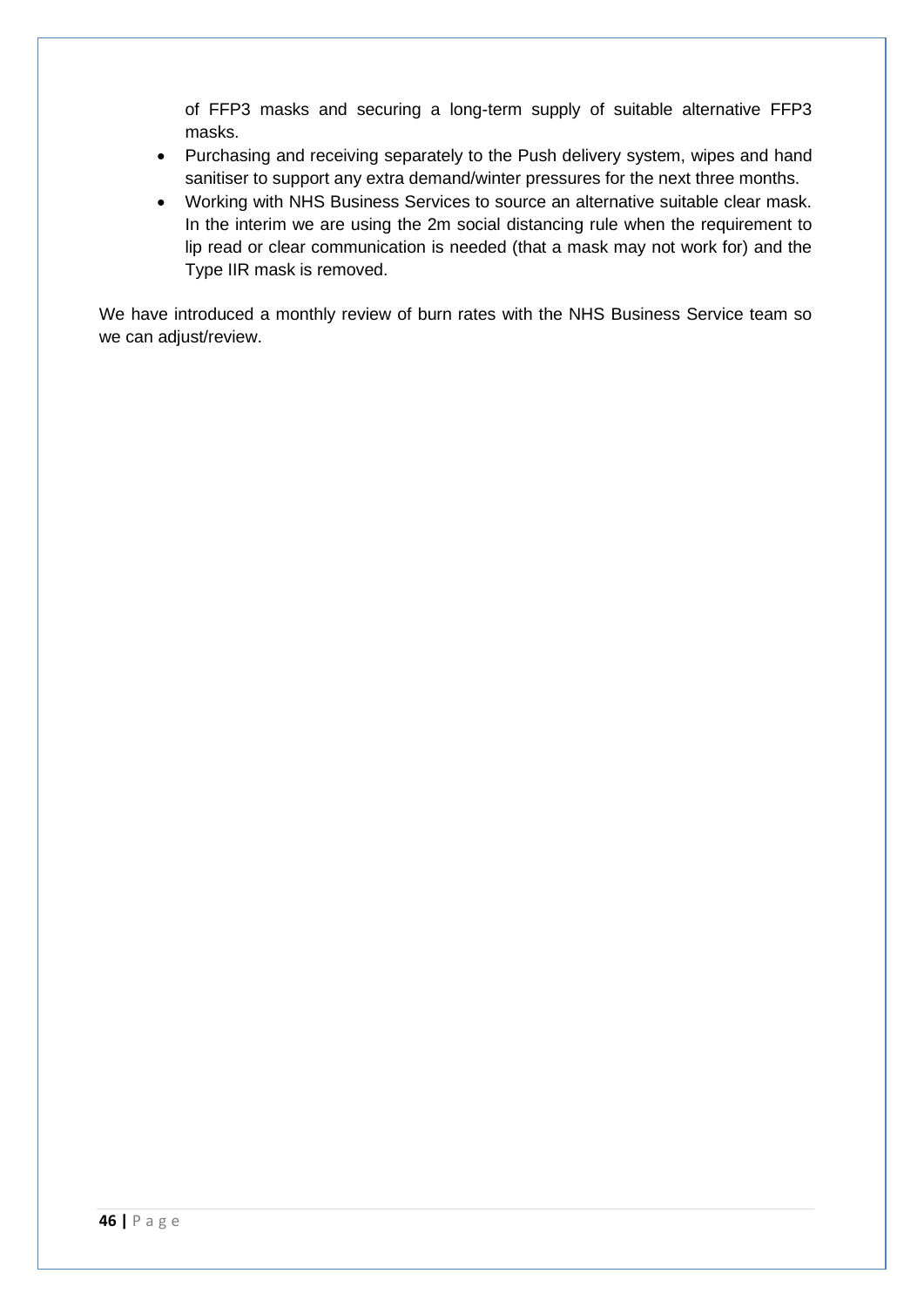## **Lateral Flow Testing programme**

#### *Context*

Lateral flow is an established technology, adapted to detect proteins (antigens) that are present when a person has COVID-19

NHS Test and Trace is making rapid lateral flow testing available alongside standard labbased polymerase chain reaction (PCR) tests. These tests play a different, but crucial role in the fight against COVID-19.

Around 1 in 3 individuals with COVID-19 do not display symptoms. Opening testing up to catch those showing no symptoms will help to find positive cases earlier and to break hidden chains of transmission.

All staff are encouraged to undertake twice weekly lateral flow testes and report the results to the Trust.

The Trust has mandated that all staff who attend Trust premises must undertake lateral flow testing beforehand. This helps the Trust is managing Covid outbreaks.

#### *Process and reporting structures*

This programme of work is managed by one member of staff and includes:

- $\triangleright$  Review of the inbox daily and taking calls from staff/ managers in relation to lateral flow and positive test results
- $\triangleright$  Collecting and cascading data internally (number of those testing and numbers of positive cases) for review at the Infection Prevention and Control huddle and the Incident Management Team
- $\triangleright$  Advising on next steps for those staff who have tested positive
- ➢ Completing national and regional situation reports as required
- $\triangleright$  Escalating any areas of concern to the Trust medical leads

#### *Pressures*

Staffing: the member of staff who supports this programme also has another role within the Trust.

#### *Business Continuity*

• A further member of staff who was re-deployed back to their substantive role is also trained in the system and processes; with their current line manager's support we could utilise their skill set for a period. The lateral flow staff member is also supported by the IPAC Team.

#### *In and out of hours*

The service is available in working hours only – the protocols to keep staff safe are available on the intranet, so if someone is not available to provide support the information on next steps is readily available. The team have updated the LFT out of office email to advise staff looking for advice on isolation and testing to the intranet and the Gov.uk website and that all other queries will be dealt with when the office reopens. All SoPs are updated regularly and there is staffing contingency.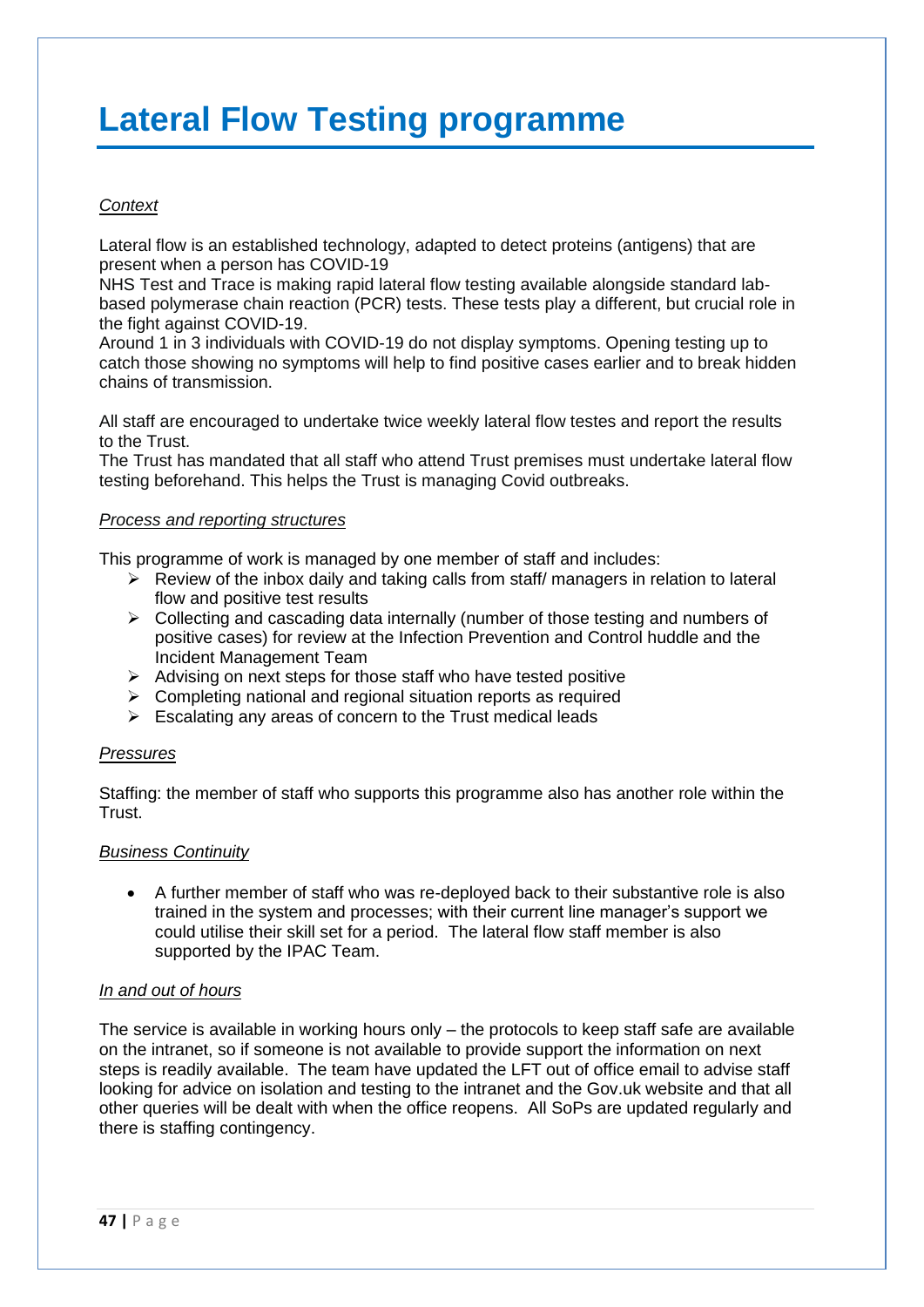#### *Communications*

Staff are informed of current guidance via a weekly Trust wide email supported by the fortnightly Trust communications cascade.

The content of the staff messages is approved by the Trust Incident Management Team.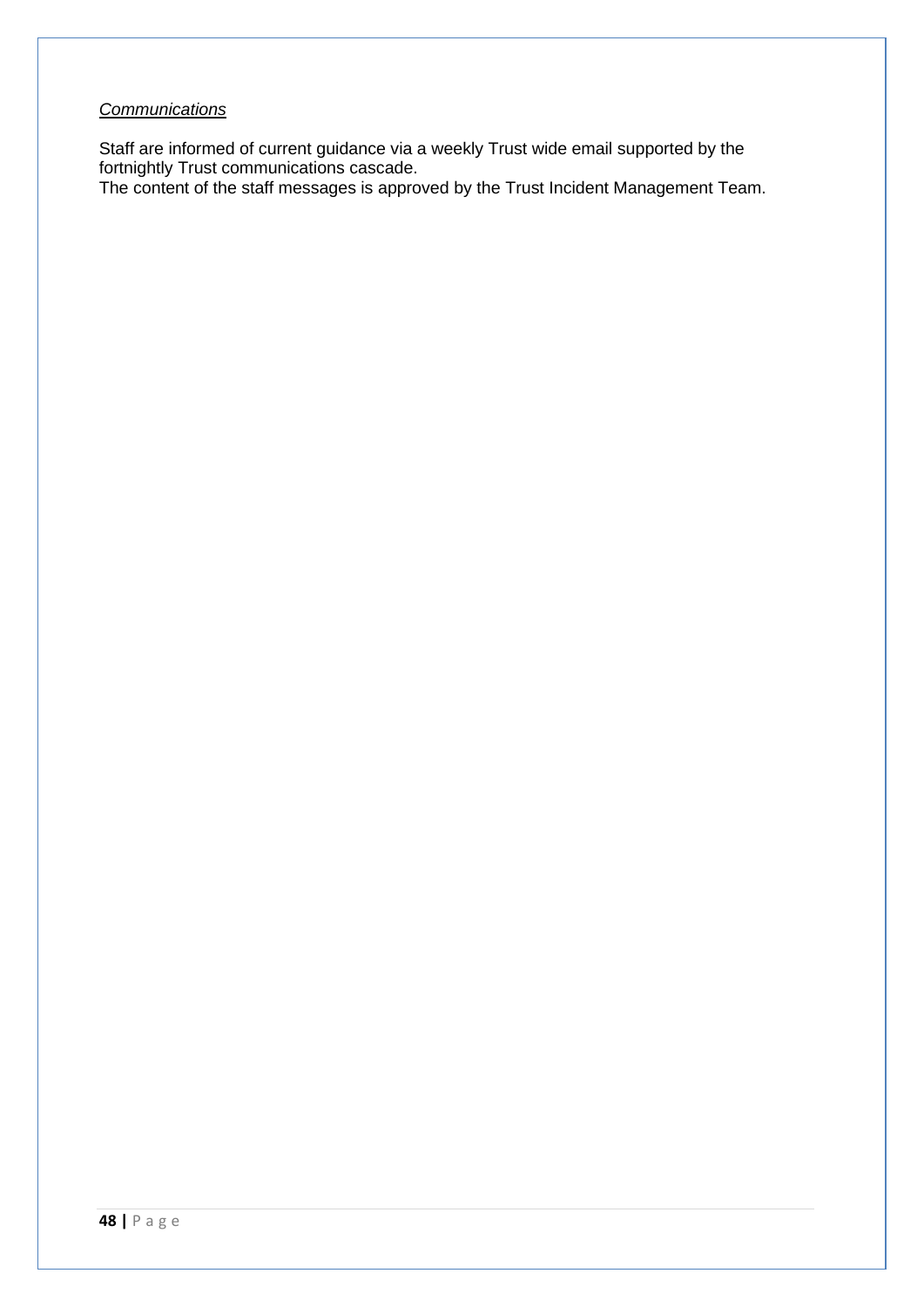## **Trust Staff Flu Vaccination planning**

The Trust has a planned delivery schedule for flu vaccine in 2021. Most of the vaccine was delivered in September and further supplies are expected in October and November 2021.

The Trust is using a clinic appointment system this year to ensure clinics comply with COVID-19 social distancing rules.

Clinics have been arranged in all key localities and, in addition to staff seasonal flu vaccinators, bank vaccinators have been employed to run clinics.

iCaSH Teams have arranged their own staff flu clinics.

The Trust is working towards vaccinating 100% of all patient-facing staff. The total number of patient-facing staff within the Trust at the start of the campaign is approximately 2150.

The Trust's Communications Team is supporting the campaign to increase awareness through the use of social media, the staff intranet, screen savers and the Communication Cascade.

The Trust Flu Work Plan & Campaign is a standing agenda item at the Trust's Infection Prevention and Control Committee.

The Trust will continue to receive vaccination uptake progress reports for each service on a weekly basis, once the campaign has commenced, and will contribute to the daily upload of data to the National Immunisation & Vaccination System.

Following on from the Trust's successful 2020 campaign, the Trust will continue supporting the Unicef's 'Have a jab, give a jab' campaign for 2021/22.

The Trust has reviewed the way in which staff uptake is collected, processed and analysed. This will enable business units to analyse their vaccination data which in turn aids its departmental cross working ability in assessing those staff who:

- Have had a flu vaccination provided by the Trust.
- Received a flu vaccination provided by an organisation other than the Trust (including other NHS Trusts, GPs, Covid Mass Vaccination Centre's and other external organization's).

Enabling the Infection Prevention & Control Team and the Human Resources Team to liaise and identify patterns of staff sickness.

The Trust's flu programme will be continually reviewed throughout this period.

➢ Please see the Trust's Flu trajectory below for 2021 -2022 below.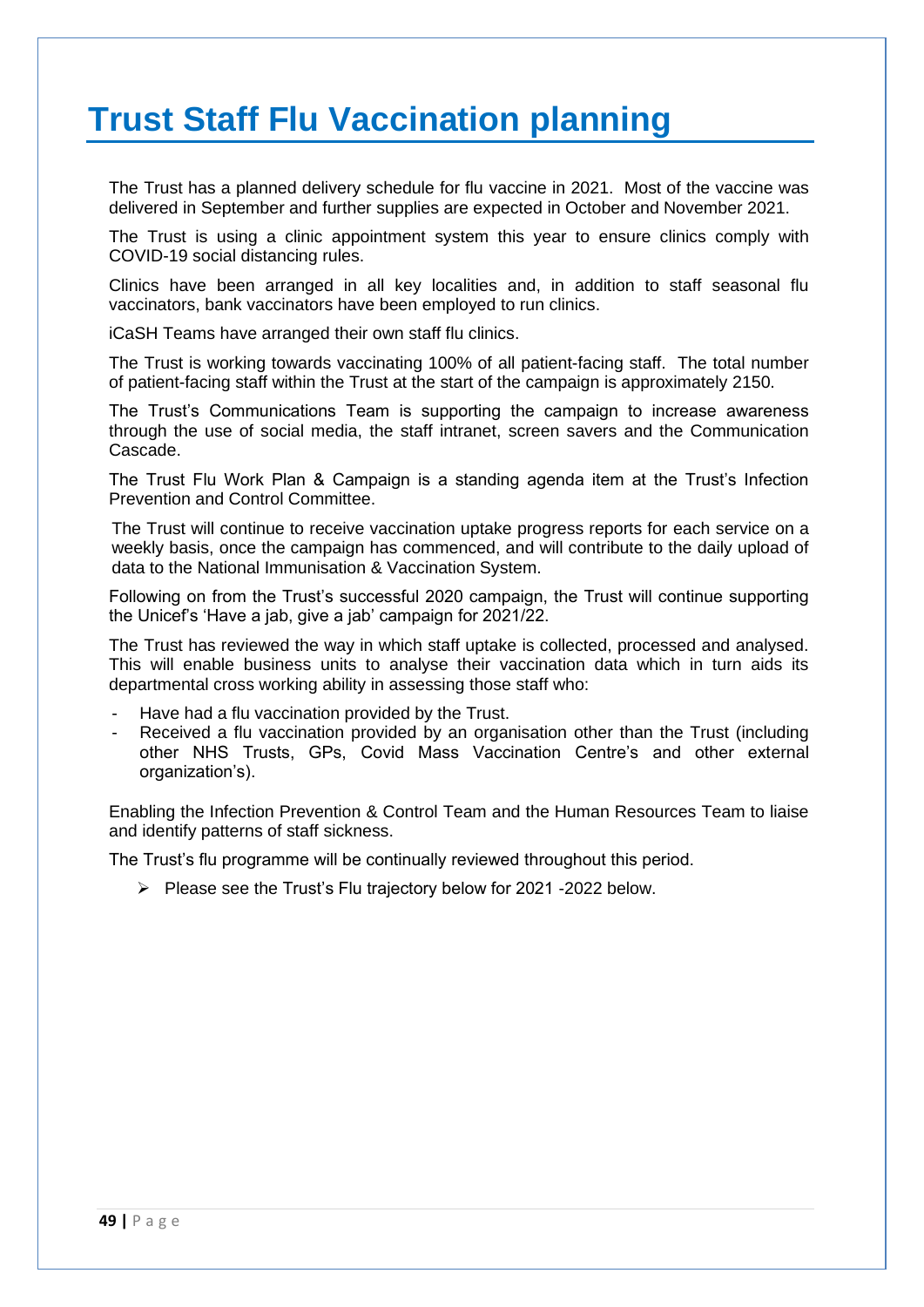## **Trust staff flu vaccination trajectory**

#### **Staff vaccination data (as of 1 st October 2021):**

| <b>Total Trust Staff</b> | <b>Eligible Staff Available</b> | Target (100% of eligible<br>staff) |
|--------------------------|---------------------------------|------------------------------------|
| 2730                     | 2150                            | 2150                               |

#### **Seasonal influenza Staff uptake 2021/22:**

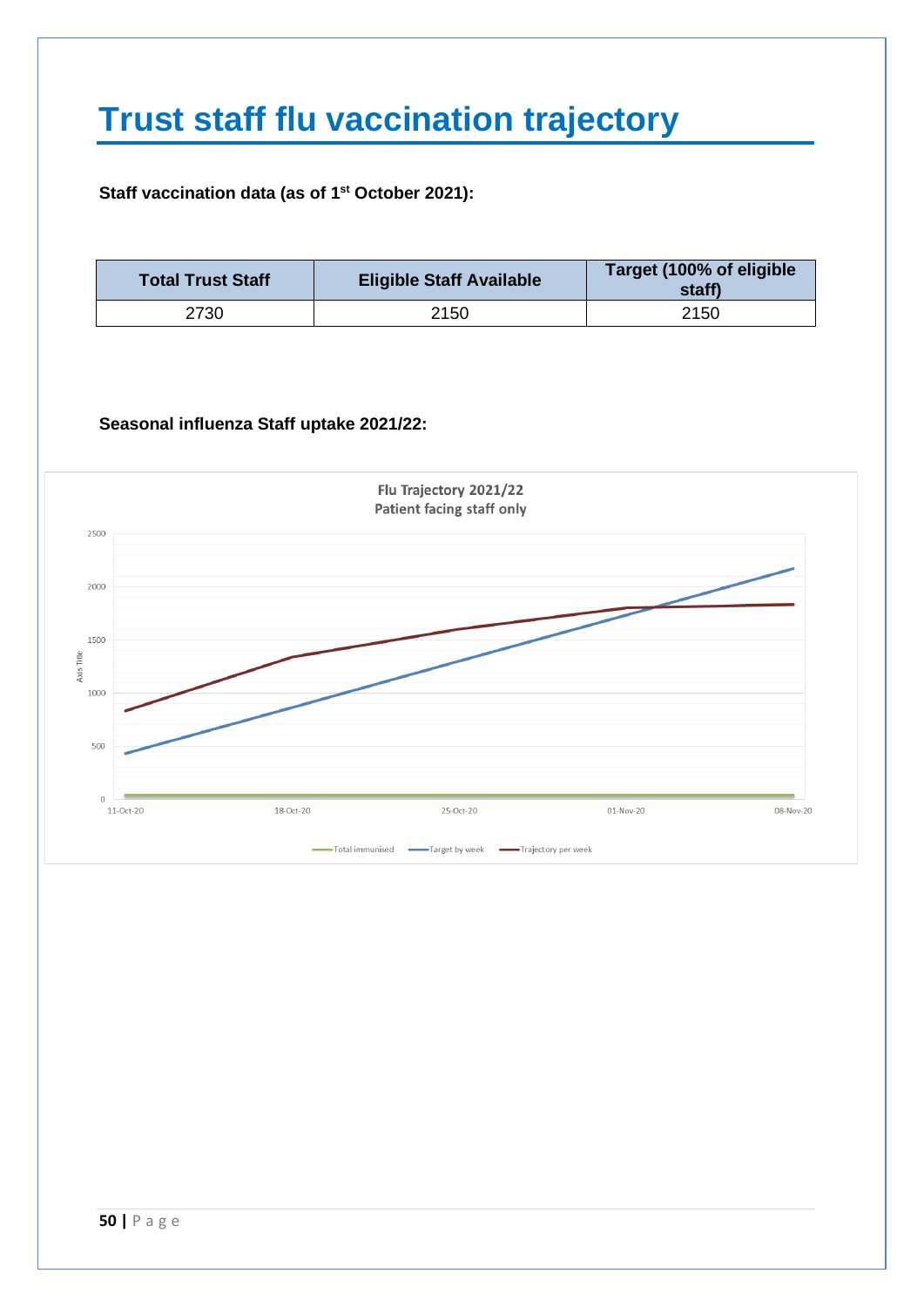## **Workforce**

#### *Service actions:*

- Each service has its own workforce plan for winter adapted to their specific service requirements.
- Services across the Trust continue to recruit to vacant posts.
- Staff are encouraged to have their flu vaccinations which is supported by the inhouse flu campaign.
- Management of staff absences will continue.
- The Trust continuously reviews bank and agency arrangements to cover service needs and is in line with national guidance.
- In addition, the Trust Services undertook a six month Workforce Review in Spring 2021.
- Review the success of its existing recruitment and retention Premia and consider use in other hard to fill posts where appropriate.

#### *Key actions agreed:*

- Introduce service level talent mapping and succession plans.
- Continue to utilise the apprenticeship levy and new routes into clinical training to train the future workforce.
- Continue to take action to retain staff including reviewing reasons for leaving and address any areas of concern.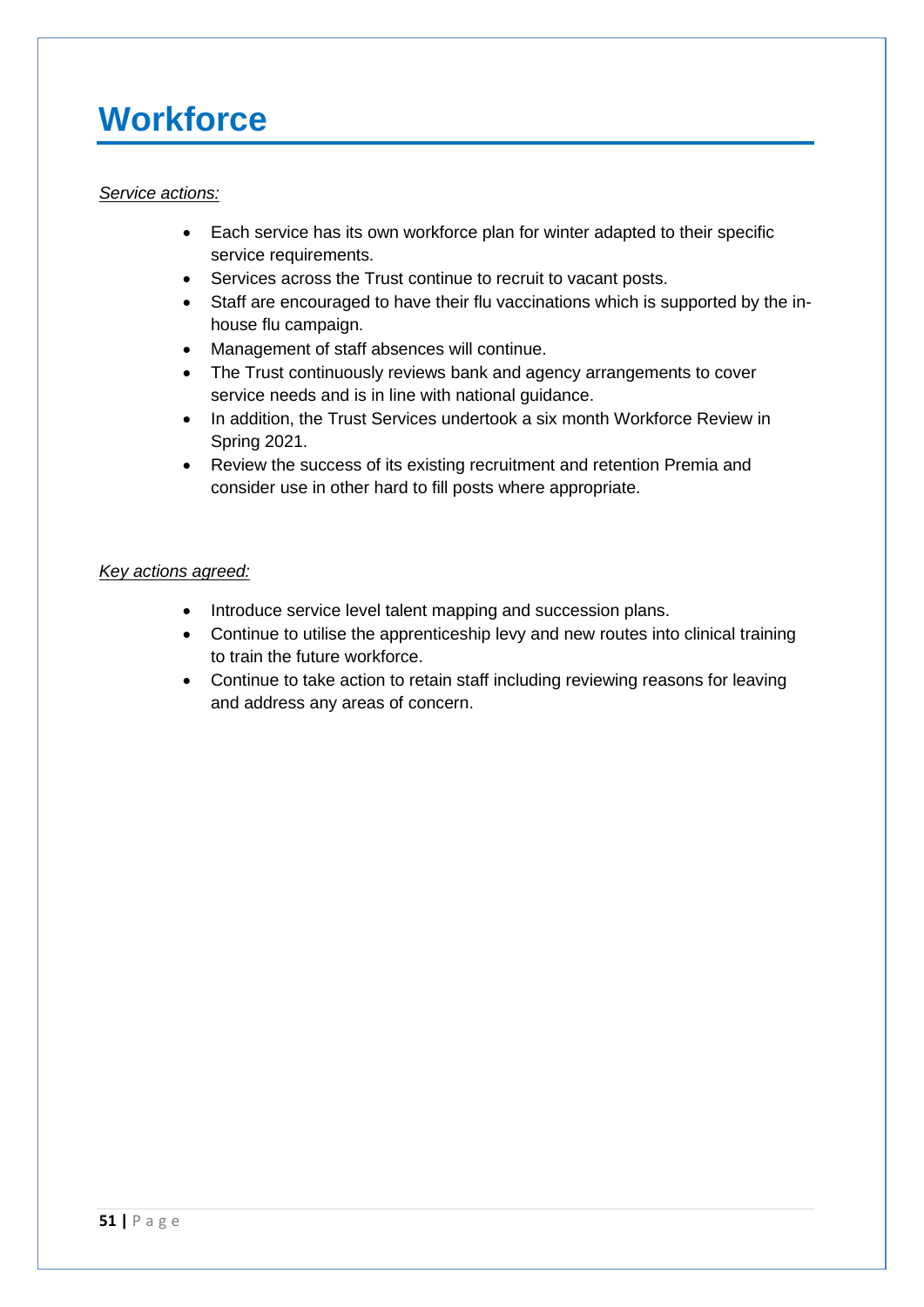## **Communications**

The Trust is an active partner in system-wide discussions about communications to support winter planning. These discussions take place via the regular and established forums across our geographies, ensuring consistency of message, approach and that lessons from previous years inform current year planning.

The Trust will proactively support delivery of messages relating to the national campaigns, including for staff and external audiences, particularly using social media. Local campaigns will also ensure consistent messaging about e.g., self-care, mental health and winter warmth.

The Trust's Communication Team receives regular briefings from NHS England/NHS Improvement's Communications Network and Public Health England (now known as the Office for Health Improvement and Disparities) which ensures best use of resources in relation to winter planning campaigns.

The in-house Flu Campaign is underway and incorporates a range of additional incentives to encourage take up; the campaign is being promoted through multiple channels including the weekly Communication Cascade, staff intranet, staff payslips, online ESR message screen, screen savers, posters and a dedicated email address for staff queries. Staff will be invited to participate in a survey (Survey Monkey) post flu vaccination to seek their views on the inhouse campaign and potential improvements that could be made.

The Trust is playing a key role in the delivery of the national vaccination programme via large scale vaccination centres across Cambridgeshire, Peterborough, Norfolk and Waveney. System-wide promotional activities are underway including for the booster jab for cohorts 1-9.

Individual Divisions are ensuring communication updates are available and promoted within their services where appropriate including rotas, opening times and availability of contact details for health and social services.

Information about on-call rotas and processes are available on the staff intranet.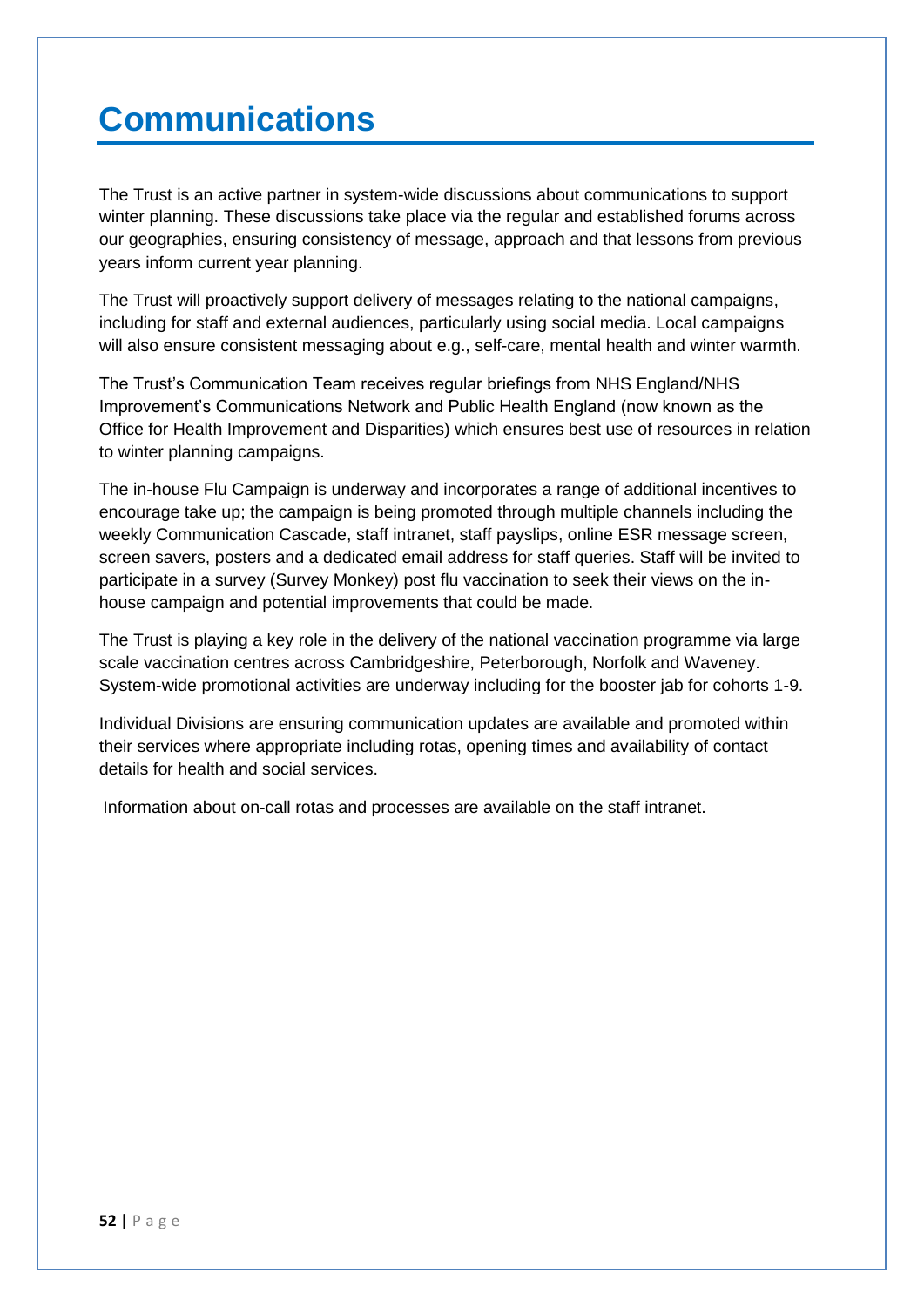## **Director Contact Details**

The Trust operates a 24/7, 365 days a year On-Call service to respond to all emergencies, as legislated by the Civil Contingencies Act 2004. In addition to the Trust services have local out of hours on call arrangements as required and the senior management team provide out of hours on call support and leadership to our services and in conjunction with local health system partners.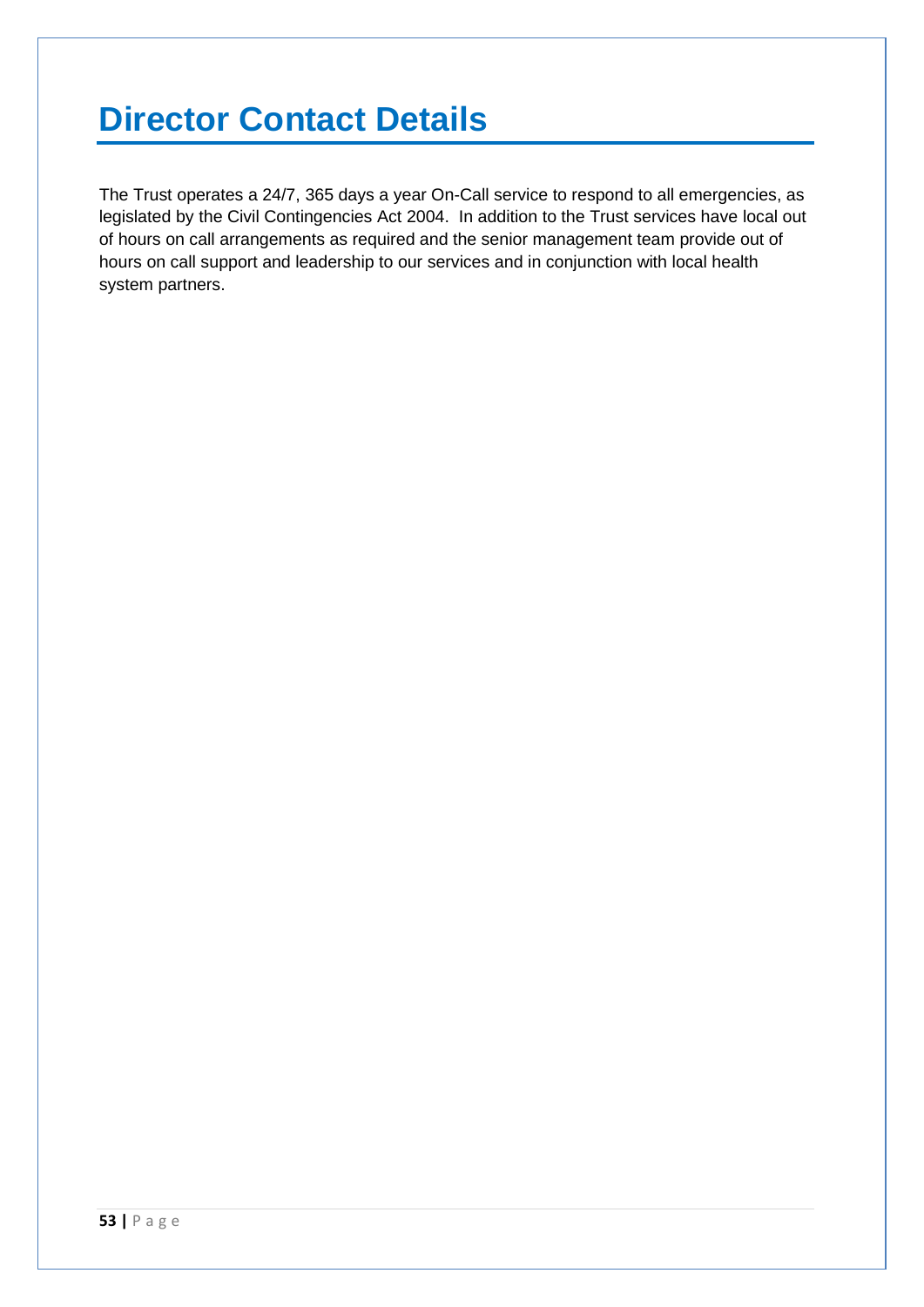## **Emergency Preparedness, Resilience & Response**

The Incident Management Team (IMT) have met regularly over the last 19 months to oversee the Covid pandemic, and it is anticipated that these meetings will continue until April 2022.

The dynamic adaptability around the structure of the IMT allows it to manage both the Covid pandemic and any other disruptions that may affect Service delivery, a recent example is the fuel shortage in October. The IMT will also oversee the anticipated winter surge and consequent disruptions for the Trust, as this document outlines.

The Trust's underpinning winter resilience plans are linked to national guidance and the NHS England Cold Weather Plan.

#### *Business Continuity*

The Trust receives advanced warnings and alerts of severe weather within its geographical areas via the National Severe Weather Warning Service (NSWWS).

The Trust in managing severe weather, will upon receiving an alert;

- cascade this information to all staff via the Trust's Service Directors
- request that Services make suitable business continuity arrangements to minimise impact to their Services, e.g., review of rotas and to minimise the risks to the business and the health, safety and welfare of both patients and staff.

A winter surge planning workshop, amalgamated with a debrief, was held in August 2021 for the members of the Trust's EPRR Operational Group. Supporting this further, a business continuity exercise was sent to all Senior Managers to tabletop with their teams. These processes have identified areas for improvement for this coming winter period, which is reported here. This will also influence the 2022/23 winter planning by the Trust.

On-call, including out of hours and incident reports are monitored by the EPRR & Prevent Lead and resolved as required. A report on the current work within the EPRR portfolio including On-call incidents is presented to the Quality, Improvement & Safety Committee on a quarterly basis.

On a weekly basis the Executive Team will oversee performance exceptions and escalate to the Board via the relevant Clinical Operational Boards.

## **Partnership Working**

- Enhanced collaborative working with system partners, which has been a positive outcome from the pandemic, is continuing. Health partners across the system are reviewing whole system planning and addressing capacity issues over this winter period and the Trust is fully engaged in these conversations via the Local Health Resilience Partnerships.
- The Trust has strong links with Cambridge & Peterborough, Bedfordshire & Milton Keynes and Norfolk Local Health Resilience Partnerships.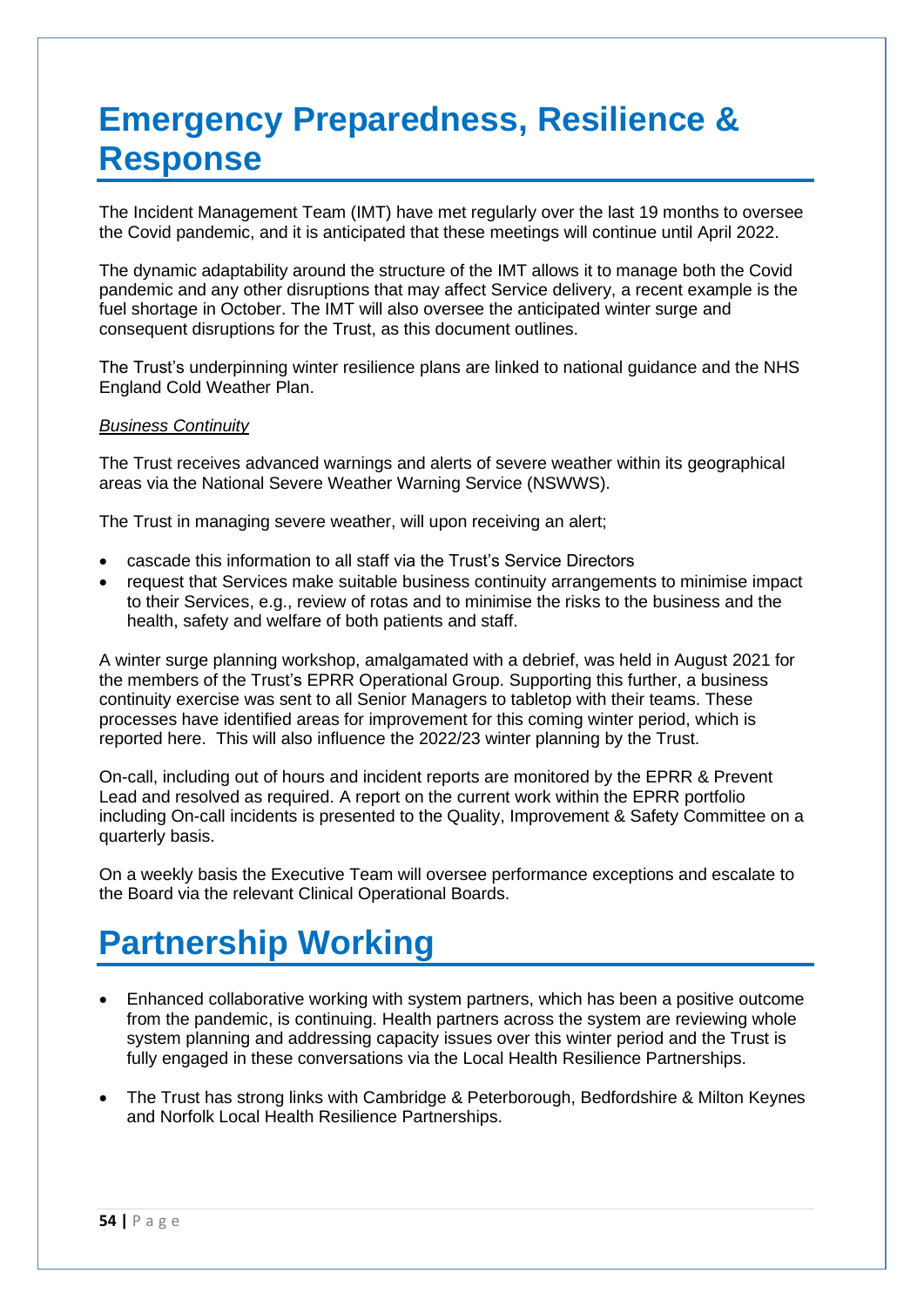## **Quality & Patient Safety**

The Trust uses a variety of routine monitoring tools to enable local and strategic Board level oversight of relevant Quality indicators throughout the year (including the winter period). These include the following:

- Trust Board Integrated Governance Report
- Via Board Sub-Committees such as the Quality Improvement & Safety Committee
- Trust wide and Community Unit Quality dashboards
- The Quality Early Warning Trigger Tool
- Circulation of monthly service reports to Service Directors and Heads of Service providing data/information relating to safety (incidents), risk, clinical audit and patient experience (complaints and FFT)
- Monthly circulation of Governance Log to Services which provides a one-stop status report on incidents, risks, complaints and safety alerts and notifications.
- Monthly Quality Team data triangulation meeting
- Service level and Corporate Risk Registers
- Operational Business Continuity Plans
- Local arrangements for urgent monitoring of service provision (i.e., teleconference process for District Nursing)
- Service/Team level Quality Boards displayed in patient-facing areas, updated monthly and detailing key quality and safety outcomes (currently Ambulatory Care services only).

#### *Quality Dashboards*

The Trust uses a Quality dashboard (first implemented in April 2012) with metrics identified in the areas of:

- Safety (Harm Free Care, Serious Incidents, Never Events, Medication Incidents, Infection Prevention & Control, Hand Hygiene, Outbreaks)
- Effectiveness (Mandatory Training compliance, Safeguarding Supervision, Workforce data including sickness and appraisals, Staff Friends & Family Test)
- Experience (Concerns, Complaints, Friends & Family Test score)
- Other Quality information (Quality Early Warning Trigger Tool see note above)
- These enable each Community Unit (Ambulatory Care, Luton & Beds Adults. Luton & Bedfordshire Children's Services, Cambridgeshire & Norfolk Children's Services) to monitor quality performance closely for the previous month collated in one place to facilitate analysis.
- A colour coded system is in place and the Trust wide summary is presented to the Board each month as a component of the Trust Board Integrated Governance Report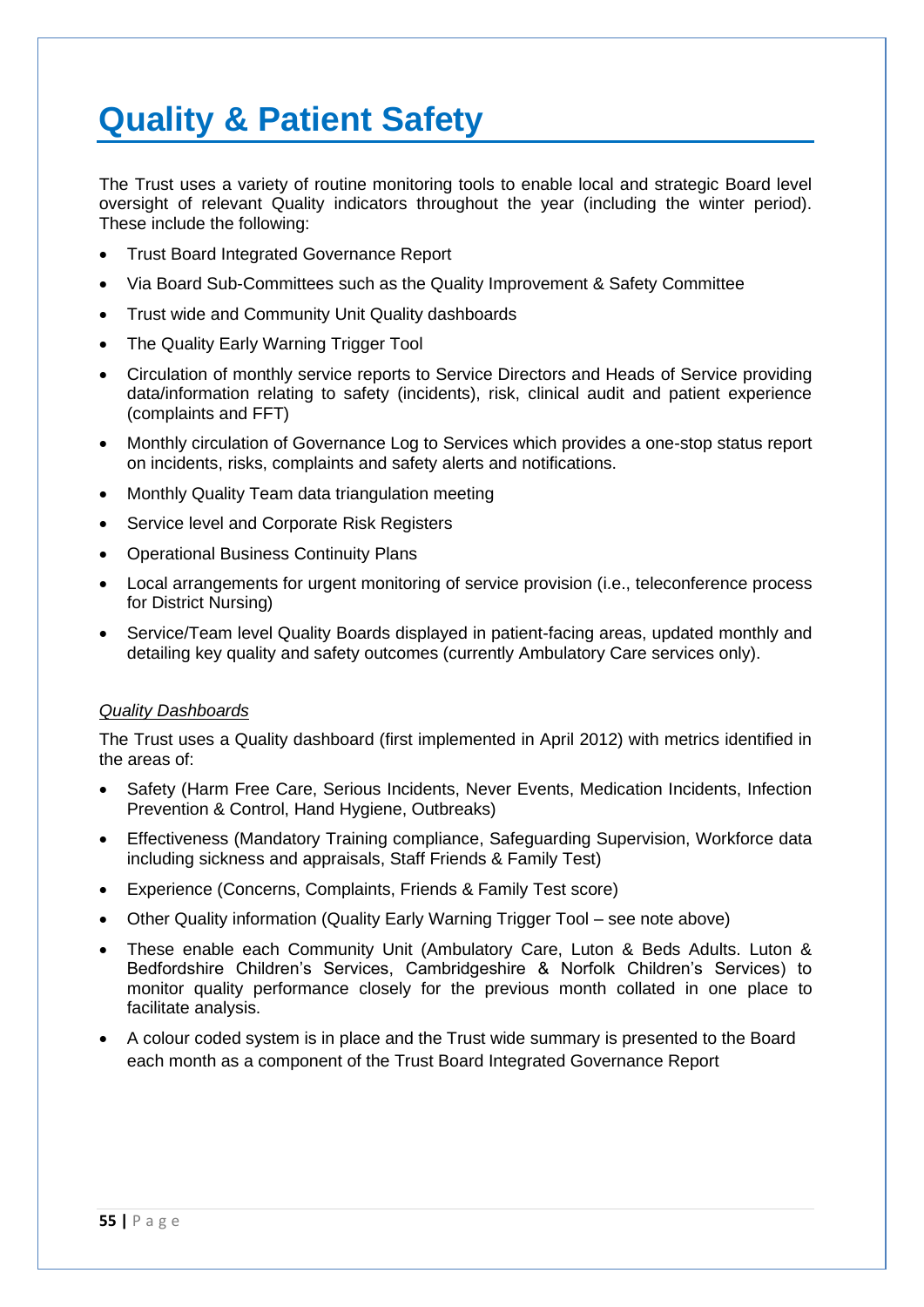#### *Incident Management process*

Incidents are reported via the Trust's database Datix, the process for which is managed and overseen by the Trust's Safety Team and is outlined below:

Upon receiving an incident report, locality service managers will receive a notification and details of the reported incident. Incidents are owned and managed locally by their respective Service Managers/Team Leads.

The Service manager/team lead will ensure that all identified actions will be implemented and taken forward at a local level. Trust specialists are also notified of submitted incidents and will often support local managers with subject matter expert advice, investigations etc.

Incidents are discussed at local meetings as good practice and is a pro-active approach to shared learning. This local management process also supports the identification of local themes and trends.

The Safety Team will aim to review all reported incidents on the next working day. This process supports robust incident management at the local level.

#### *Clinic Audits*

These are identified as unplanned and are in addition to a provisional audit plan each service provides at the end of September for the following year (identified as planned).

Audits also result from incidents during the year and NICE Guidance which is produced throughout the year.

There are 12 Trust wide Audits which all services do as standard and agreed by the Trust Board/committee. I have attached the most up to date audit plan.

For winter planning, if services are affected then the Trust Board may take a similar approach to the Covid response and postpone/reschedule all but Trust wide audits during an agreed period.

Predominantly this would be the Annual record keeping audit in December, Meds management, IPAC and hand hygiene Audits. Most of the services have strategically planned their audits to be either before the winter or in early Spring (i.e., in Q4, Q1 & Q2).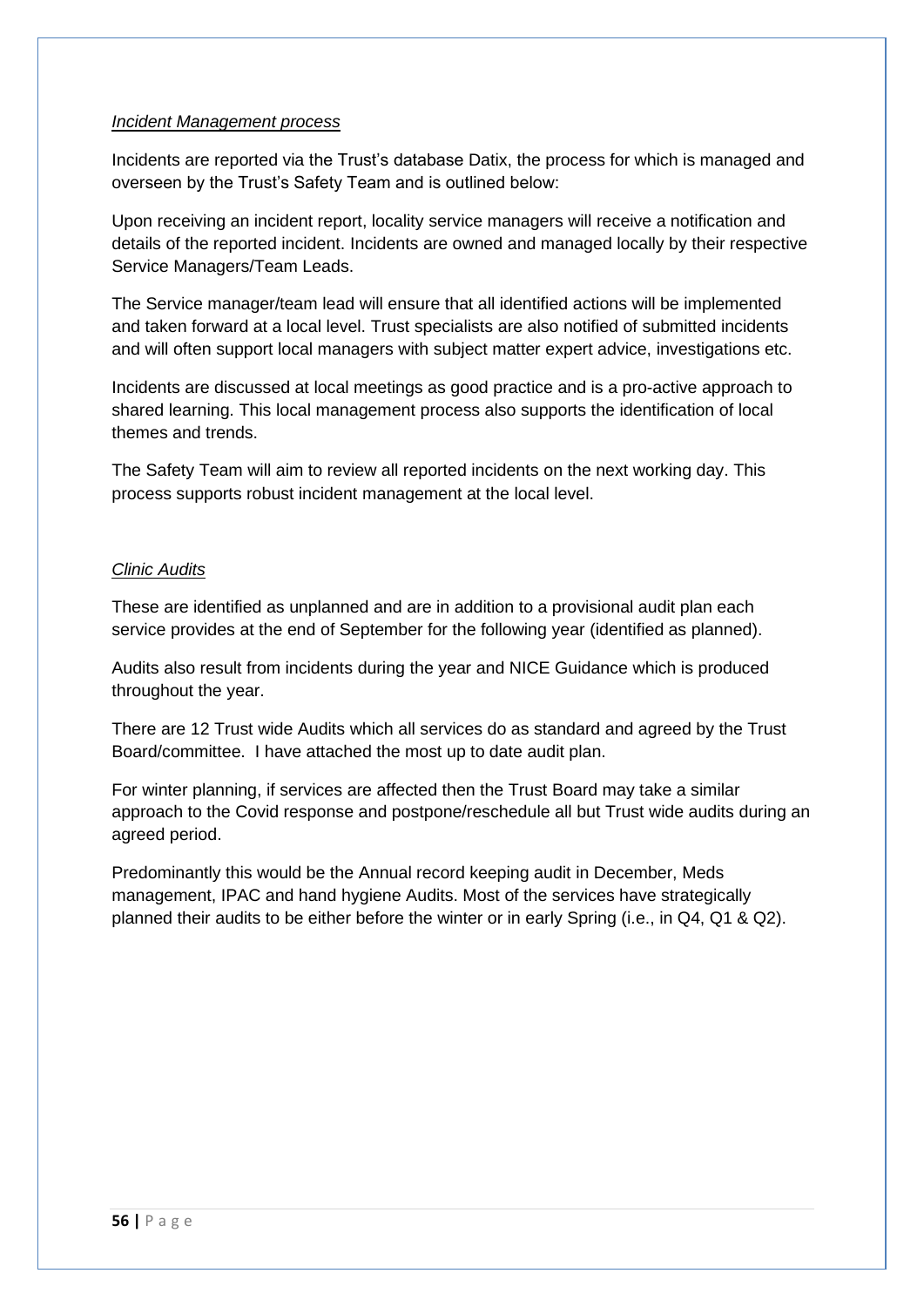## **Clinical systems**

The Clinical Systems team support the implementation and maintenance of SystmOne across the majority of the community services that CCS are responsible for, across Cambridgeshire, Norfolk, Luton and Bedfordshire. Dental and iCASH Services have their own clinical systems, which are supported by SBS.

We are an experienced team, working with TPP's SystmOne, analysing service needs and using the most appropriate techniques to assimilate "as-is processes" and create "to-be processes" and configure the system to meet service needs.

The team provide a service five days a week, 0830 – 1630 Monday to Friday; there is no service at weekends or Bank Holidays, although there is always a member of the team on call for emergencies.

#### **Measures in place**

- Launch of Microsoft Teams across the Trust.
- SystmOne training has continued but is now done virtually across MS Teams rather than face to face. This training consists of both new starter training and ad-hoc refresher training where requested.
- The services that we look after now make more use of video conferencing for appointments, to enable them to still review their patients. This is done either via Attend Anywhere or AccuRx. The Clinical Systems Team do not provide support for Attend Anywhere or AccuRx, as they are external companies.
- Monthly SystmOne champions meetings via MS Teams, where we link in with representatives from each service, explain SystmOne functionalities, help with any queries and share learning across the Trust.
- Generic email accounts for Business as Usual queries for each area (Norfolk Cambs, Beds and Luton). All members of the Clinical Systems team have access to these mailboxes, so if there is ever a time where we are short staffed, there is minimal disruption to services if they have a query or need an urgent solution.
- Ad-hoc meetings with services as and when required for project work all done over MS Teams.
- Regular virtual meetings with East of England SystmOne user group to share learning.
- Have sent quidance to all staff across the Trust on how to register for self-service for their smartcards, to limit staff having to rely on travelling to bases to have their smartcards renewed or unlocked.
- Wider use of technology across the Trust and lots more interest in exploring what is available.
- Designed a consent form to send to patients, agreed with Information Governance, to enable staff to send emails directly to patients from their SystmOne record. This has limited the use of sending letters via post.
- Supporting services to implement electronic means to contact patients, i.e., emailing patients from the SystmOne record, wider use of SMS functionality within SystmOne and Communications Annex.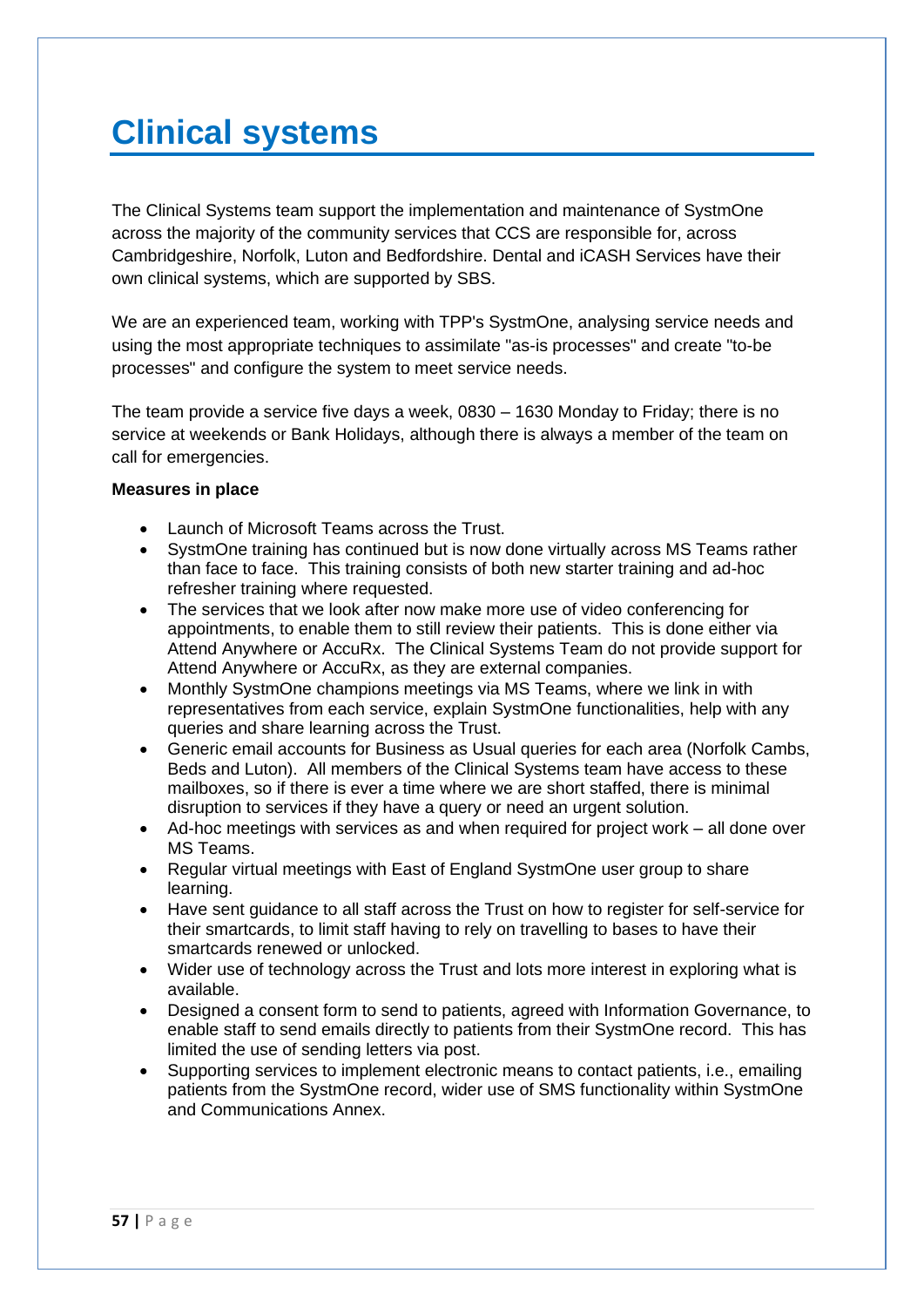### **Estates**

Winter planning from the Estates Team includes:

- Winter lighting checks are carried out on all major sites by CBRE to ensure street and other external lighting is in working order.
- Estates maintains a stock of emergency heaters for issue when a building's heating system fails completely, we supply low surface temperature heaters for clinic rooms and oil filled radiators or convector heaters for non-clinical areas.
- A list of sites for winter gritting is held by CBRE and reviewed annually by Estates Area Managers prior to winter.
- CCS Estates in currently in the process of getting supplementary gritting added to the OCS contract as a contract variation so that on-site Porters can grit any additional places that need it by hand using grit bins.
- CCS generators are full load tested at periodic intervals to ensure that they are in good working order and will automatically kick in in the event of power failure on CCS main hospital sites.
- Estates Site/Area Managers ensure that any reactive maintenance reports related to heating are dealt with as a high priority task by CBRE during winter months, with an escalation process in place if required.
- CCS Estates has put in place a gutter inspection and gutter/valley cleaning preplanned maintenance schedule to ensure that gutters/valleys are not blocked by fallen leaves leading to leaks etc.
- CCS Estates has put in place a tree survey pre-planned maintenance schedule to ensure that trees on CCS sites are maintained in safe condition and not present a danger to staff.
- Additional cleaning of reception/waiting areas and the replacement of entrance barrier matting can be arranged quickly and easily via the OCS Helpdesk by CCS Staff when required.
- CCS Estates Team is also providing logistic and security support to the Mass Vaccination Centres in Cambridge & Peterborough and Norfolk & Waveney through the winter months and has already supplied supplementary heating to several sites.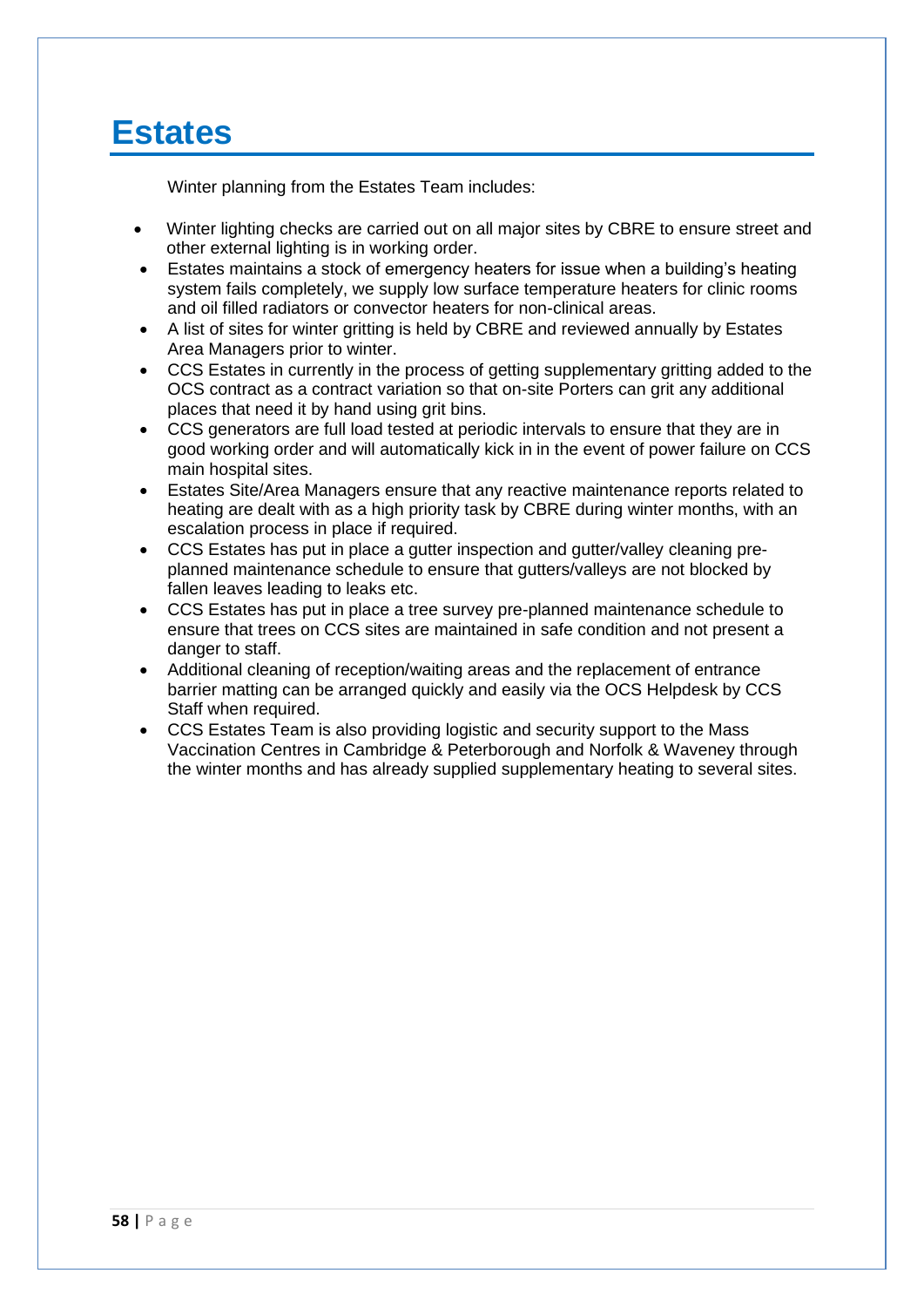### **Finance**

The finance directorate perform a range of functions to support the financial management, control and performance reporting of the Trust, some of these are business critical and would have to continue during a crisis.

The potential risk areas for the team are primarily around staff sickness and the increased likelihood of this during winter. As the team are all enabled to work remotely the impact of isolation due to covid is limited on the team.

In addition, a surge could lead to a limited increase in activity for the finance team, but this would relate to small number of specific functions that the team supports.

The service BCP provides the detail of the departmental critical activities, minimum staffing requirement and dependencies with shared service providers and detailed process guides have been developed to enable team members to perform functions which are not their normal role when needed.

The critical activities, specifically relevant during the winter period are:

Payroll – all associated tasks to ensure that staff are paid correctly and on time managing any increases in activity that could be associated with a winter surge. Working alongside the payroll provider to ensure service demands are met and payments correct and paid promptly.

Purchase ledger – all associated tasks to ensure suppliers are paid promptly and correctly, again working alongside the shared service provider.

Sales ledger - all associated tasks to ensure invoices are raised promptly and correctly, again working alongside the shared service provider.

Statutory financial reporting – produce monthly financial reporting to NHSI and bi monthly board reporting

Financial planning – production of the H2 financial plan for the Trust

Maintenance of the general ledger transactions to ensure integrity of financial information and that income and expenditure correctly recorded and reported against services.

The functions identified above would all need to continue but can be delivered through a reduced staffing level as detailed in the finance BCP. Additional depth of support provided by the team could reduced during this period to enable the critical areas to be delivered.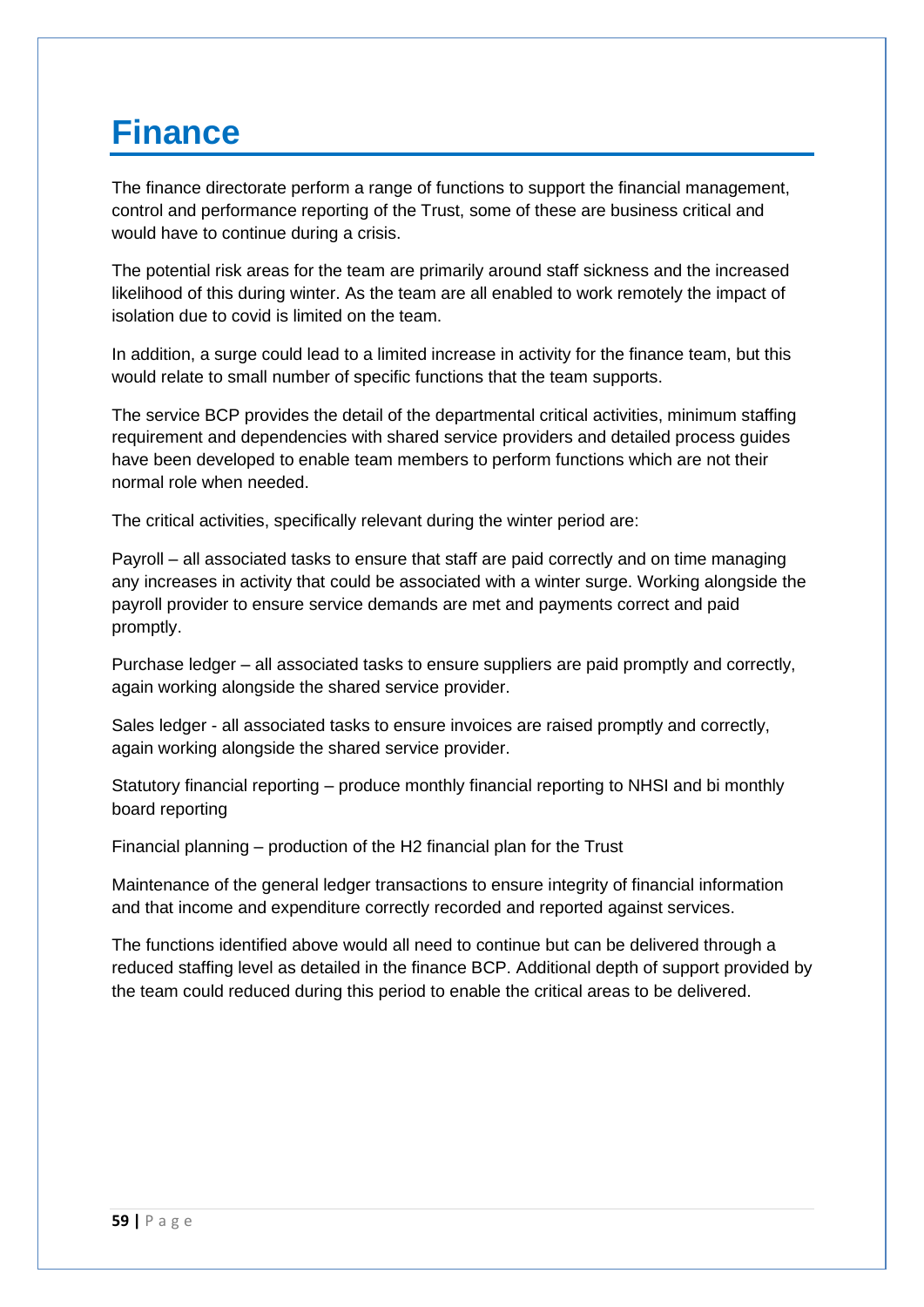## **List of abbreviations**

| BC and BCP Business Continuity and Business Continuity Planning |
|-----------------------------------------------------------------|
| CAMH Child & Adolescent Mental Health                           |
| CHC Continuing Healthcare                                       |
| ED Emergency Department                                         |
| EofE East of England                                            |
| EPRR Emergency Preparedness, Resilience & Response              |
| HHCT Hinchingbrooke Healthcare NHS Trust                        |
| ICC Incident Control Centre                                     |
| IMT Incident Management Team                                    |
| IPaC Infection Prevention & Control                             |
| L&D Luton & Dunstable Hospital                                  |
| LHRP Local Health Resilience Partnerships                       |
| MDT Multi-Disciplinary Team                                     |
| NICU Neonatal Intensive Care Unit                               |
| NSC National Screening Committee                                |
| NSWWS National Severe Weather Warning Service                   |
| NWAFT Northwest Anglia NHS Foundation Trust                     |
| OOH  Out of hours                                               |
| PAU  Paediatric Assessment Unit                                 |
| PHE  Public Health England                                      |

SITREP……3Situation Report